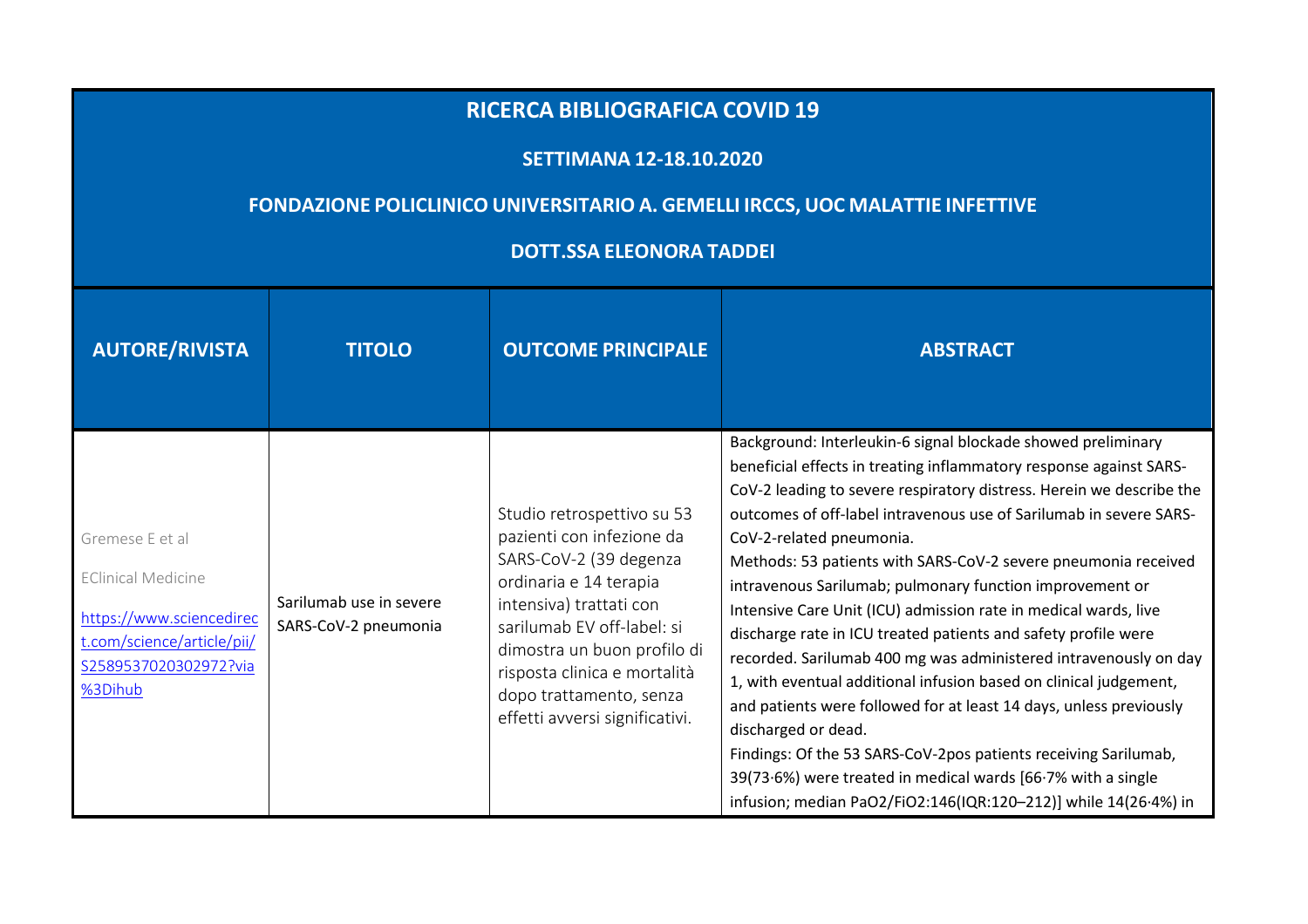|                                                                                                                                                          |                                                                                               |                                                                                                                                    | 112(IQR:100-141.5)]. Within the medical wards, 7(17.9%) required<br>ICU admission, 4 of whom were re-admitted to the ward within 5-8<br>days. At 19 days median follow-up, 89.7% of medical inpatients<br>significantly improved (46.1% after 24 h, 61.5% after 3 days), 70.6%<br>were discharged from the hospital and 85.7% no longer needed<br>oxygen therapy. Within patients receiving Sarilumab in ICU, 64.2%<br>were discharged from ICU to the ward and 35.8% were still alive at<br>the last follow-up. Overall mortality rate was 5.7%.<br>Interpretation: IL-6R inhibition appears to be a potential treatment<br>strategy for severe SARS-CoV-2 pneumonia and intravenous<br>Sarilumab seems a promising treatment approach showing, in the<br>short term, an important clinical outcome and good safety.<br>We investigated feasibility and accuracy of an interferon-gamma |
|----------------------------------------------------------------------------------------------------------------------------------------------------------|-----------------------------------------------------------------------------------------------|------------------------------------------------------------------------------------------------------------------------------------|------------------------------------------------------------------------------------------------------------------------------------------------------------------------------------------------------------------------------------------------------------------------------------------------------------------------------------------------------------------------------------------------------------------------------------------------------------------------------------------------------------------------------------------------------------------------------------------------------------------------------------------------------------------------------------------------------------------------------------------------------------------------------------------------------------------------------------------------------------------------------------------|
| Murugesan K et al<br>Clinical Infectious<br><b>Diseases</b><br>https://academic.oup.co<br>m/cid/advance-<br>article/doi/10.1093/cid/ci<br>aa1537/5920279 | Interferon-gamma release<br>assay for accurate detection<br>of SARS-CoV-2 T cell<br>response. | Test di rilascio di interferon<br>gamma (IGRA) dimostra<br>accuratezza per la diagnosi<br>di infezione pregressa da<br>SARS-CoV-2. | release assay (IGRA) for detection of T cell responses to SARS-CoV-2.<br>Whole blood IGRA accurately distinguished between convalescents<br>and uninfected healthy blood donors with a predominantly CD4+ T<br>cell response. SARS-CoV-2 IGRA may serve as a useful diagnostic<br>tool in managing the COVID-19 pandemic.<br>A Peptide pool<br>$\cdot$ CPD<br>Peptide<br>$\rightarrow$ : $\cdot$ FN-y<br><b>ELISA</b><br>Controls<br>Cases<br>Blood                                                                                                                                                                                                                                                                                                                                                                                                                                      |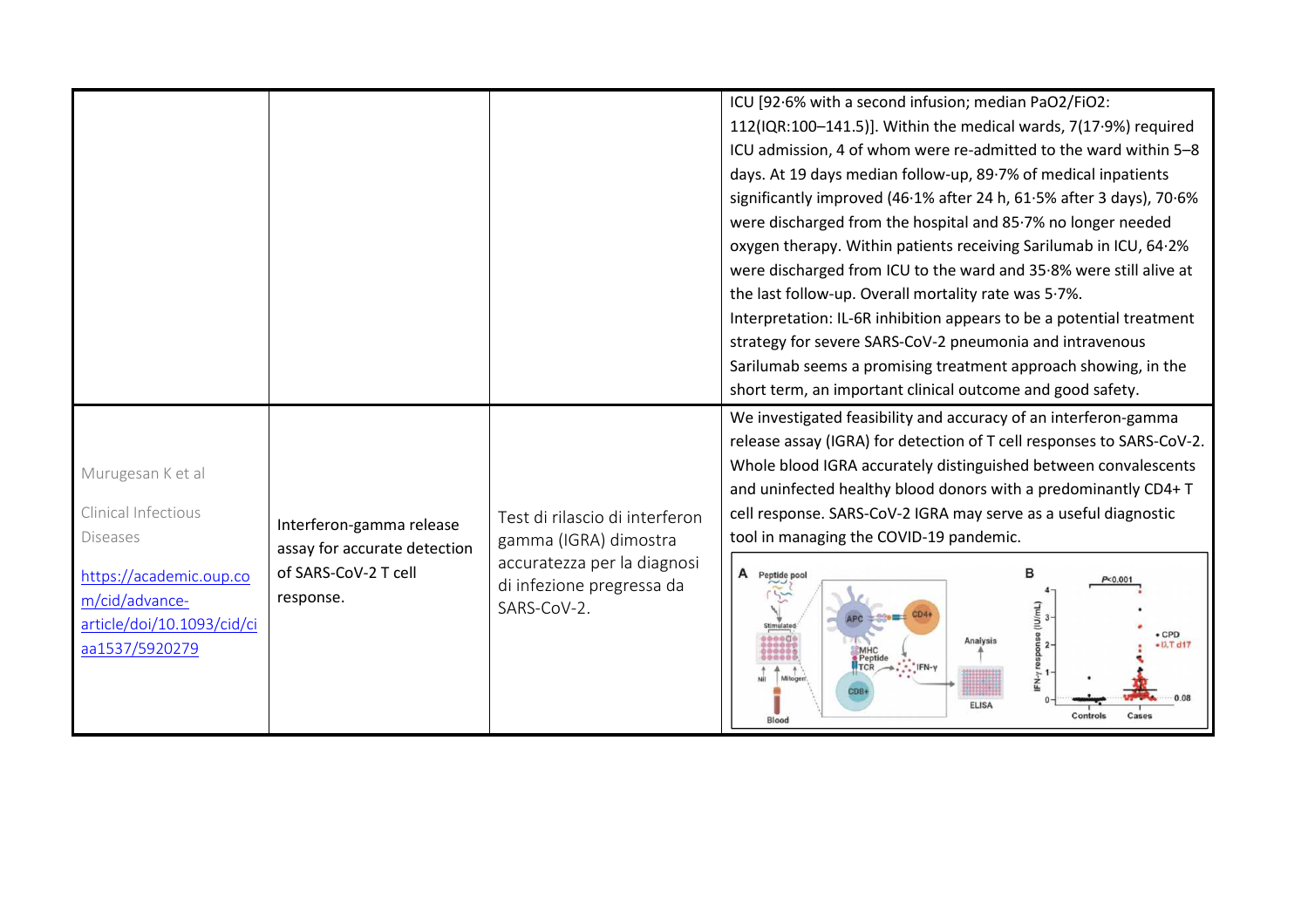| Dequin PF et al<br>JAMA<br>https://jamanetwork.com<br>/journals/jama/fullarticle/<br>2770276 | Effect of Hydrocortisone on<br>21-Day Mortality or<br><b>Respiratory Support Among</b><br><b>Critically III Patients With</b><br>COVID-19 | Trial clinico su 149 pazienti<br>critici randomizzati a<br>ricevere idrocortisone a<br>bassa dose o placebo per<br>infezione da SARS-CoV-2:<br>nessuna differenza nel<br>fallimento (morte o<br>persistente necessità di<br>ventilazione meccanica) fra i<br>due gruppi. | Importance Coronavirus disease 2019 (COVID-19) is associated with<br>severe lung damage. Corticosteroids are a possible therapeutic<br>option.<br>Objective To determine the effect of hydrocortisone on treatment<br>failure on day 21 in critically ill patients with severe acute<br>respiratory syndrome coronavirus 2 (SARS-CoV-2) infection and<br>acute respiratory failure.<br>Design, Setting, and Participants Multicenter randomized double-<br>blind sequential trial conducted in France, with interim analyses<br>planned every 50 patients. Patients admitted to the intensive care<br>unit (ICU) for COVID-19-related acute respiratory failure were<br>enrolled from March 7 to June 1, 2020, with last follow-up on June<br>29, 2020. The study intended to enroll 290 patients but was stopped<br>early following the recommendation of the data and safety<br>monitoring board.<br>Interventions Patients were randomized to receive low-dose<br>hydrocortisone ( $n = 76$ ) or placebo ( $n = 73$ ).<br>Main Outcomes and Measures The primary outcome, treatment<br>failure on day 21, was defined as death or persistent dependency<br>on mechanical ventilation or high-flow oxygen therapy. Prespecified<br>secondary outcomes included the need for tracheal intubation<br>(among patients not intubated at baseline); cumulative incidences<br>(until day 21) of prone position sessions, extracorporeal membrane<br>oxygenation, and inhaled nitric oxide; Pao2:Fio2 ratio measured<br>daily from day 1 to day 7, then on days 14 and 21; and the<br>proportion of patients with secondary infections during their ICU<br>stay.<br>Results The study was stopped after 149 patients (mean age, 62.2<br>years; 30.2% women; 81.2% mechanically ventilated) were enrolled.<br>One hundred forty-eight patients (99.3%) completed the study, and |
|----------------------------------------------------------------------------------------------|-------------------------------------------------------------------------------------------------------------------------------------------|--------------------------------------------------------------------------------------------------------------------------------------------------------------------------------------------------------------------------------------------------------------------------|---------------------------------------------------------------------------------------------------------------------------------------------------------------------------------------------------------------------------------------------------------------------------------------------------------------------------------------------------------------------------------------------------------------------------------------------------------------------------------------------------------------------------------------------------------------------------------------------------------------------------------------------------------------------------------------------------------------------------------------------------------------------------------------------------------------------------------------------------------------------------------------------------------------------------------------------------------------------------------------------------------------------------------------------------------------------------------------------------------------------------------------------------------------------------------------------------------------------------------------------------------------------------------------------------------------------------------------------------------------------------------------------------------------------------------------------------------------------------------------------------------------------------------------------------------------------------------------------------------------------------------------------------------------------------------------------------------------------------------------------------------------------------------------------------------------------------------------------------------------------------|
|----------------------------------------------------------------------------------------------|-------------------------------------------------------------------------------------------------------------------------------------------|--------------------------------------------------------------------------------------------------------------------------------------------------------------------------------------------------------------------------------------------------------------------------|---------------------------------------------------------------------------------------------------------------------------------------------------------------------------------------------------------------------------------------------------------------------------------------------------------------------------------------------------------------------------------------------------------------------------------------------------------------------------------------------------------------------------------------------------------------------------------------------------------------------------------------------------------------------------------------------------------------------------------------------------------------------------------------------------------------------------------------------------------------------------------------------------------------------------------------------------------------------------------------------------------------------------------------------------------------------------------------------------------------------------------------------------------------------------------------------------------------------------------------------------------------------------------------------------------------------------------------------------------------------------------------------------------------------------------------------------------------------------------------------------------------------------------------------------------------------------------------------------------------------------------------------------------------------------------------------------------------------------------------------------------------------------------------------------------------------------------------------------------------------------|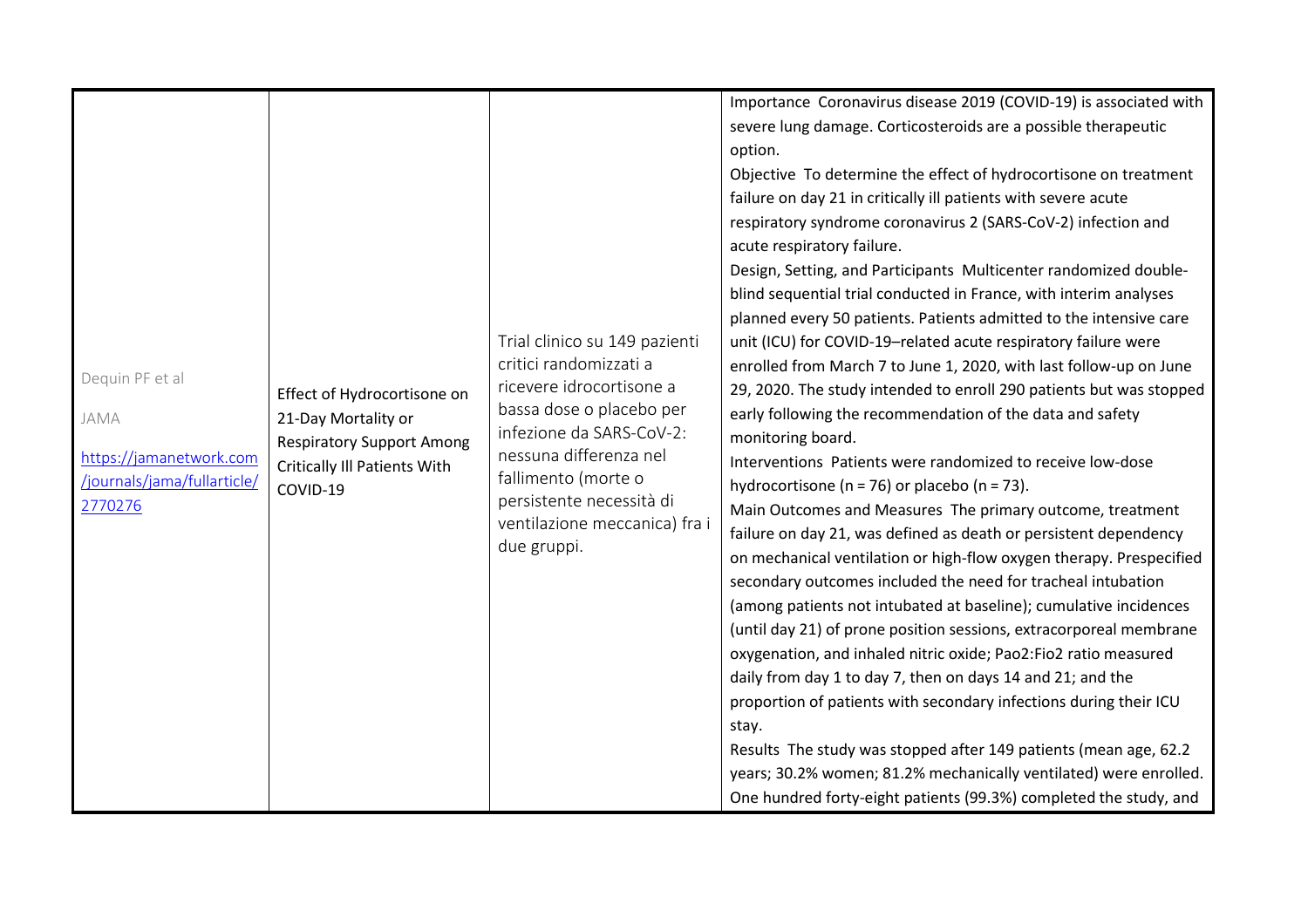|                                                                                                           |                                                                  |                                                                                                                | there were 69 treatment failure events, including 11 deaths in the<br>hydrocortisone group and 20 deaths in the placebo group. The<br>primary outcome, treatment failure on day 21, occurred in 32 of 76<br>patients (42.1%) in the hydrocortisone group compared with 37 of<br>73 (50.7%) in the placebo group (difference of proportions, -8.6%<br>[95.48% CI, -24.9% to 7.7%]; P = .29). Of the 4 prespecified<br>secondary outcomes, none showed a significant difference. No<br>serious adverse events were related to the study treatment.<br>Conclusions and Relevance In this study of critically ill patients with<br>COVID-19 and acute respiratory failure, low-dose hydrocortisone,<br>compared with placebo, did not significantly reduce treatment<br>failure (defined as death or persistent respiratory support) at day<br>21. However, the study was stopped early and likely was<br>underpowered to find a statistically and clinically important<br>difference in the primary outcome.                         |
|-----------------------------------------------------------------------------------------------------------|------------------------------------------------------------------|----------------------------------------------------------------------------------------------------------------|-----------------------------------------------------------------------------------------------------------------------------------------------------------------------------------------------------------------------------------------------------------------------------------------------------------------------------------------------------------------------------------------------------------------------------------------------------------------------------------------------------------------------------------------------------------------------------------------------------------------------------------------------------------------------------------------------------------------------------------------------------------------------------------------------------------------------------------------------------------------------------------------------------------------------------------------------------------------------------------------------------------------------------------|
| Singh H et al<br>Advances in Wound Care<br>https://www.liebertpub.c<br>om/doi/10.1089/wound.2<br>020.1309 | Cutaneous manifestations of<br>COVID-19: A systematic<br>review. | Revisione sistematica dei<br>lavori che trattano le lesioni<br>cutanee associate a<br>infezione da SARS-CoV-2. | OBJECTIVE: Coronavirus Disease 2019 (COVID-19), caused by severe<br>acute respiratory syndrome coronavirus 2 (SARS-CoV-2), is currently<br>a pandemic. Although pulmonary health has been the primary focus<br>of studies during the early days of COVID-19, development of a<br>comprehensive understanding of this emergent disease requires<br>knowledge of all possible disease manifestations in affected<br>patients. This PRISMA-compliant review focuses on cutaneous<br>manifestations reported in COVID-19 patients. APPROACH:<br>Literature review was conducted using the PubMed database to<br>examine various cutaneous manifestations related to the SARS-CoV-<br>2 infection. Published articles (n=56) related to search criteria from<br>the onset of the COVID-19 pandemic to June 30, 2020 were<br>included. The primary literature articles included in this paper were<br>mainly from France, Spain, Italy, and the UK. RESULTS: Unique to<br>many other symptoms of COVID-19, its cutaneous manifestations |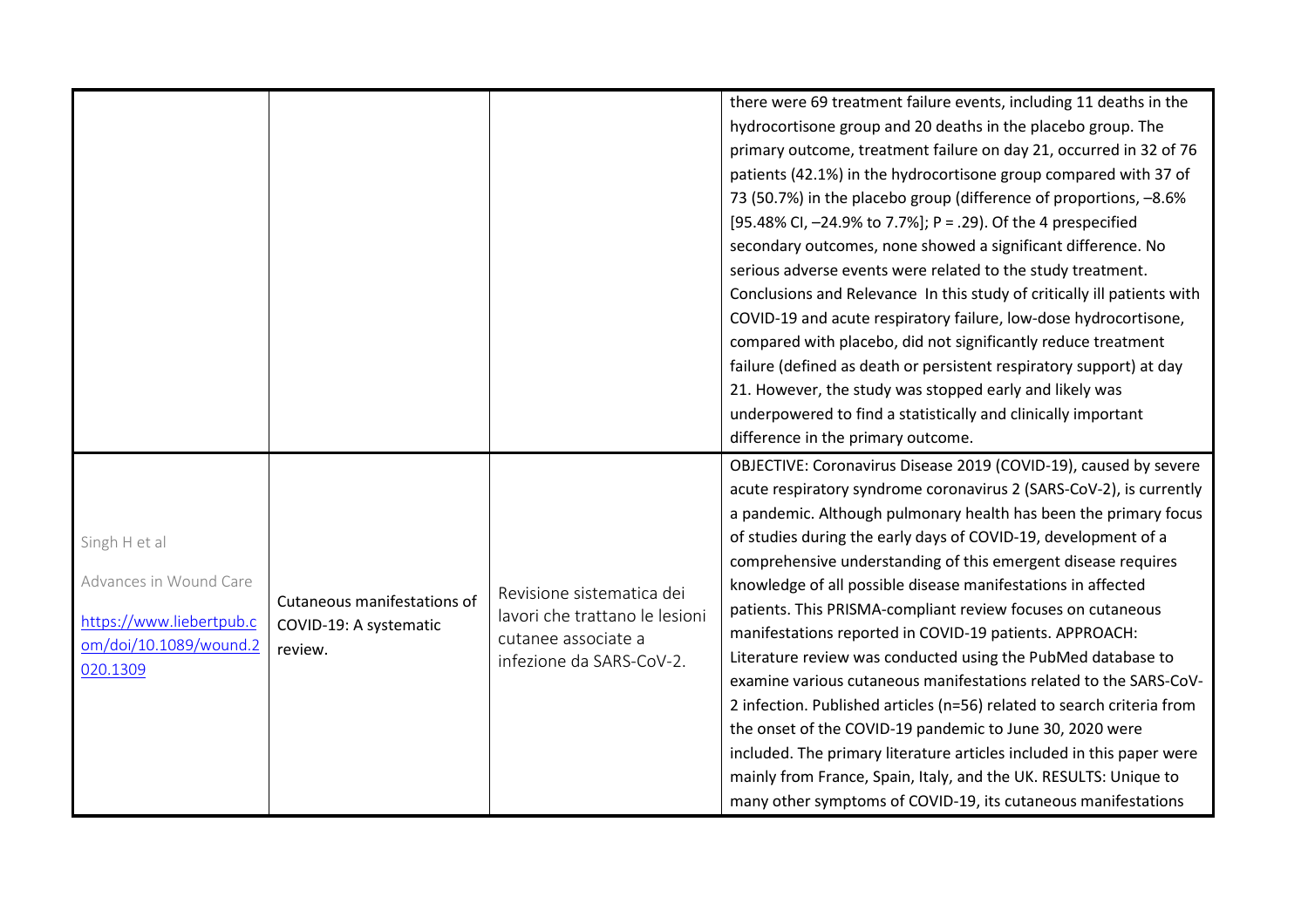|                                                                                                                                                   |                                                                                                                                                                     |                                                                                                                                                                                                                                                                             | have been found in people of all age groups including children. The<br>cutaneous manifestations of COVID-19 are varied and include<br>maculopapular, chilblain-like, urticarial, vesicular, livedoid, and<br>petechial lesions. In addition, rashes are common in multisystem<br>inflammatory syndrome in children (MIS-C), a new and serious<br>health condition that shares symptoms with Kawasaki disease and is<br>likely related to COVID-19. In addition, personal protective<br>equipment (PPE)-related skin wounds are of serious concern since<br>broken cutaneous barriers can create an opening for potential<br>COVID-19 infections. Innovation and Conclusion: As this virus<br>continues to spread silently, mainly through asymptomatic carriers,<br>an accurate and rapid identification of these cutaneous<br>manifestations may be vital to early diagnosis and lead to possible<br>better prognosis in COVID-19 patients. This systematic review and<br>photo atlas provide a detailed analysis of the skin pathologies<br>related to COVID-19. Study of these cutaneous manifestations, their<br>pathogenesis, as well their significance in human health will help<br>define COVID-19 in its entirety which is a prerequisite to its effective<br>management. |
|---------------------------------------------------------------------------------------------------------------------------------------------------|---------------------------------------------------------------------------------------------------------------------------------------------------------------------|-----------------------------------------------------------------------------------------------------------------------------------------------------------------------------------------------------------------------------------------------------------------------------|------------------------------------------------------------------------------------------------------------------------------------------------------------------------------------------------------------------------------------------------------------------------------------------------------------------------------------------------------------------------------------------------------------------------------------------------------------------------------------------------------------------------------------------------------------------------------------------------------------------------------------------------------------------------------------------------------------------------------------------------------------------------------------------------------------------------------------------------------------------------------------------------------------------------------------------------------------------------------------------------------------------------------------------------------------------------------------------------------------------------------------------------------------------------------------------------------------------------------------------------------------------------------------|
| Martinez-Fierro M et al<br>American Journal of<br>Infection Control<br>https://www.ajicjournal.o<br>rg/article/S0196-<br>6553(20)30898-1/fulltext | The role of close contacts of<br>COVID-19 patients in the<br>SARS-CoV-2 transmission: an<br>emphasis on the percentage<br>of non-evaluated positivity in<br>Mexico. | Tracciamento degli 81<br>contatti stretti di 19 casi di<br>infezione da SARS-CoV-2: il<br>42% dei contatti risulta<br>positivo e di questi l'82.4% è<br>asintomatico o<br>paucisintomatico. Ne deriva<br>l'importanza dello screening<br>dei contatti di un caso<br>indice. | OBJECTIVES: To determine the percentage of positivity of close<br>contacts of coronavirus disease 19 (COVID-19) patients to depict the<br>importance of asymptomatic infections in the patient-to-patient<br>transmission of COVID-19. METHODS: One hundred subjects were<br>included. Nineteen index COVID-19 cases and eighty-one traced<br>close contacts were screened for coronavirus 2 of severe acute<br>respiratory syndrome (SARS-CoV-2) using real-time reverse<br>transcription-polymerase chain reaction (RT-PCR). Immunoglobulin<br>M (IgM) and G (IgG) against SARS-CoV-2 were evaluated by rapid<br>test. RESULTS: Thirty-four (42%) contacts in the study were positive<br>for SARS-CoV-2. Twenty-three (67.6%) manifested less than two                                                                                                                                                                                                                                                                                                                                                                                                                                                                                                                           |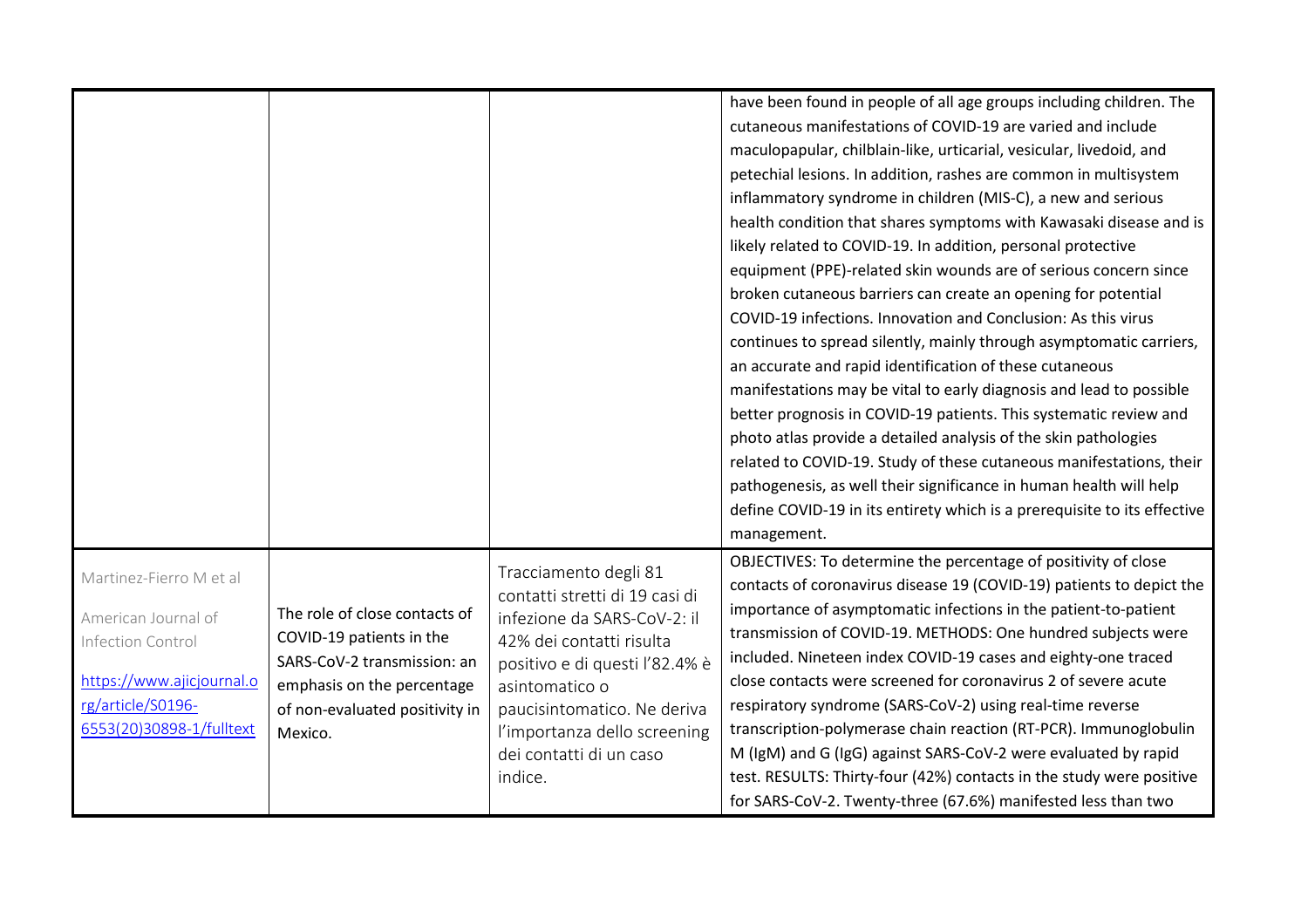|                                                                                                                                      |                                                                                                        |                                                                                                                                                                                                                                                                          | respiratory symptoms, and five (14.7%) remained asymptomatic.<br>The average of positive contacts by index COVID-19 case (R0) was<br>4.3 and the mean of time of positive COVID-19 test at sampling time<br>was 18.9 days. Positive antibody test against SARS-CoV-2 was<br>observed in 16% of the participants. CONCLUSION: The proportion<br>of close contacts of COVID-19 patients infected with SARS-CoV-2<br>(42%) and with less than two or with no respiratory symptoms<br>(82.4%) was high in the study population. A low proportion of                                                                                                             |
|--------------------------------------------------------------------------------------------------------------------------------------|--------------------------------------------------------------------------------------------------------|--------------------------------------------------------------------------------------------------------------------------------------------------------------------------------------------------------------------------------------------------------------------------|-------------------------------------------------------------------------------------------------------------------------------------------------------------------------------------------------------------------------------------------------------------------------------------------------------------------------------------------------------------------------------------------------------------------------------------------------------------------------------------------------------------------------------------------------------------------------------------------------------------------------------------------------------------|
|                                                                                                                                      |                                                                                                        |                                                                                                                                                                                                                                                                          | COVID-19 patients had a positive test for antibodies against SARS-<br>CoV-2. The screening for SARS-CoV-2 in close contacts of COVID-19<br>positive patients should be encouraged to avoid spreading the<br>infection and the expansion of the disease.                                                                                                                                                                                                                                                                                                                                                                                                     |
|                                                                                                                                      |                                                                                                        |                                                                                                                                                                                                                                                                          | Positive COVID-19 close contacts: 42.0%<br>mmu<br>symptoms<br>(67.6%)<br>(14.7%)<br>Index<br>COVID-19 case<br>Mexico: operational definition                                                                                                                                                                                                                                                                                                                                                                                                                                                                                                                |
| Gasperetti A et al<br>Europace<br>https://academic.oup.co<br>m/europace/advance-<br>article/doi/10.1093/euro<br>pace/euaa216/5910968 | Arrhythmic safety of<br>hydroxychloroquine in<br>COVID-19 patients from<br>different clinical settings | Valutazione degli effetti di<br>idrossiclorochina<br>sull'elettrocardiogramma di<br>649 pazienti con COVID-19<br>trattati a domicilio, in<br>degenza ordinaria o in<br>terapia intensiva: nessuna<br>aritmia mortale e solo<br>modesto incremento<br>dell'intervallo QTc | Aims: The aim of the study was to describe ECG modifications and<br>arrhythmic events in COVID-19 patients undergoing<br>hydroxychloroquine (HCQ) therapy in different clinical settings.<br>Methods and results: COVID-19 patients at seven institutions<br>receiving HCQ therapy from whom a baseline and at least one ECG<br>at 48+ h were available were enrolled in the study. QT/QTc<br>prolongation, QT-associated and QT-independent arrhythmic<br>events, arrhythmic mortality, and overall mortality during HCQ<br>therapy were assessed. A total of 649 COVID-19 patients (61.9 $\pm$<br>18.7 years, 46.1% males) were enrolled. HCQ therapy was |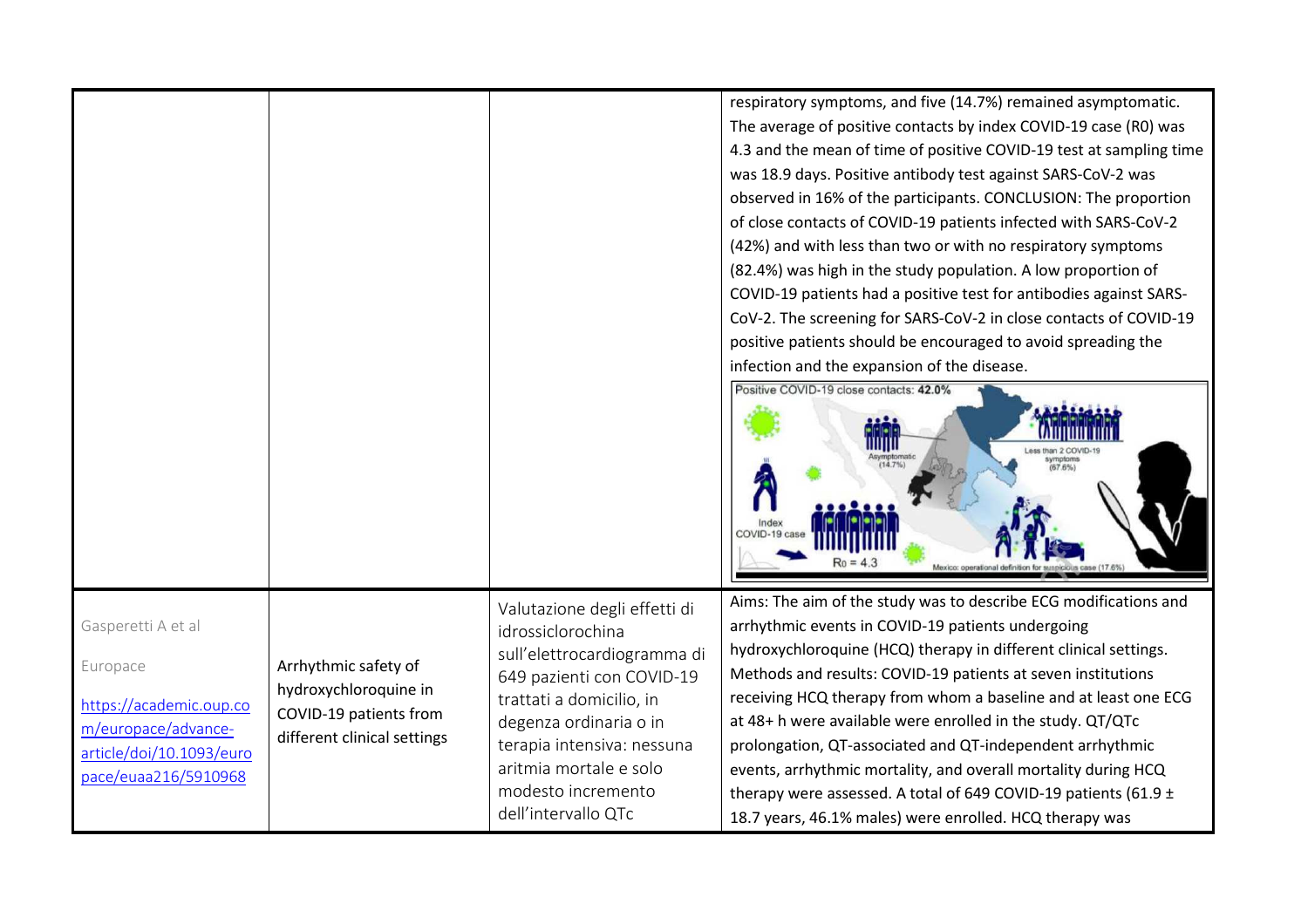|  | suggeriscono la sicurezza a | administrated as a home therapy regimen in 126 (19.4%) patients,         |
|--|-----------------------------|--------------------------------------------------------------------------|
|  | breve termine del farmaco.  | and as an in-hospital-treatment to 495 (76.3%) hospitalized and 28       |
|  |                             | (4.3%) intensive care unit (ICU) patients. At 36-72 and at 96+ h after   |
|  |                             | the first HCQ dose, 358 and 404 ECGs were obtained, respectively. A      |
|  |                             | significant $QT/QTc$ interval prolongation was observed ( $P < 0.001$ ), |
|  |                             | but the magnitude of the increase was modest [+13 (9-16) ms].            |
|  |                             | Baseline QT/QTc length and presence of fever ( $P = 0.001$ ) at          |
|  |                             | admission represented the most important determinants of QT/QTc          |
|  |                             | prolongation. No arrhythmic-related deaths were reported. The            |
|  |                             | overall major ventricular arrhythmia rate was low (1.1%), with all       |
|  |                             | events found not to be related to QT or HCQ therapy at a                 |
|  |                             | centralized event evaluation. No differences in QT/QTc prolongation      |
|  |                             | and QT-related arrhythmias were observed across different clinical       |
|  |                             | settings, with non-QT-related arrhythmias being more common in           |
|  |                             | the intensive care setting.                                              |
|  |                             | Conclusion: HCQ administration is safe for a short-term treatment        |
|  |                             | for patients with COVID-19 infection regardless of the clinical          |
|  |                             | setting of delivery, causing only modest QTc prolongation and no         |
|  |                             | directly attributable arrhythmic deaths.                                 |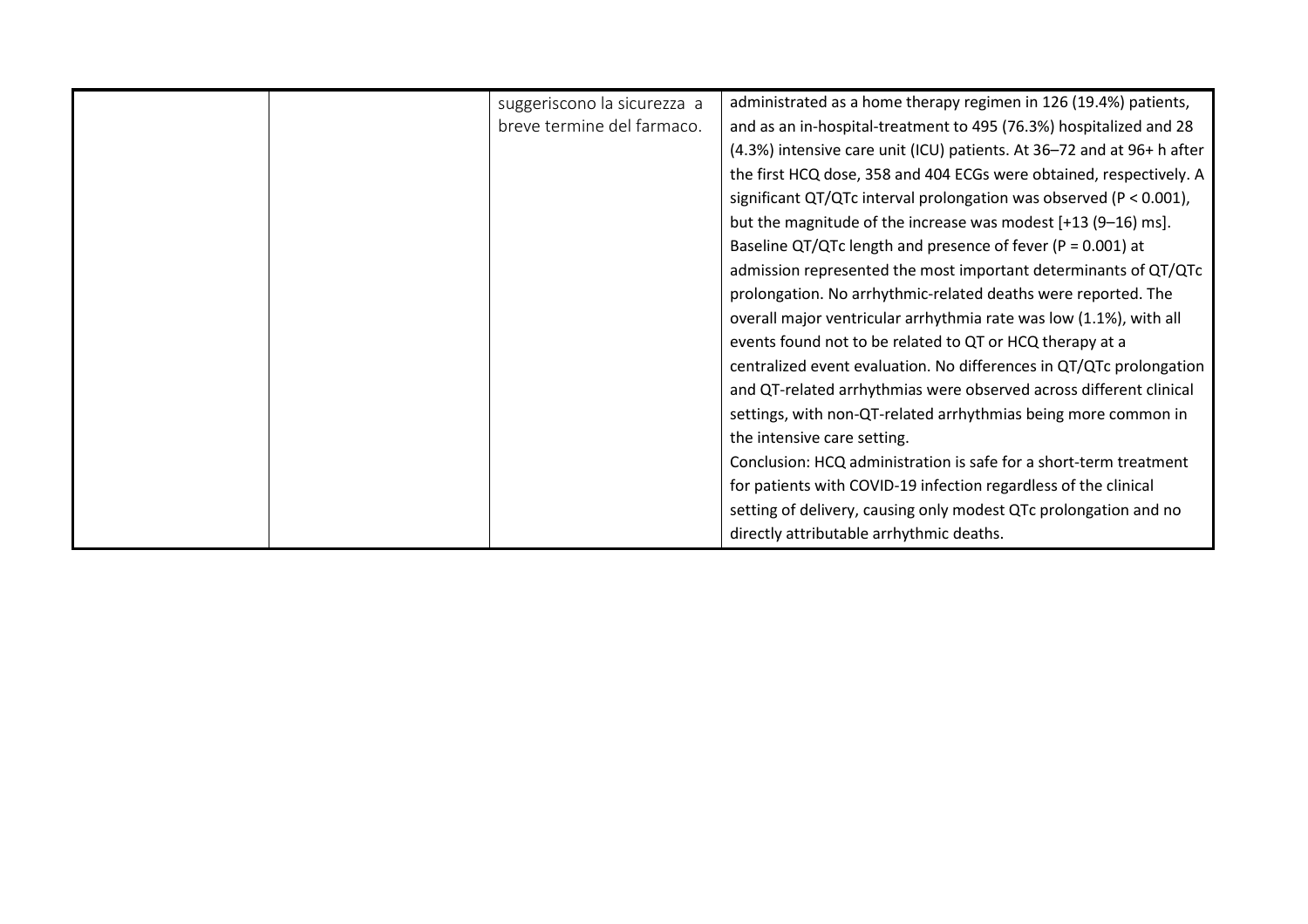|                                                                                                           |                                                                                                                                             |                                                                                                                                                                                                                                                                                                                             | $\epsilon$<br>QT (ms)<br>OTc - Bazett (ms)<br>OTc - Fridericia (ms)<br>QTc - Framingham (ms)<br>C2<br>B2<br>D <sub>2</sub><br>QT (ms)<br>QTc - Bazett (ms)<br>QTc - Fridericia (ms)<br>OTc - Framingham (ms)<br>Figure 1 QT/QTc distribution at T <sub>0</sub> (upper panels) and at the last available ECG (lower panels) on hydroxychloroquine for the cohort. (A1/A2)<br>QT interval (ms); (B1/B2) QTc Bazett (ms); (C1/C2) QTc Fridericia (ms); (D1/D2) QTc Framingham (ms)                                                                                                                                                                                                                                                                                                                                                                                                                                                                                                                                                                                                                                        |
|-----------------------------------------------------------------------------------------------------------|---------------------------------------------------------------------------------------------------------------------------------------------|-----------------------------------------------------------------------------------------------------------------------------------------------------------------------------------------------------------------------------------------------------------------------------------------------------------------------------|------------------------------------------------------------------------------------------------------------------------------------------------------------------------------------------------------------------------------------------------------------------------------------------------------------------------------------------------------------------------------------------------------------------------------------------------------------------------------------------------------------------------------------------------------------------------------------------------------------------------------------------------------------------------------------------------------------------------------------------------------------------------------------------------------------------------------------------------------------------------------------------------------------------------------------------------------------------------------------------------------------------------------------------------------------------------------------------------------------------------|
| Hernandez-Gaduno E<br>Pediatric Obesity<br>https://onlinelibrary.wiley<br>.com/doi/10.1111/ijpo.12<br>740 | Comorbidities that predict<br>acute respiratory syndrome<br>coronavirus 2 test positivity<br>in Mexican Children: A case-<br>control study. | Studio caso-controllo<br>condotto in Messico che<br>mostra una associazione fra<br>obesità e rischio di contrarre<br>COVID-19 per i bambini di<br>entrambi i sessi. Viene<br>suggerito il ruolo<br>dell'infiammazione cronica,<br>effetto dell'obesità,<br>nell'aumentare la<br>suscettibilità alle infezioni in<br>genere. | Some comorbidities are risk factors for severe coronavirus disease<br>(Covid-19) but it is unknown whether some increase susceptibility<br>to Covid-19 in children. In this Mexican case-control study, contact<br>with patients with Covid-19, or having obesity, or having diabetes,<br>or hypertension or been immunosuppressed independently<br>increased the risk for Covid-19 in the whole sample analysis.<br>However, only contact history and obesity remained statistically<br>significant in the separated analysis of girls and boys. The results<br>suggest that obesity is not only associated with severe disease but<br>also increases risk for Covid-19. Contrary to findings in adults, no<br>difference between cases and controls was found for gender,<br>presence of pneumonia or surrogates of severe disease including<br>admission to intensive care unit, tracheal intubation or whether<br>patient had died. This indicates that Covid-19 is less severe in<br>children than adults. Future research is needed to establish the<br>mechanisms involved in obesity and Covid-19 in children. |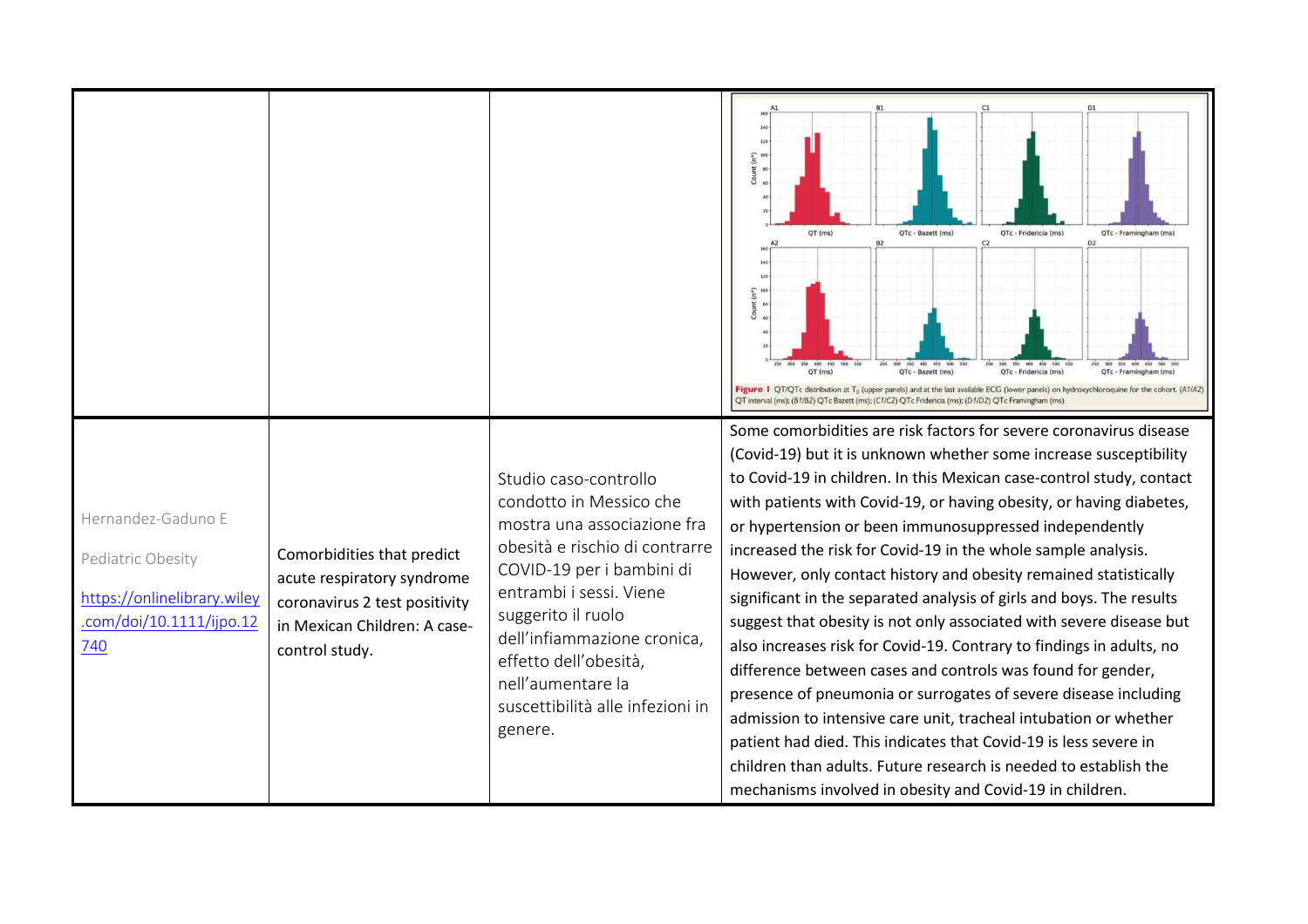|                                                                                                                                |                                                                     |                                                                                                                       | Multivariable logistic regression analysis for<br><b>TABLE 2</b><br>characteristics associated with increased risk for Covid-19 in the<br>whole sample and by gender <sup>a</sup>                                                                                                                                                                                                                                                                                  |                     |         |
|--------------------------------------------------------------------------------------------------------------------------------|---------------------------------------------------------------------|-----------------------------------------------------------------------------------------------------------------------|--------------------------------------------------------------------------------------------------------------------------------------------------------------------------------------------------------------------------------------------------------------------------------------------------------------------------------------------------------------------------------------------------------------------------------------------------------------------|---------------------|---------|
|                                                                                                                                |                                                                     |                                                                                                                       | Parameter:                                                                                                                                                                                                                                                                                                                                                                                                                                                         | aOR (95% CI)        | P       |
|                                                                                                                                |                                                                     |                                                                                                                       | All children:                                                                                                                                                                                                                                                                                                                                                                                                                                                      |                     |         |
|                                                                                                                                |                                                                     |                                                                                                                       | <b>Contact with Covid-19</b>                                                                                                                                                                                                                                                                                                                                                                                                                                       | $2.2(1.49-3.26)$    | < .0001 |
|                                                                                                                                |                                                                     |                                                                                                                       | Obesity                                                                                                                                                                                                                                                                                                                                                                                                                                                            | 5.11 (2.78-9.39)    | < .0001 |
|                                                                                                                                |                                                                     |                                                                                                                       | <b>Diabetes Mellitus</b>                                                                                                                                                                                                                                                                                                                                                                                                                                           | $3.02(1.25 - 7.32)$ | 0.014   |
|                                                                                                                                |                                                                     |                                                                                                                       | Hypertension                                                                                                                                                                                                                                                                                                                                                                                                                                                       | $3.95(1.3-11.97)$   | 0.015   |
|                                                                                                                                |                                                                     |                                                                                                                       | Immunosuppression                                                                                                                                                                                                                                                                                                                                                                                                                                                  | $1.59(1.07 - 2.37)$ | 0.022   |
|                                                                                                                                |                                                                     |                                                                                                                       | Girls only:                                                                                                                                                                                                                                                                                                                                                                                                                                                        |                     |         |
|                                                                                                                                |                                                                     |                                                                                                                       | <b>Contact with Covid-19</b>                                                                                                                                                                                                                                                                                                                                                                                                                                       | $2.51(1.4-4.5)$     | 0.002   |
|                                                                                                                                |                                                                     |                                                                                                                       | Obesity                                                                                                                                                                                                                                                                                                                                                                                                                                                            | $5.13(2.0-13.15)$   | 0.0007  |
|                                                                                                                                |                                                                     |                                                                                                                       | Boys only:                                                                                                                                                                                                                                                                                                                                                                                                                                                         |                     |         |
|                                                                                                                                |                                                                     |                                                                                                                       | <b>Contact with Covid-19</b>                                                                                                                                                                                                                                                                                                                                                                                                                                       | 1.83 (1.09-3.08)    | 0.021   |
|                                                                                                                                |                                                                     |                                                                                                                       | Obesity                                                                                                                                                                                                                                                                                                                                                                                                                                                            | $3.5(1.67 - 7.34)$  | 0.0009  |
|                                                                                                                                |                                                                     |                                                                                                                       | Abbreviations: aOR, adjusted odds ratio; CI, confidence interval.<br><sup>a</sup> after controlling by age (as a continuous variable), gender (in all children<br>analysis) and all other characteristics listed in Table 1.                                                                                                                                                                                                                                       |                     |         |
| AlSamman M et al                                                                                                               |                                                                     |                                                                                                                       | INTRODUCTION: Severe acute respiratory syndrome coronavirus 2                                                                                                                                                                                                                                                                                                                                                                                                      |                     |         |
| American Journal of<br><b>Emergency Medicine</b><br>https://www.ajemjournal.<br>com/article/S0735-<br>6757(20)30847-0/fulltext | Non-respiratory<br>presentations of COVID-19, a<br>clinical review. | Revisione delle<br>caratteristiche di<br>presentazione di COVID-19<br>che non interessano<br>l'apparato respiratorio. | (SARS-CoV-2 or COVID-19) is a highly infectious viral syndrome<br>currently threatening millions of people worldwide. It is widely<br>recognized as a disease of the pulmonary system, presenting with<br>fever, cough, and shortness of breath. However, a number of<br>extrapulmonary manifestations have been described in the<br>literature. OBJECTIVE: In this review, we seek to provide a<br>comprehensive summary of the hematologic, gastroenterological, |                     |         |
|                                                                                                                                |                                                                     |                                                                                                                       | renal, dermatologic, neurologic, and psychiatric manifestations of                                                                                                                                                                                                                                                                                                                                                                                                 |                     |         |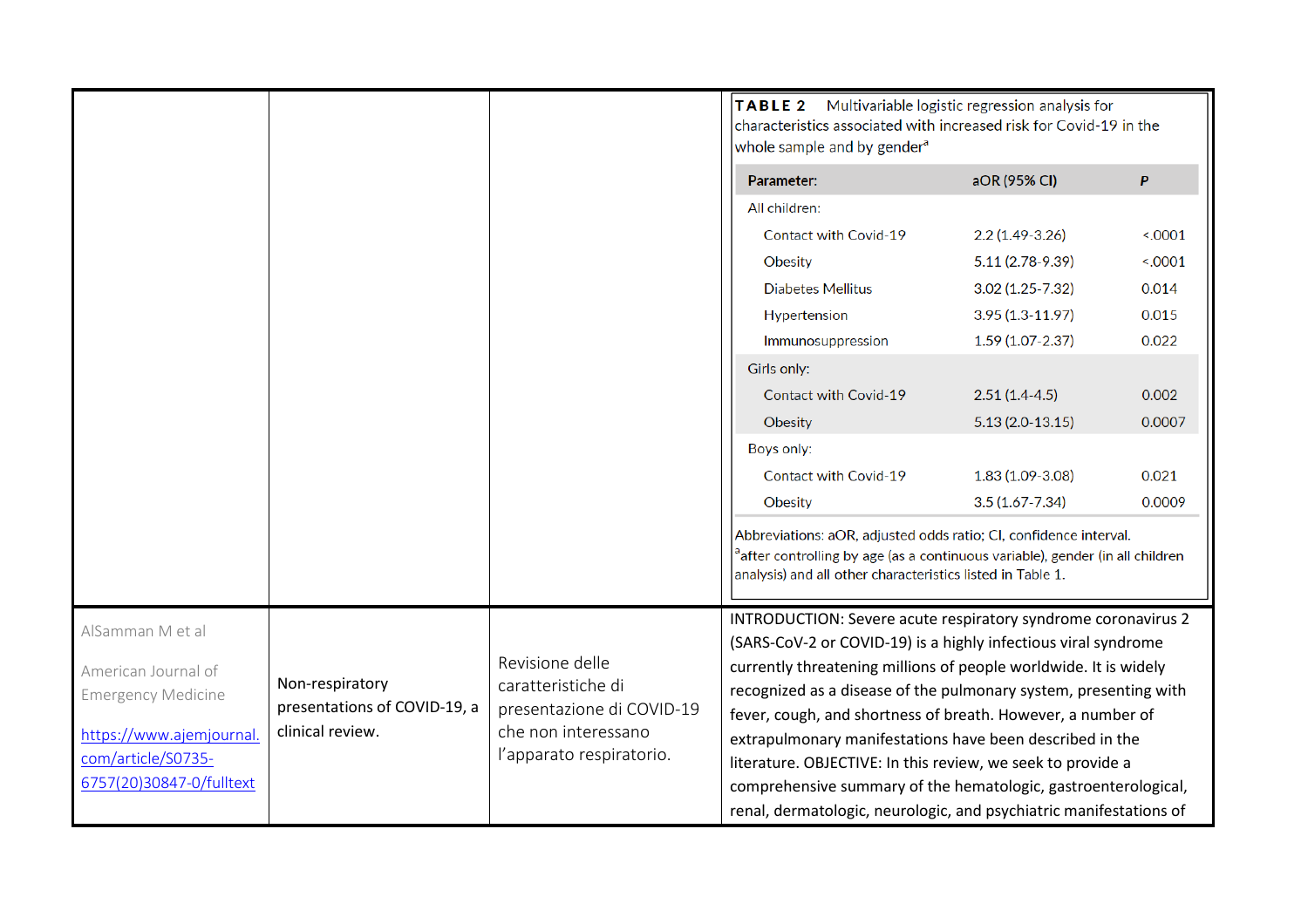|                                                                                             |                         |                                                                                                                                                                                                         | COVID-19. DISCUSSION: Hematological presentations of COVID-19<br>include laboratory abnormalities such as decreased total<br>lymphocyte count, prolonged prothrombin time (PT), elevated d-<br>dimer, and increased lactate dehydrogenase (LDH). Several of these<br>findings are associated with increased mortality among infected<br>patients. The most common gastrointestinal symptoms include<br>nausea, vomiting, diarrhea, and abdominal pain. Furthermore,<br>presence of viral RNA in patient stool suggests the possibility of<br>additional testing modalities for COVID-19. Nephrological findings<br>such as proteinuria, hematuria, and elevated BUN and creatinine<br>levels have been observed. Additionally, several studies<br>demonstrated that patients with COVID-19 who developed acute<br>kidney injury (AKI) had a greater risk of mortality. The virus can also<br>present with cutaneous symptoms such as erythematous rashes,<br>urticaria, and chicken pox-like lesions. Neuropsychiatric symptoms<br>have been described in the literature, and patients can exhibit<br>findings consistent with viral encephalitis, cerebral vascular disease,<br>peripheral nerve disorders, and psychosis. CONCLUSION: Although<br>COVID-19 does usually present primarily with respiratory<br>symptoms, the extra-pulmonary manifestations of the virus are<br>unpredictable and varied. Better understanding and awareness of<br>these symptoms can lead to more efficient diagnosis, rapid<br>treatment, isolation, and decreased spread of the disease. |
|---------------------------------------------------------------------------------------------|-------------------------|---------------------------------------------------------------------------------------------------------------------------------------------------------------------------------------------------------|------------------------------------------------------------------------------------------------------------------------------------------------------------------------------------------------------------------------------------------------------------------------------------------------------------------------------------------------------------------------------------------------------------------------------------------------------------------------------------------------------------------------------------------------------------------------------------------------------------------------------------------------------------------------------------------------------------------------------------------------------------------------------------------------------------------------------------------------------------------------------------------------------------------------------------------------------------------------------------------------------------------------------------------------------------------------------------------------------------------------------------------------------------------------------------------------------------------------------------------------------------------------------------------------------------------------------------------------------------------------------------------------------------------------------------------------------------------------------------------------------------------------------------------------------------------------------|
| Arturo EC et al<br>Cell<br>https://www.cell.com/cell<br>/fulltext/S0092-<br>8674(20)31224-1 | Lifted Up from Lockdown | Il lock-down ha avuto effetti<br>positivi sulla comunità<br>scientifica? Certamente ha<br>incoraggiato la<br>collaborazione fra gruppi e<br>la condivisione di grandi<br>quantità di dati e ha reso più | The pandemic has impacted every scientist differently. Many<br>negative impacts are frequently discussed. Here we highlight<br>unexpected positives that we have found and hope will persist:<br>improved access to experts; deeper and broader human<br>engagement among colleagues, collaborators, and competitors; and<br>significant democratization of research.                                                                                                                                                                                                                                                                                                                                                                                                                                                                                                                                                                                                                                                                                                                                                                                                                                                                                                                                                                                                                                                                                                                                                                                                        |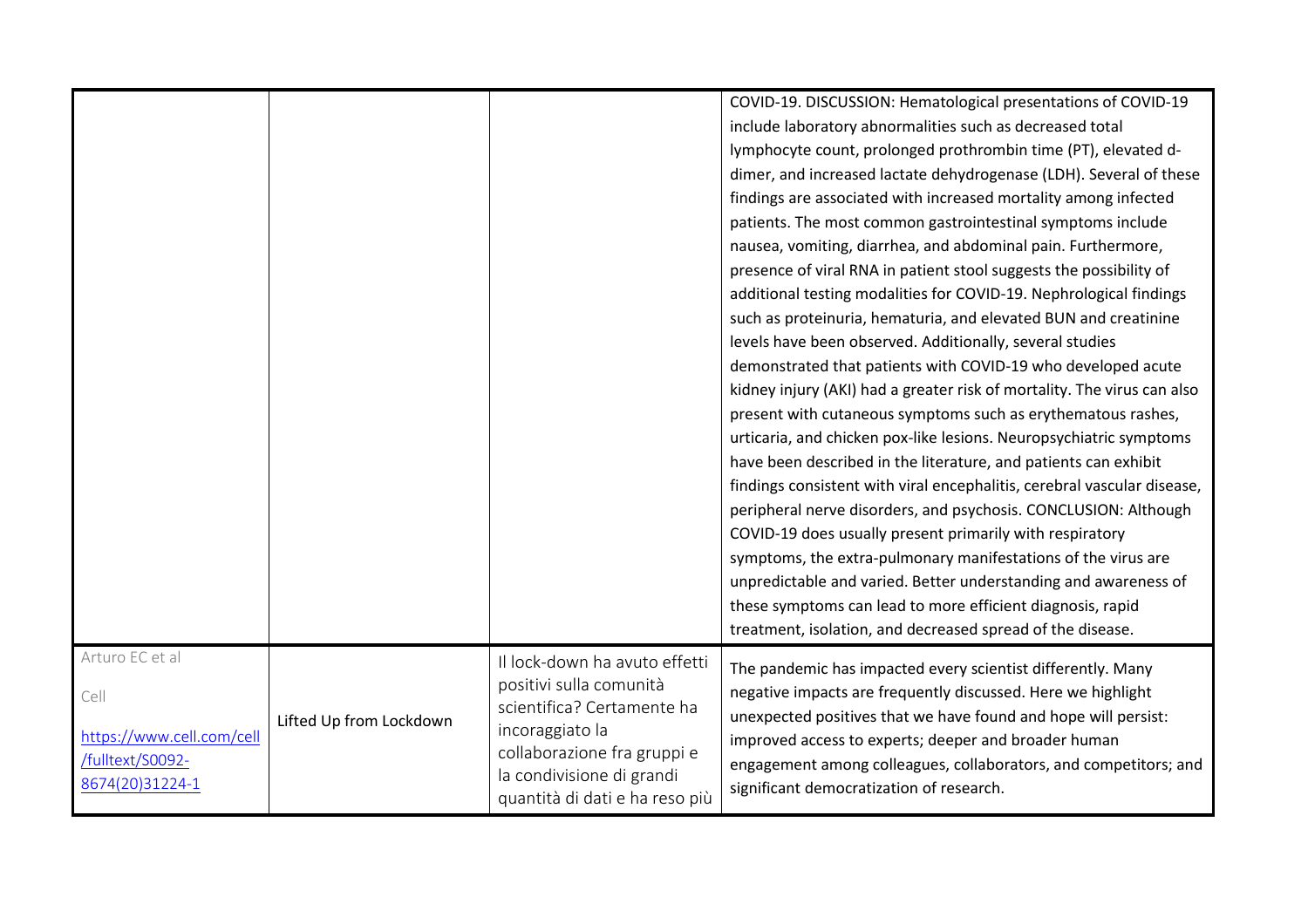|                                                                                                                                                                              |                                                                                              | agevole il contatto con gli<br>esperti in ogni campo.                                                                                                                                                                                                                                                  |                                                                                                                                                                                                                                                                                                                                                                                                                                                                                                                                                                            |
|------------------------------------------------------------------------------------------------------------------------------------------------------------------------------|----------------------------------------------------------------------------------------------|--------------------------------------------------------------------------------------------------------------------------------------------------------------------------------------------------------------------------------------------------------------------------------------------------------|----------------------------------------------------------------------------------------------------------------------------------------------------------------------------------------------------------------------------------------------------------------------------------------------------------------------------------------------------------------------------------------------------------------------------------------------------------------------------------------------------------------------------------------------------------------------------|
| Rosenquist JL et al<br>NEJM<br>https://www.nejm.org/do<br>i/full/10.1056/NEJMp201<br>8857                                                                                    | The Stress of Bayesian<br>Medicine - Uncomfortable<br>Uncertainty in the Face of<br>Covid-19 | L'assenza di certezze che<br>caratterizza la pandemia di<br>COVID-19 priva i medici<br>della possibilità di<br>rassicurare con fondamento<br>i pazienti, mentre<br>l'emergere di nuove<br>evidenze sulla malattia li<br>sottopone a uno "shock"<br>informativo senza<br>precedenti.                    | A statistic commonly cited by medical educators is that the corpus<br>of medical knowledge doubles approximately every 2 years. But<br>though that may very well be true in the aggregate, the day-to-day<br>practice of medicine does not change at a breakneck pace. The<br>treatment of the vast majority of human ailments is based on<br>decades of knowledge and is built on a foundation of research into<br>normal human body functioning and the origin and nature of<br>disease states and the ways in which the field of medicine can<br>detect and treat them. |
| McCaw ZR et al<br>Clinical Infectious<br><b>Diseases</b><br>https://academic.oup.co<br>m/cid/advance-<br>article/doi/10.1093/cid/ci<br>aa1563/5923375?searchr<br>$esult = 1$ | Survival analysis of<br>treatment efficacy in<br>comparative COVID-19<br>studies             | Considerazioni sulle analisi<br>di sopravvivenza utilizzate<br>negli studi su COVID-19:<br>necessario presentare il<br>dato tramite diversi<br>indicatori, in particolare<br>paragonando i tasso di<br>mortalità e non solamente<br>tramite hazard ratio o<br>differenza nella<br>sopravvivenza media. | For survival analysis in comparative COVID-19 trials, the routinely<br>used hazard ratio may not provide a meaningful summary of the<br>treatment effect. The mean survival time difference/ratio is an<br>intuitive, assumption-free alternative. However, for short-term<br>studies, landmark mortality rate differences/ratios are more<br>clinically relevant and should be formally analyzed and reported.                                                                                                                                                            |
| Turnquist C et al<br>Cancer Cell<br>https://www.sciencedirec<br>t.com/science/article/pii/                                                                                   | <b>Cytokine Storms in Cancer</b><br>and COVID-19.                                            | La tempesta citochinica, già<br>studiata in oncologia, è<br>attualmente oggetto di<br>attenzione nell'infezione da<br>SARS-CoV-2, con una                                                                                                                                                              | During the COVID-19 pandemic, research on "cytokine storms" has<br>been reinvigorated in the field of infectious disease, but it also has<br>particular relevance to cancer research. Interleukin-6 (IL-6) has<br>emerged as a key component of the immune response to SARS-CoV-<br>2, such that the repurposing of anti-IL-6 therapeutics for COVID-19                                                                                                                                                                                                                    |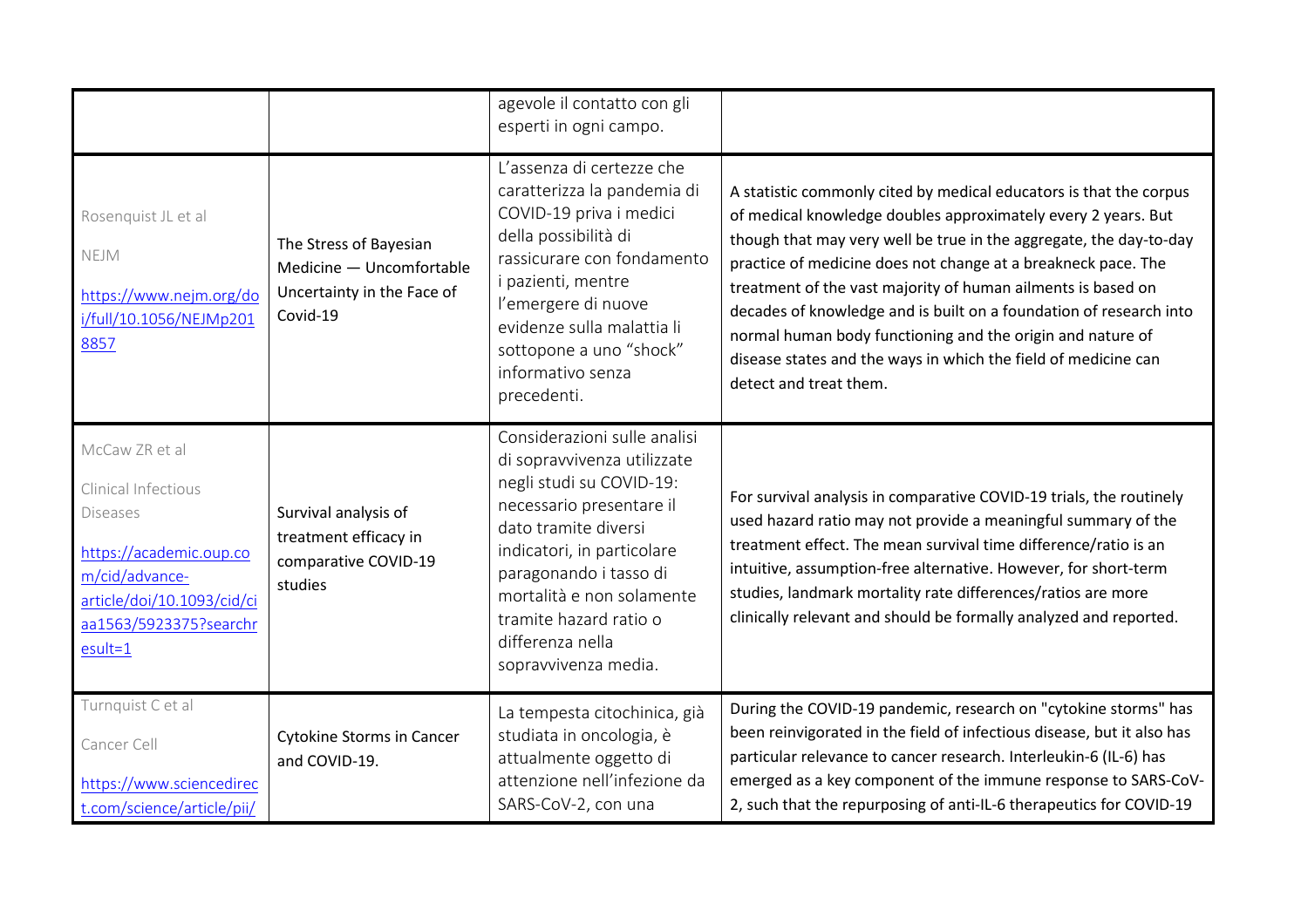| S1535610820304931?via | proficua mutazione di        | is now a major line of investigation, with several ongoing clinical  |
|-----------------------|------------------------------|----------------------------------------------------------------------|
| %3Dihub               | conoscenze fra i due ambiti. | trials. We lay a framework for understanding the role of IL-6 in the |
|                       |                              | context of cancer research and COVID-19 and suggest how lessons      |
|                       |                              | learned from cancer research may impact SARS-CoV-2 research and      |
|                       |                              | vice versa.                                                          |
|                       |                              | A<br>CAR T                                                           |
|                       |                              | Lung cancer<br>SARS-CoV-2 infection                                  |
|                       |                              |                                                                      |
|                       |                              |                                                                      |
|                       |                              |                                                                      |
|                       |                              | "Cytokine storm"                                                     |
|                       |                              |                                                                      |
|                       |                              |                                                                      |
|                       |                              | Dexamethasone                                                        |
|                       |                              | <b>UF-MB</b><br>Acalabrutinit                                        |
|                       |                              | Alveolar macrophage<br>Y                                             |
|                       |                              | Tooikzumab<br>Siltuximab                                             |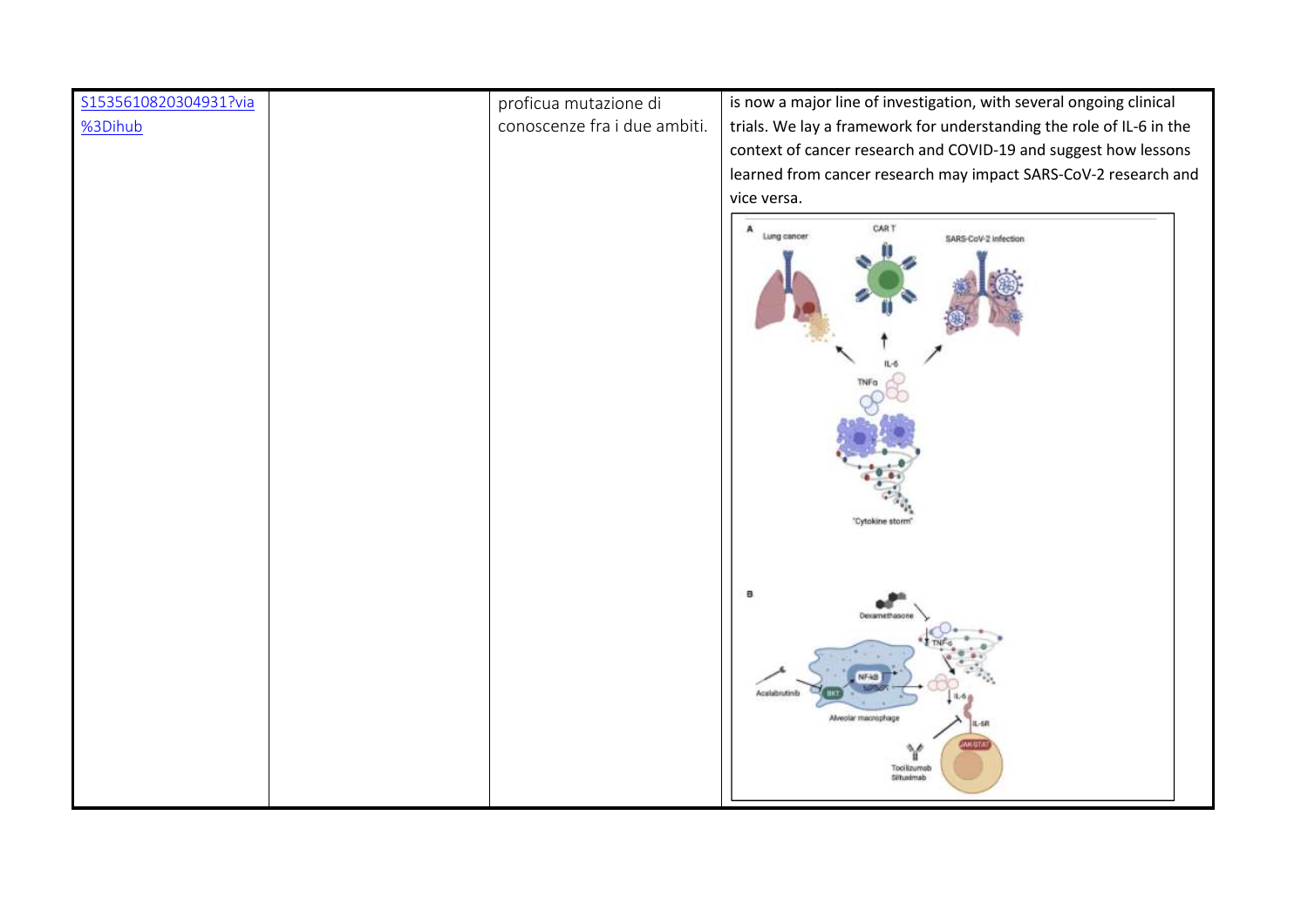| Zhang W et al<br>Internal and Emergency<br>Medicine<br>https://link.springer.com/<br>article/10.1007/s11739-<br>020-02517-7 | Clinical characteristics and<br>outcomes in elderly with<br>coronavirus disease 2019 in<br>Beijing, China: a<br>retrospective cohort study. | Studio retrospettivo sulle<br>caratteristiche cliniche di 27<br>pazienti anziani con<br>infezione da SARS-CoV-2<br>all'interno di una coorte di<br>91 pazienti ricoverati in<br>Cina. | A novel human coronavirus, known as severe acute respiratory<br>syndrome coronavirus 2 (SARS-CoV-2), has caused a global<br>pandemic of coronavirus disease 2019 (COVID-19). In this study, we<br>aimed to explore the clinical characteristics and outcomes in older<br>patients with COVID-19. Ninety-one patients with SARS-CoV-2<br>infection were included in the study, 27 of which (29.67%) were<br>elderly. The median age of these 27 patients was 74.9 years<br>(interquartile range 68-82; range 65-94 years), and 15 (55.56%)<br>were female. Elderly with COVID-19 in Beijing (China) were more<br>likely to have underlying comorbidities and more frequently tended<br>to have critical illness and suffer from more complications. The main<br>treatments of the elderly consisted of symptomatic and respiratory<br>support. The most frequent complications in the elderly were<br>pleural effusion [10, (37.04%)], secondary infection [7, (25.93%)],<br>and kidney damage [7, (25.93%)]. Six (22.22%) of the 27 elderly<br>patients received invasive ventilation (three of them switched to<br>extracorporeal membrane oxygenation). As of March 7, 20 (74.07%)<br>of the 27 elderly patients were discharged, two (7.41%) were still<br>hospitalized, and five died; the mortality in the elderly was 18.52%.<br>Age was associated with the mortality in patients with COVID-19<br>(OR 0.82; 95% CI 0.70-0.97; P = 0.019). Therefore, more attention<br>should be paid to the treatment of comorbidities and complications<br>in elderly patients. |
|-----------------------------------------------------------------------------------------------------------------------------|---------------------------------------------------------------------------------------------------------------------------------------------|---------------------------------------------------------------------------------------------------------------------------------------------------------------------------------------|---------------------------------------------------------------------------------------------------------------------------------------------------------------------------------------------------------------------------------------------------------------------------------------------------------------------------------------------------------------------------------------------------------------------------------------------------------------------------------------------------------------------------------------------------------------------------------------------------------------------------------------------------------------------------------------------------------------------------------------------------------------------------------------------------------------------------------------------------------------------------------------------------------------------------------------------------------------------------------------------------------------------------------------------------------------------------------------------------------------------------------------------------------------------------------------------------------------------------------------------------------------------------------------------------------------------------------------------------------------------------------------------------------------------------------------------------------------------------------------------------------------------------------------------------------------------------|
| Meredith JW et al<br>JAMA<br>https://jamanetwork.com<br>/journals/jama/fullarticle/<br>2771580                              | <b>Preserving Elective Surgeries</b><br>in the COVID-19 Pandemic<br>and the Future                                                          | La chirurgia elettiva è per<br>definizion non urgente, ma<br>necessaria. Le conseguenze<br>del suo stop durante la<br>pandemia da COVID-19<br>sono notevoli.                          | Cancel everything" has trended as a hashtag during the coronavirus<br>disease 2019 (COVID-19) pandemic, and for good reason. The<br>pandemic has touched virtually every aspect of society,<br>substantially altering, and at its onset halting, the very ways nearly<br>every person in the United States works, learns, lives, and maintains<br>health.                                                                                                                                                                                                                                                                                                                                                                                                                                                                                                                                                                                                                                                                                                                                                                                                                                                                                                                                                                                                                                                                                                                                                                                                                 |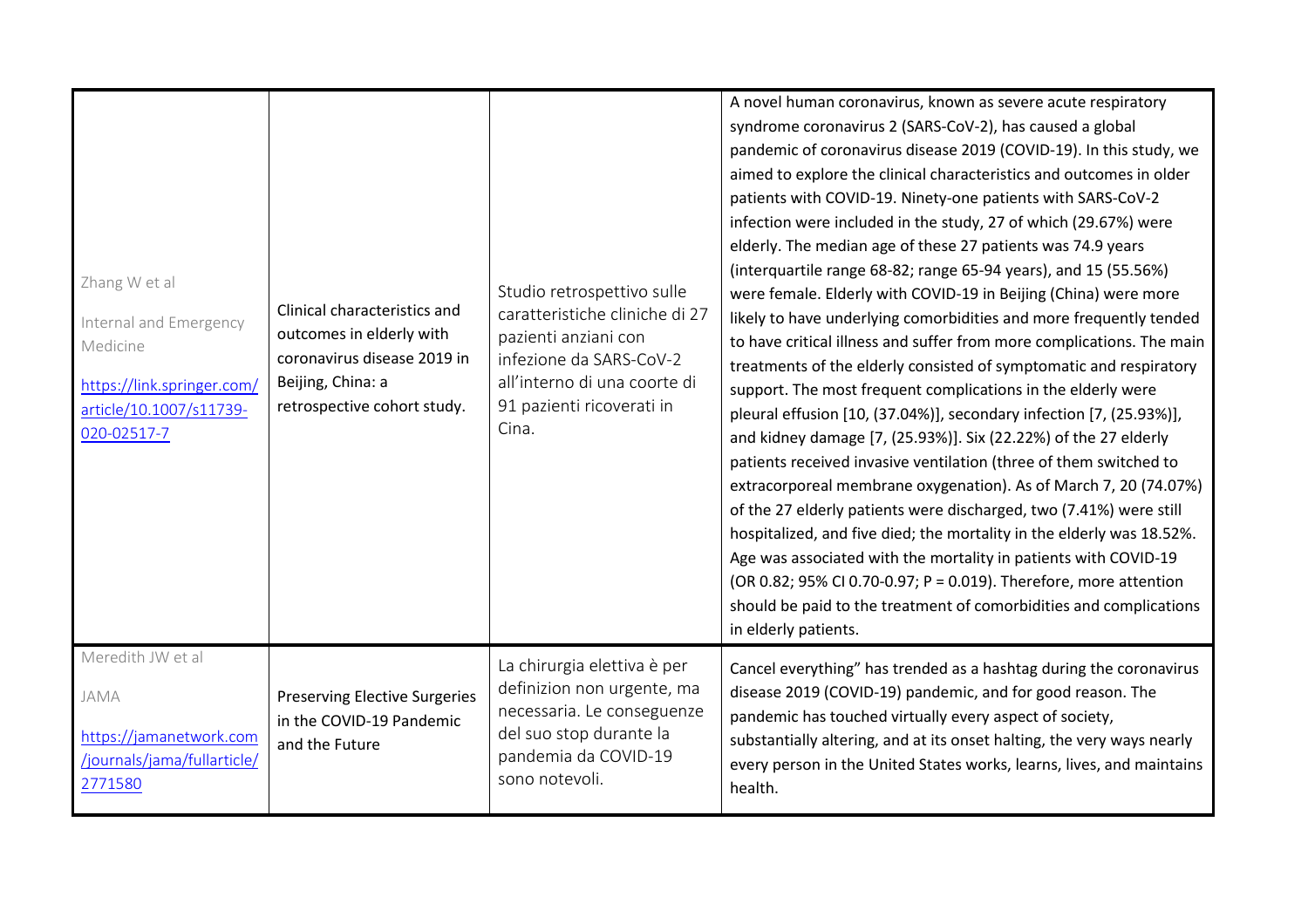|                                                                                                                                                          |                                                                                                                                            |                                                                                                                                                                                    | The practice of surgery has not been immune, with emergency<br>declarations by many states to suspend elective procedures and<br>office visits in mid-March. While only temporary, this abrupt<br>cessation of surgery has had far-reaching implications that can<br>inform future approaches in the context of both crisis and<br>uncertainty.                                                                                                                                                                                                                                                                                                                                                                                                                                                                              |
|----------------------------------------------------------------------------------------------------------------------------------------------------------|--------------------------------------------------------------------------------------------------------------------------------------------|------------------------------------------------------------------------------------------------------------------------------------------------------------------------------------|------------------------------------------------------------------------------------------------------------------------------------------------------------------------------------------------------------------------------------------------------------------------------------------------------------------------------------------------------------------------------------------------------------------------------------------------------------------------------------------------------------------------------------------------------------------------------------------------------------------------------------------------------------------------------------------------------------------------------------------------------------------------------------------------------------------------------|
| Liu Z et al<br>The Journal of the<br>American College of<br><b>Emergency Physicians</b><br>https://www.ncbi.nlm.nih<br>.gov/pmc/articles/PMC75<br>37534/ | Dynamic emergency<br>department response to the<br>evolving COVID-19<br>pandemic: the experience of<br>a tertiary hospital in<br>Singapore | Esperienza da un ospedale<br>di terzo livello a Singapore<br>sulla gestione del<br>departimento di emergenza-<br>accettazione nelle diverse<br>fasi della pandemia da<br>COVID-19. | The coronavirus disease 2019 (COVID-19) pandemic has placed<br>large stressors on emergency departments (EDs) worldwide. As the<br>pandemic progressed, EDs faced changing patient epidemiology and<br>numbers. Our ED needed to rapidly transform to deal with the risk<br>of COVID-19. Having limited floor space, we opted for a phased,<br>dynamic response that allowed us to adapt the ED multiple times as<br>the epidemiology of the pandemic evolved. The principles behind<br>our response include guiding ED operations with data, enhancing<br>infection control practices, and being prepared to transform areas<br>of the ED to care for different groups of patients. Our experience<br>can serve to guide other EDs in planning their response to surge<br>capacity and ED operations during such pandemics. |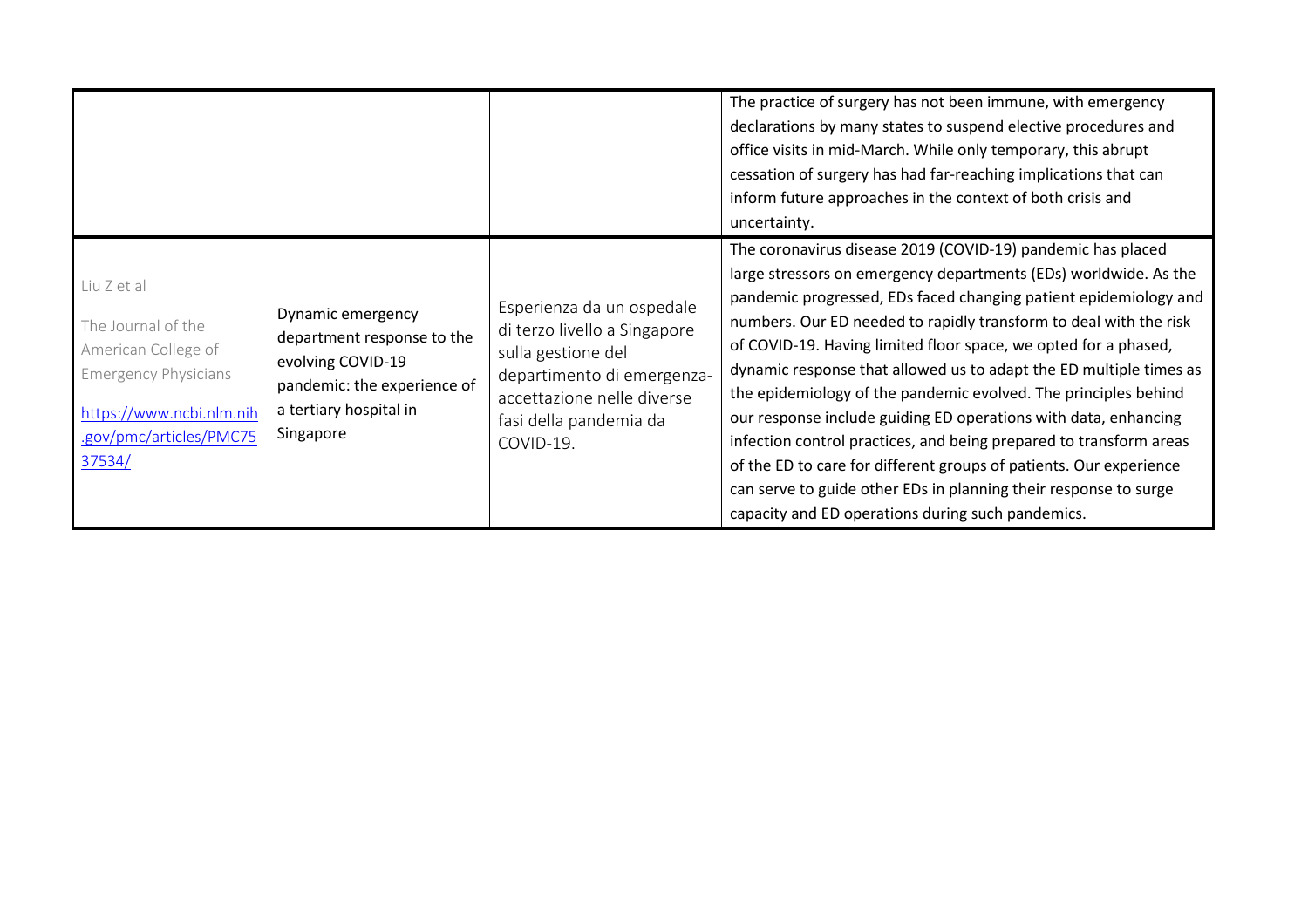|                                                                                                                                   |                                                                                                                   |                                                                                                                                                                                                       | National COVID-19 cases<br>note differenci<br>1000<br>in scale<br>Actions in response to ED patient volume, with attendance broken down by ambulatory status and infectious risi<br>Phase 2<br>Phase 1<br>Phase 3<br>nfactious Ris<br>$ightharpoonup$ High<br>Conversion of<br>Conversion of<br>Conversion<br>Conversion of<br>car park to<br>procedure room<br>ASC to moderate<br>FSA to see<br>low risk<br>risk ambulatory<br>observation<br>moderate and<br>resuscitation n<br>ward to<br>high risk<br><b>NARICCA</b><br>ambulaton<br><b>CCA to</b><br>Repurposing of FSA as holding<br>patients<br>ARICCA                                                    |
|-----------------------------------------------------------------------------------------------------------------------------------|-------------------------------------------------------------------------------------------------------------------|-------------------------------------------------------------------------------------------------------------------------------------------------------------------------------------------------------|------------------------------------------------------------------------------------------------------------------------------------------------------------------------------------------------------------------------------------------------------------------------------------------------------------------------------------------------------------------------------------------------------------------------------------------------------------------------------------------------------------------------------------------------------------------------------------------------------------------------------------------------------------------|
|                                                                                                                                   |                                                                                                                   |                                                                                                                                                                                                       | area for moderate and high<br>risk ambulatory patients<br>awaiting test results<br>ASC: Ambulatory Surgical Center<br>FSA: Flu Screening Area<br>NARICCA: Non Acute Respiratory Illness Critical Core Area<br>ARICCA: Acute Respiratory Illness Critical Care Area                                                                                                                                                                                                                                                                                                                                                                                               |
| Jefferis S et al<br>The Lancet<br>https://www.thelancet.co<br>m/journals/lanpub/article<br>/PIIS2468-<br>2667(20)30225-5/fulltext | COVID-19 in New Zealand<br>and the impact of the<br>national response: a<br>descriptive epidemiological<br>study. | Studio delle caratteristiche<br>di 1503 casi di infezione da<br>SARS-CoV-2 registrati in<br>Nuova Zelanda, cessati dal<br>13 maggio 2020 grazie alle<br>misure di contenimento<br>adottate dal Paese. | Background: In early 2020, during the COVID-19 pandemic, New<br>Zealand implemented graduated, risk-informed national COVID-19<br>suppression measures aimed at disease elimination. We<br>investigated their impacts on the epidemiology of the first wave of<br>COVID-19 in the country and response performance measures.<br>Methods: We did a descriptive epidemiological study of all<br>laboratory-confirmed and probable cases of COVID-19 and all<br>patients tested for severe acute respiratory syndrome coronavirus 2<br>(SARS-CoV-2) in New Zealand from Feb 2 to May 13, 2020, after<br>which time community transmission ceased. We extracted data |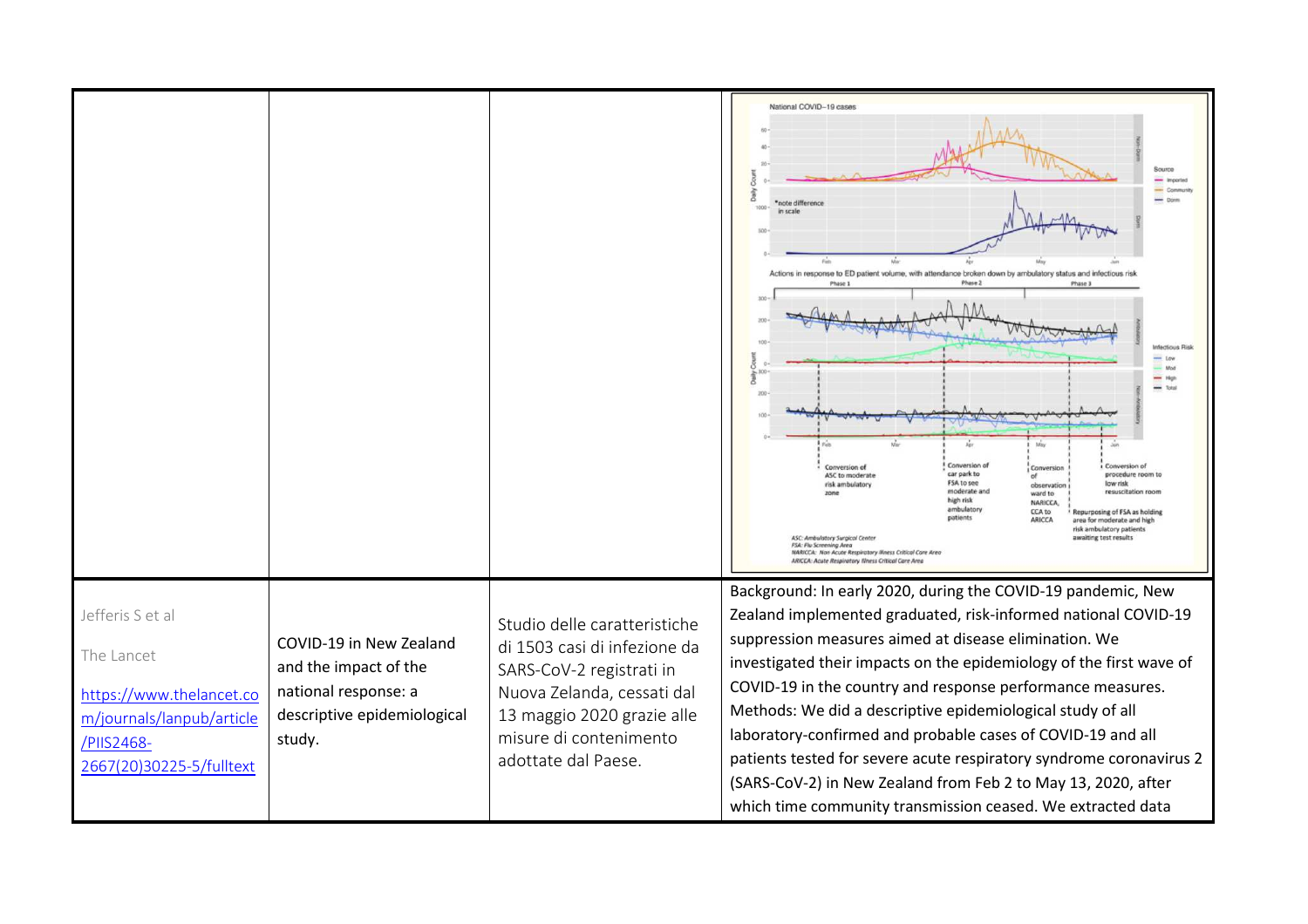| from the national notifiable diseases database and the national        |
|------------------------------------------------------------------------|
| SARS-CoV-2 test results repository. Demographic features and           |
| disease outcomes, transmission patterns (source of infection,          |
| outbreaks, household transmission), time-to-event intervals, and       |
| testing coverage were described over five phases of the response,      |
| capturing different levels of non-pharmaceutical interventions. Risk   |
| factors for severe outcomes (hospitalisation or death) were            |
| examined with multivariable logistic regression and time-to-event      |
| intervals were analysed by fitting parametric distributions using      |
| maximum likelihood estimation.                                         |
| Findings: 1503 cases were detected over the study period, including    |
| 95 (6.3%) hospital admissions and 22 (1.5%) COVID-19 deaths. The       |
| estimated case infection rate per million people per day peaked at     |
| 8.5 (95% CI 7.6-9.4) during the 10-day period of rapid response        |
| escalation, declining to 3.2 (2.8-3.7) in the start of lockdown and    |
| progressively thereafter. 1034 (69%) cases were imported or import     |
| related, tending to be younger adults, of European ethnicity, and of   |
| higher socioeconomic status. 702 (47%) cases were linked to 34         |
| outbreaks. Severe outcomes were associated with locally acquired       |
| infection (crude odds ratio [OR] 2.32 [95% CI 1.40-3.82] compared      |
| with imported), older age (adjusted OR ranging from 2.72 [1.40-        |
| 5.30] for 50–64 year olds to 8.25 [2.59–26.31] for people aged ≥80     |
| years compared with 20-34 year olds), aged residential care            |
| residency (adjusted OR 3.86 [1.59-9.35]), and Pacific peoples          |
| (adjusted OR 2.76 [1.14-6.68]) and Asian (2.15 [1.10-4.20])            |
| ethnicities relative to European or other. Times from illness onset to |
| notification and isolation progressively decreased and testing         |
| increased over the study period, with few disparities and increasing   |
| coverage of females, Māori, Pacific peoples, and lower                 |
| socioeconomic groups.                                                  |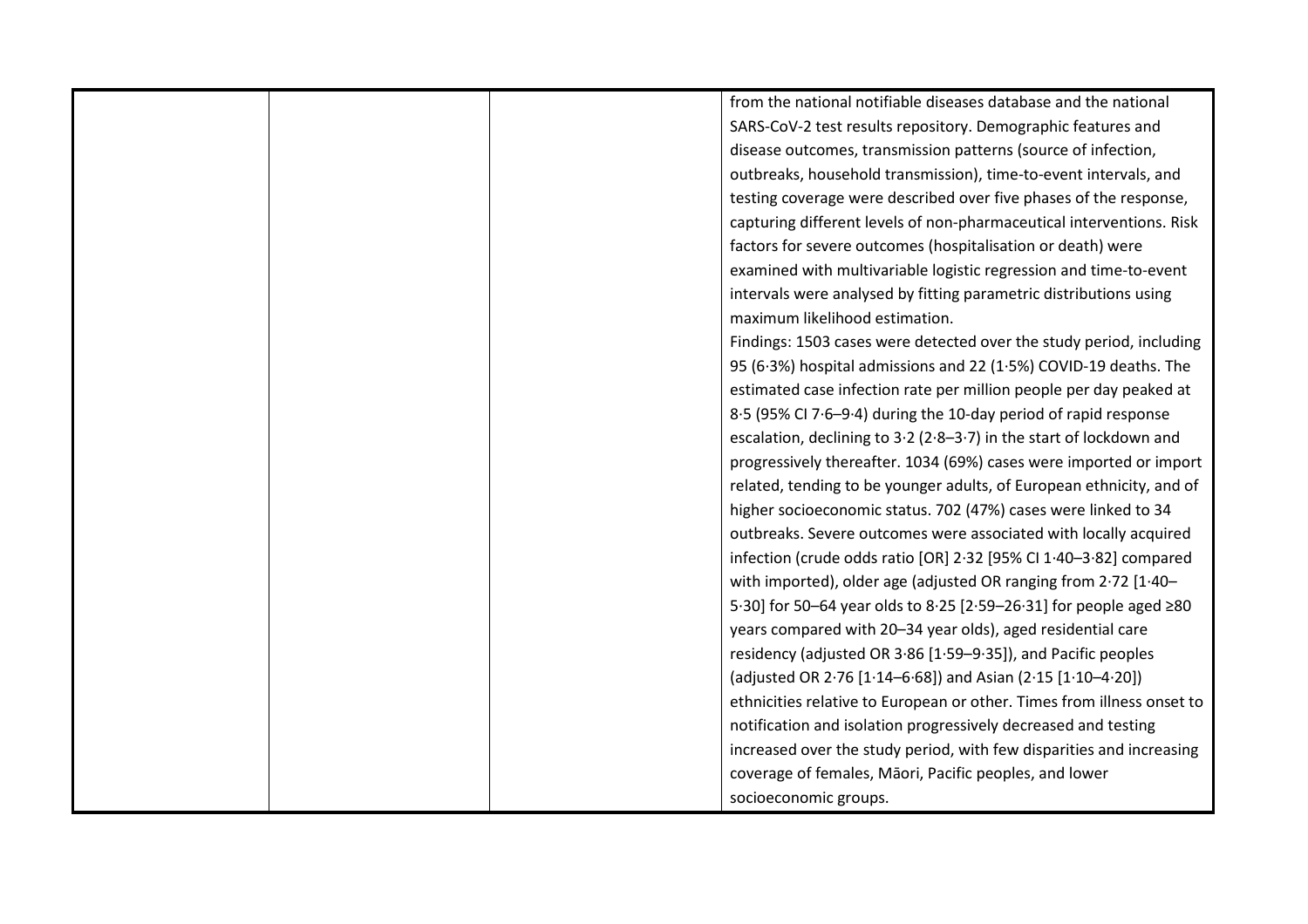|                                                                                                                        |                                                                                 |                                                                                                                                                                                                                                                                                                  | Interpretation: New Zealand's response resulted in low relative<br>burden of disease, low levels of population disease disparities, and<br>the initial achievement of COVID-19 elimination.<br>□ Alert Level 1 □ Alert Level 2 □ Alert Level 3 □ Alert Level 4 ■ Imported cases □ Import-related cases ■ Locally acquired cases<br><b>All travellers to isolate</b><br>Cruise ships ban<br>Travel restrictions extended to Iran<br>Travel<br>restrictions<br>75<br>extended to<br>northern Italy<br>and South Korea<br>Travel restrictions for<br>50<br>mainland China<br>25                                                                                                                                                                                                                                                    |
|------------------------------------------------------------------------------------------------------------------------|---------------------------------------------------------------------------------|--------------------------------------------------------------------------------------------------------------------------------------------------------------------------------------------------------------------------------------------------------------------------------------------------|---------------------------------------------------------------------------------------------------------------------------------------------------------------------------------------------------------------------------------------------------------------------------------------------------------------------------------------------------------------------------------------------------------------------------------------------------------------------------------------------------------------------------------------------------------------------------------------------------------------------------------------------------------------------------------------------------------------------------------------------------------------------------------------------------------------------------------|
| Riddell S et al<br>Virology Journal<br>https://virologyj.biomedc<br>entral.com/articles/10.11<br>86/s12985-020-01418-7 | The effect of temperature on<br>persistence of SARS-CoV-2<br>on common surfaces | Studio sul ruolo dei fomiti<br>nella trasmissione di SARS-<br>CoV-2 che rileva una<br>sopravvivenza fino a 28<br>giorni a 20°C sulle superfici<br>non porose, partendo da un<br>inoculo considerato pari a<br>quello massimo escreto dai<br>pazienti infetti<br>$(3.38 \times 105 / 10 \,\mu)$ . | Background: The rate at which COVID-19 has spread throughout the<br>globe has been alarming. While the role of fomite transmission is<br>not yet fully understood, precise data on the environmental stability<br>of SARS-CoV-2 is required to determine the risks of fomite<br>transmission from contaminated surfaces.<br>Methods: This study measured the survival rates of infectious SARS-<br>CoV-2, suspended in a standard ASTM E2197 matrix, on several<br>common surface types. All experiments were carried out in the<br>dark, to negate any effects of UV light. Inoculated surfaces were<br>incubated at 20 °C, 30 °C and 40 °C and sampled at various time<br>points.<br>Results: Survival rates of SARS-CoV-2 were determined at different<br>temperatures and D-values, Z-values and half-life were calculated. |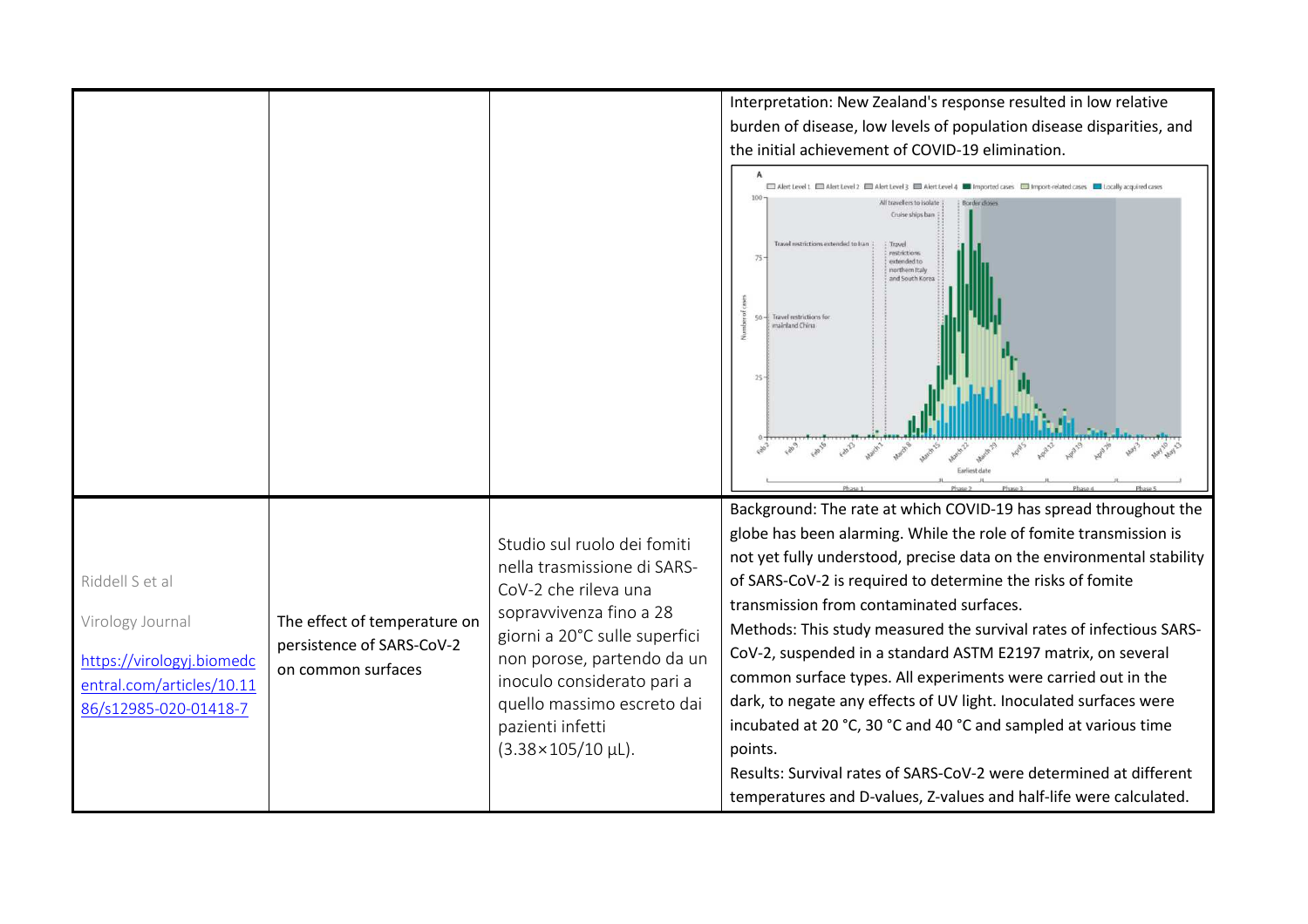We obtained half lives of between 1.7 and 2.7 days at 20 °C, reducing to a few hours when temperature was elevated to 40 °C. With initial viral loads broadly equivalent to the highest titres excreted by infectious patients, viable virus was isolated for up to 28 days at 20 °C from common surfaces such as glass, stainless steel and both paper and polymer banknotes. Conversely, infectious virus survived less than 24 h at 40 °C on some surfaces. Conclusion: These findings demonstrate SARS-CoV-2 can remain infectious for significantly longer time periods than generally considered possible. These results could be used to inform improved risk mitigation procedures to prevent the fomite spread of COVID-19.

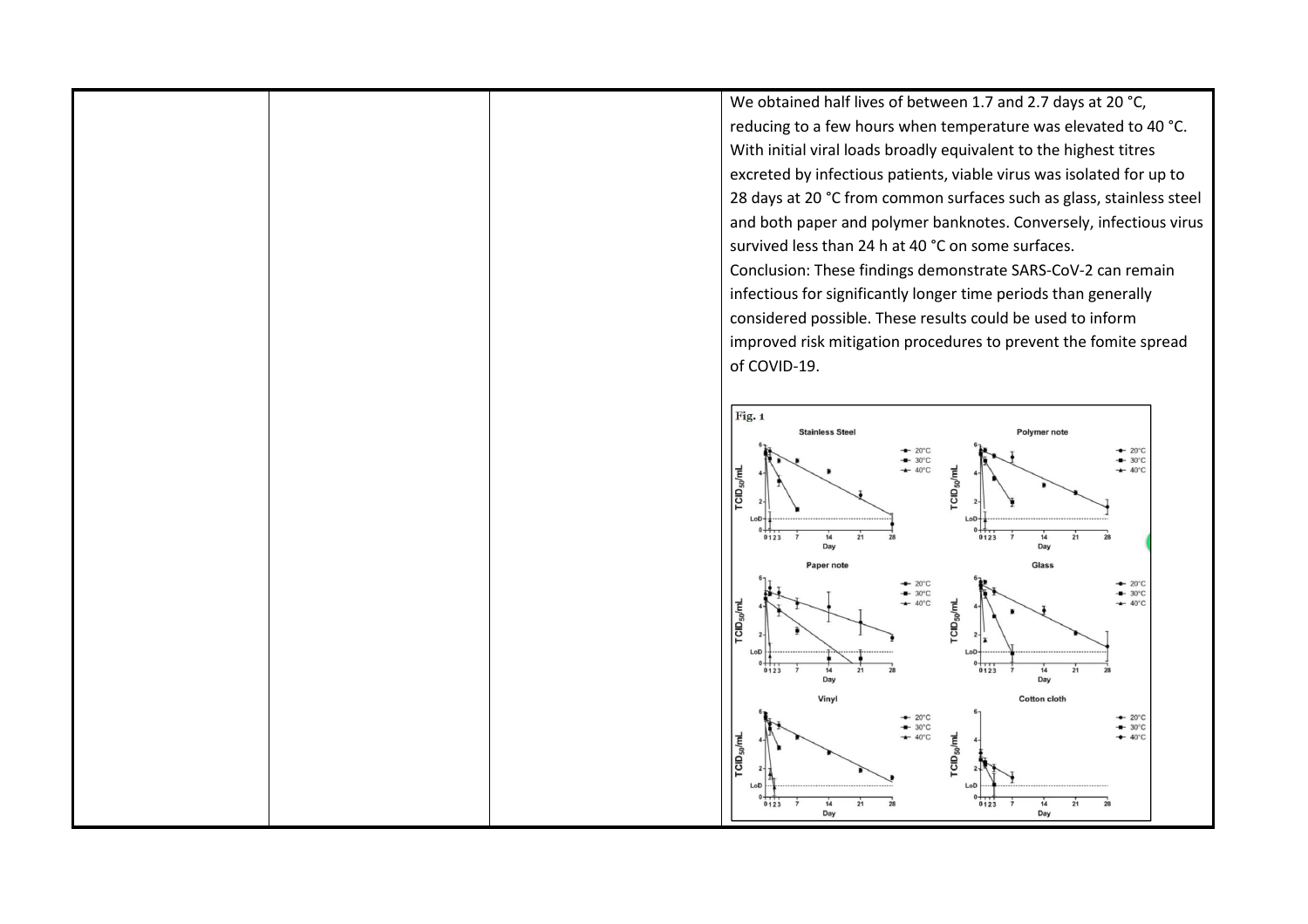| Diao B et al<br>Clinical Microbiology and<br>Infection<br>https://www.clinicalmicro<br>biologyandinfection.com/<br>article/S1198-<br>743X(20)30611-X/fulltext | Accuracy of a nucleocapsid<br>protein antigen rapid test in<br>the diagnosis of SARS-CoV-2<br>infection. | Studio dell'accuratezza di un<br>test antigenico rapido per<br>SARS-CoV-2 basato sulla<br>immunocromatografia a<br>fluorescenza e diretto<br>contro la proteina del<br>nucleocapside (NP): elevata<br>specificità e relativamente<br>alta sensibilità, adeguate<br>allo scopo cui saranno<br>preposti i test antigenici<br>(tracciare i soggetti<br>maggiormente contagiosi<br>per spezzare le catene di<br>trasmissione). | OBJECTIVE: Rapid, reliable, and easy-to-implement diagnostics that<br>can be adapted in early SARS-CoV-2 diagnosis are critical to combat<br>the epidemic. SARS-CoV-2 nucleocapsid protein (NP) is an ideal<br>target for viral antigen-based detection. A rapid and convenient<br>method was developed based on fluorescence<br>immunochromatographic (FIC) assay to detect the SARS-CoV-2 NP<br>antigen. However, the accuracy of this diagnostic method needs to<br>be examined. METHODS: This prospective study was carried out<br>between February 10 and 15, 2020 in 7 hospitals of Wuhan and 1<br>hospital of Chongqing, China. Participants with clinically suspected<br>SARS-CoV-2 infection were enrolled. NP antigen testing by FIC assay<br>and nucleic acid (NA) testing by RT-PCR were performed<br>simultaneously in a blind manner with the same nasopharyngeal<br>swab sample. The diagnostic accuracy of NP antigen testing was<br>calculated by taking NA testing of RT-PCR as reference standard, in<br>which samples with cycle threshold (Ct) value $\lt/$ = 40 were<br>interpreted as SARS-CoV-2 positives. RESULTS: A total of 253<br>participants were enrolled and 2 participants were excluded from<br>the analyses due to invalid NP testing results. Of 251 participants<br>(99.2%) that were included in the diagnostic accuracy analysis, a<br>total of 201 participants (80.1%) had a Ct value =40. With Ct value<br 40 as the cut-off of NA testing, the sensitivity, specificity, and<br>percent agreement of the FIC assay was 75.6% (95% CI 69.0%-<br>81.3%), 100% (95% CI 91.1%-100%), and 80.5% (95% CI 75.1%-<br>84.9%), respectively. CONCLUSIONS: With RT-PCR assay as<br>reference standard, NP antigen testing by FIC assay shows high<br>specificity and relative high sensitivity in SARS-CoV-2 diagnosis in<br>the early phase of infection. |
|---------------------------------------------------------------------------------------------------------------------------------------------------------------|----------------------------------------------------------------------------------------------------------|----------------------------------------------------------------------------------------------------------------------------------------------------------------------------------------------------------------------------------------------------------------------------------------------------------------------------------------------------------------------------------------------------------------------------|--------------------------------------------------------------------------------------------------------------------------------------------------------------------------------------------------------------------------------------------------------------------------------------------------------------------------------------------------------------------------------------------------------------------------------------------------------------------------------------------------------------------------------------------------------------------------------------------------------------------------------------------------------------------------------------------------------------------------------------------------------------------------------------------------------------------------------------------------------------------------------------------------------------------------------------------------------------------------------------------------------------------------------------------------------------------------------------------------------------------------------------------------------------------------------------------------------------------------------------------------------------------------------------------------------------------------------------------------------------------------------------------------------------------------------------------------------------------------------------------------------------------------------------------------------------------------------------------------------------------------------------------------------------------------------------------------------------------------------------------------------------------------------------------------------------------------------------------------------------------------------------------|
|---------------------------------------------------------------------------------------------------------------------------------------------------------------|----------------------------------------------------------------------------------------------------------|----------------------------------------------------------------------------------------------------------------------------------------------------------------------------------------------------------------------------------------------------------------------------------------------------------------------------------------------------------------------------------------------------------------------------|--------------------------------------------------------------------------------------------------------------------------------------------------------------------------------------------------------------------------------------------------------------------------------------------------------------------------------------------------------------------------------------------------------------------------------------------------------------------------------------------------------------------------------------------------------------------------------------------------------------------------------------------------------------------------------------------------------------------------------------------------------------------------------------------------------------------------------------------------------------------------------------------------------------------------------------------------------------------------------------------------------------------------------------------------------------------------------------------------------------------------------------------------------------------------------------------------------------------------------------------------------------------------------------------------------------------------------------------------------------------------------------------------------------------------------------------------------------------------------------------------------------------------------------------------------------------------------------------------------------------------------------------------------------------------------------------------------------------------------------------------------------------------------------------------------------------------------------------------------------------------------------------|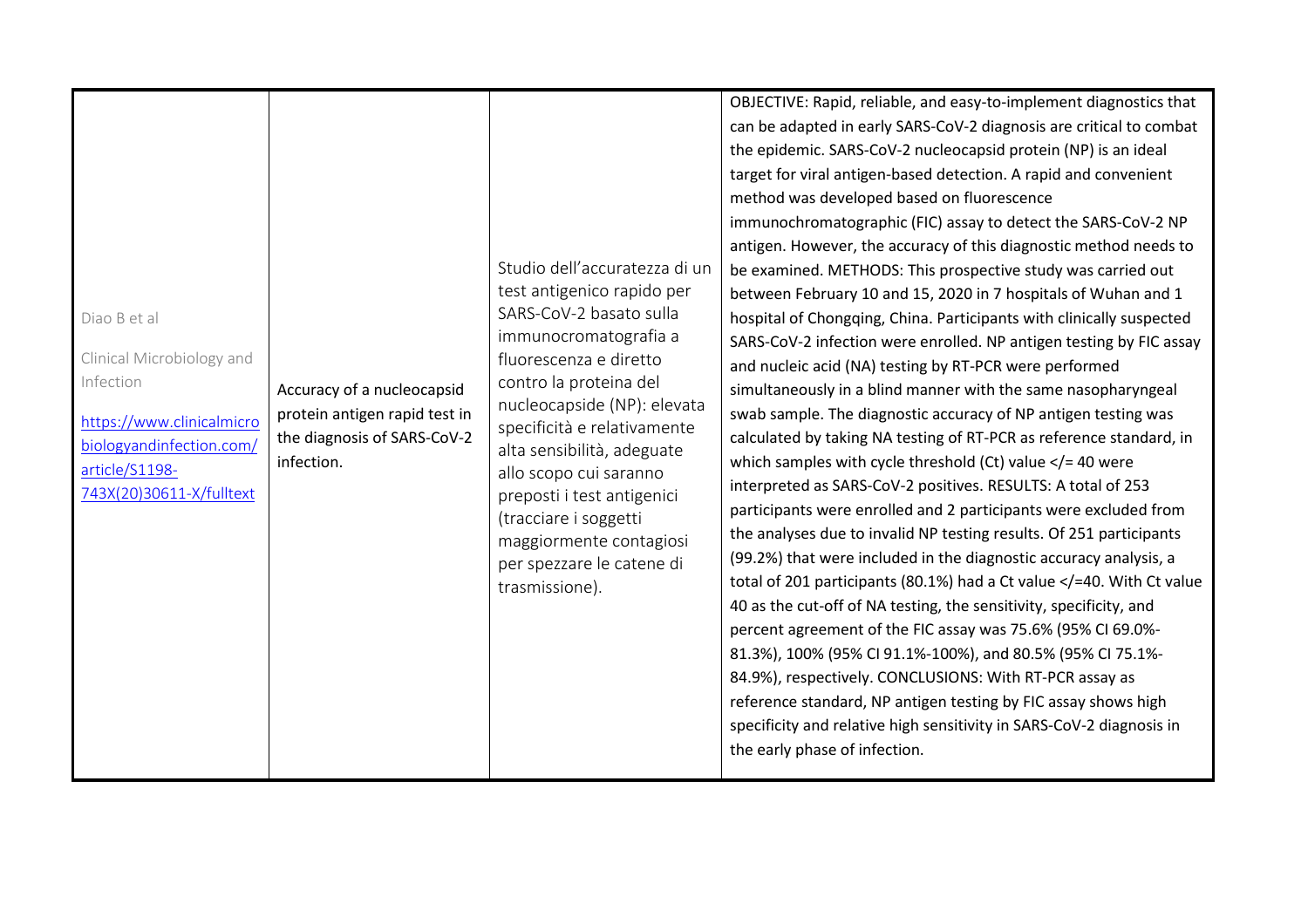| Tillet RL et al<br>The Lancet<br>https://www.thelancet.co<br>m/action/showPdf?pii=S1<br>$473 -$<br>3099%2820%2930764-7 | Genomic evidence for<br>reinfection with SARS-CoV-2:<br>a case study. | Caso di infezione e<br>reinfezione da parte di due<br>ceppi distinti di SARS-CoV-2.<br>La conclusione da trarre,<br>data la segnalazione di<br>numerosi casi analoghi, è<br>che una storia di infezione<br>pregressa non può sollevare<br>il paziente dall'applicare le<br>misure di prevenzione del<br>contagio. | Background: The degree of protective immunity conferred by<br>infection with severe acute respiratory syndrome coronavirus 2<br>(SARS-CoV-2) is currently unknown. As such, the possibility of<br>reinfection with SARS-CoV-2 is not well understood. We describe an<br>investigation of two instances of SARS-CoV-2 infection in the same<br>individual.<br>Methods: A 25-year-old man who was a resident of Washoe County<br>in the US state of Nevada presented to health authorities on two<br>occasions with symptoms of viral infection, once at a community<br>testing event in April, 2020, and a second time to primary care then<br>hospital at the end of May and beginning of June, 2020.<br>Nasopharyngeal swabs were obtained from the patient at each<br>presentation and twice during follow-up. Nucleic acid amplification<br>testing was done to confirm SARS-CoV-2 infection. We did next-<br>generation sequencing of SARS-CoV-2 extracted from<br>nasopharyngeal swabs. Sequence data were assessed by two<br>different bioinformatic methodologies. A short tandem repeat<br>marker was used for fragment analysis to confirm that samples<br>from both infections came from the same individual.<br>Findings: The patient had two positive tests for SARS-CoV-2, the first<br>on April 18, 2020, and the second on June 5, 2020, separated by |
|------------------------------------------------------------------------------------------------------------------------|-----------------------------------------------------------------------|-------------------------------------------------------------------------------------------------------------------------------------------------------------------------------------------------------------------------------------------------------------------------------------------------------------------|----------------------------------------------------------------------------------------------------------------------------------------------------------------------------------------------------------------------------------------------------------------------------------------------------------------------------------------------------------------------------------------------------------------------------------------------------------------------------------------------------------------------------------------------------------------------------------------------------------------------------------------------------------------------------------------------------------------------------------------------------------------------------------------------------------------------------------------------------------------------------------------------------------------------------------------------------------------------------------------------------------------------------------------------------------------------------------------------------------------------------------------------------------------------------------------------------------------------------------------------------------------------------------------------------------------------------------------------------------------------|
|                                                                                                                        |                                                                       |                                                                                                                                                                                                                                                                                                                   | two negative tests done during follow-up in May, 2020. Genomic<br>analysis of SARS-CoV-2 showed genetically significant differences<br>between each variant associated with each instance of infection.<br>The second infection was symptomatically more severe than the<br>first.<br>Interpretation: Genetic discordance of the two SARS-CoV-2<br>specimens was greater than could be accounted for by short-term<br>in vivo evolution. These findings suggest that the patient was<br>infected by SARS-CoV-2 on two separate occasions by a genetically                                                                                                                                                                                                                                                                                                                                                                                                                                                                                                                                                                                                                                                                                                                                                                                                            |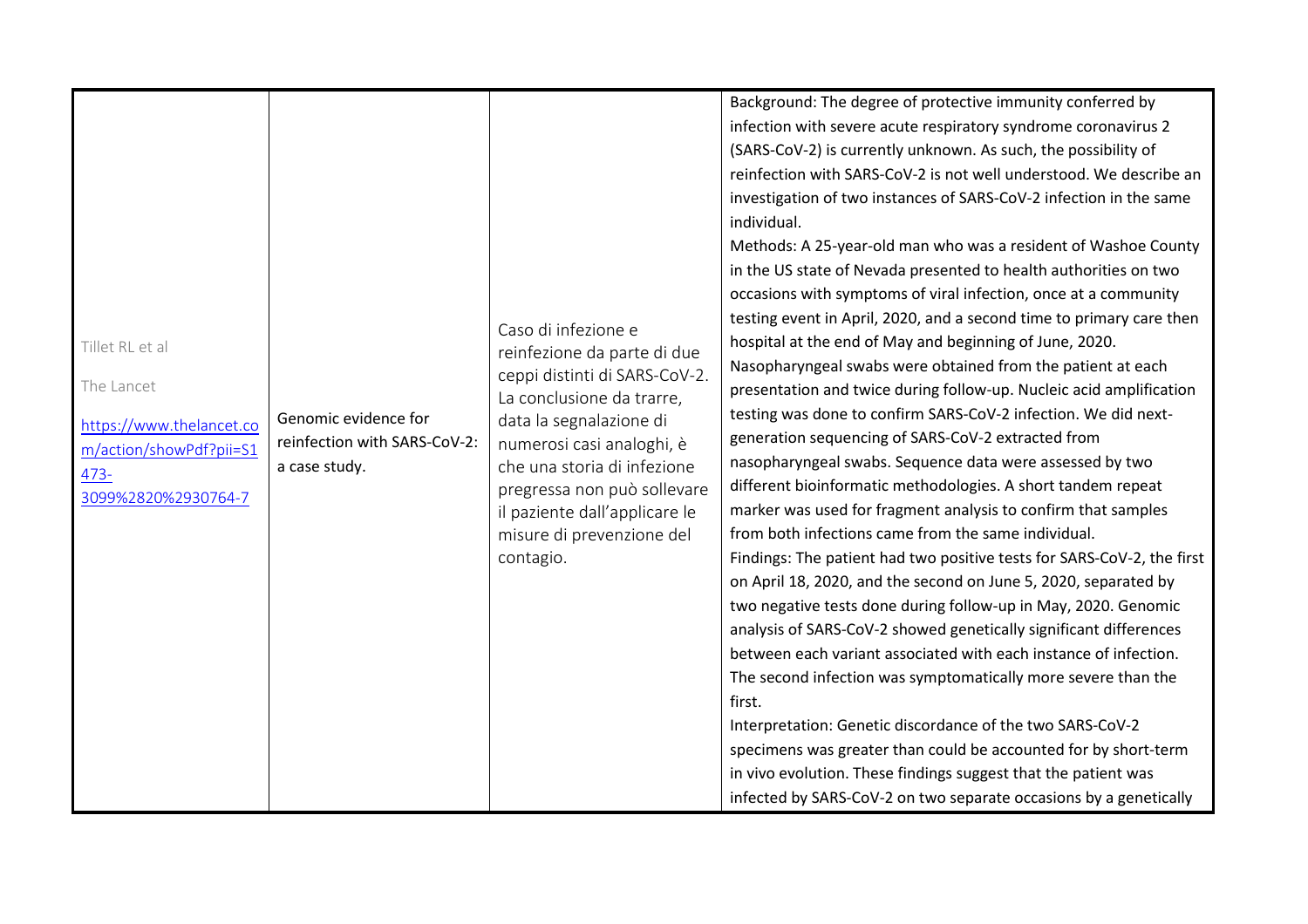|                                                                                             |                                                                                            |                                                                                                                                                                                                                                                                                                                           | distinct virus. Thus, previous exposure to SARS-CoV-2 might not<br>guarantee total immunity in all cases. All individuals, whether<br>previously diagnosed with COVID-19 or not, should take identical<br>precautions to avoid infection with SARS-CoV-2. The implications of<br>reinfections could be relevant for vaccine development and<br>application.                                                                                                                                                                                                             |
|---------------------------------------------------------------------------------------------|--------------------------------------------------------------------------------------------|---------------------------------------------------------------------------------------------------------------------------------------------------------------------------------------------------------------------------------------------------------------------------------------------------------------------------|-------------------------------------------------------------------------------------------------------------------------------------------------------------------------------------------------------------------------------------------------------------------------------------------------------------------------------------------------------------------------------------------------------------------------------------------------------------------------------------------------------------------------------------------------------------------------|
|                                                                                             |                                                                                            |                                                                                                                                                                                                                                                                                                                           | Positive<br>Positive<br>Symptom<br>Symptom<br>Positive<br>Symptom<br>Negative<br>Negative<br>real-time loM and loG<br>resolution<br><b>TMA</b><br>real-time<br>onset<br>onset<br>real-time<br><b>RT-PCR</b><br>RT-PCR<br>RT-PCR<br>April 18<br>March 25<br>April 27<br>May 26<br>May 28<br>June 5<br>June 6<br>May 9<br>First infection<br>Reinfection<br>Figure 1: Timeline of symptom onset, molecular diagnosis, and sequencing of specimens<br>TMA=transcription-mediated amplification. *Sequenced specimens.                                                      |
| Simon NM et al<br>JAMA<br>https://jamanetwork.com<br>/journals/jama/fullarticle/<br>2771763 | <b>Mental Health Disorders</b><br>Related to COVID-19-<br><b>Related Deaths</b>            | Fra le conseguenze della<br>pandemia da COVID-19<br>emergono i problemi di<br>salute mentale nella<br>popolazione, dovuti al<br>protrarsi di una condizione<br>di allarme a livello mondiale.<br>I medici potrebbero essere<br>addestrati a offrire supporto<br>psicologico caso per caso<br>per mitigare questo effetto. | Since February 2020, the coronavirus disease 2019 (COVID-19)<br>pandemic has led to at least 200 000 deaths in the US and 1 million<br>deaths worldwide. These numbers probably underestimate COVID-<br>19 deaths by 50%, with excess cardiovascular, metabolic, and<br>dementia-related deaths likely misclassified COVID-19 deaths.1 In<br>this issue of JAMA, Woolf and colleagues1 update their previous<br>estimate, suggesting that the number of excess deaths between<br>February and August 2020 attributable to COVID-19 is estimated to<br>be about 225 000. |
| WHO Solidarity Trial<br>Consortium<br>MedRXiv preprint                                      | Repurposed antiviral drugs<br>for COVID-19; interim WHO<br><b>SOLIDARITY trial results</b> | Remdesivir,<br>idrossiclorochina, lopinavir-<br>ritonavir e interferone beta<br>hanno effetto "scarso o<br>nullo" su mortalità,<br>ventilazione meccanica e                                                                                                                                                               | BACKGROUND WHO expert groups recommended mortality trials in<br>hospitalized COVID-19 of four re-purposed antiviral drugs.<br>METHODS Study drugs were Remdesivir, Hydroxychloroquine,<br>Lopinavir (fixed-dose combination with Ritonavir) and Interferon-<br>β1a (mainly subcutaneous; initially with Lopinavir, later not). COVID-                                                                                                                                                                                                                                   |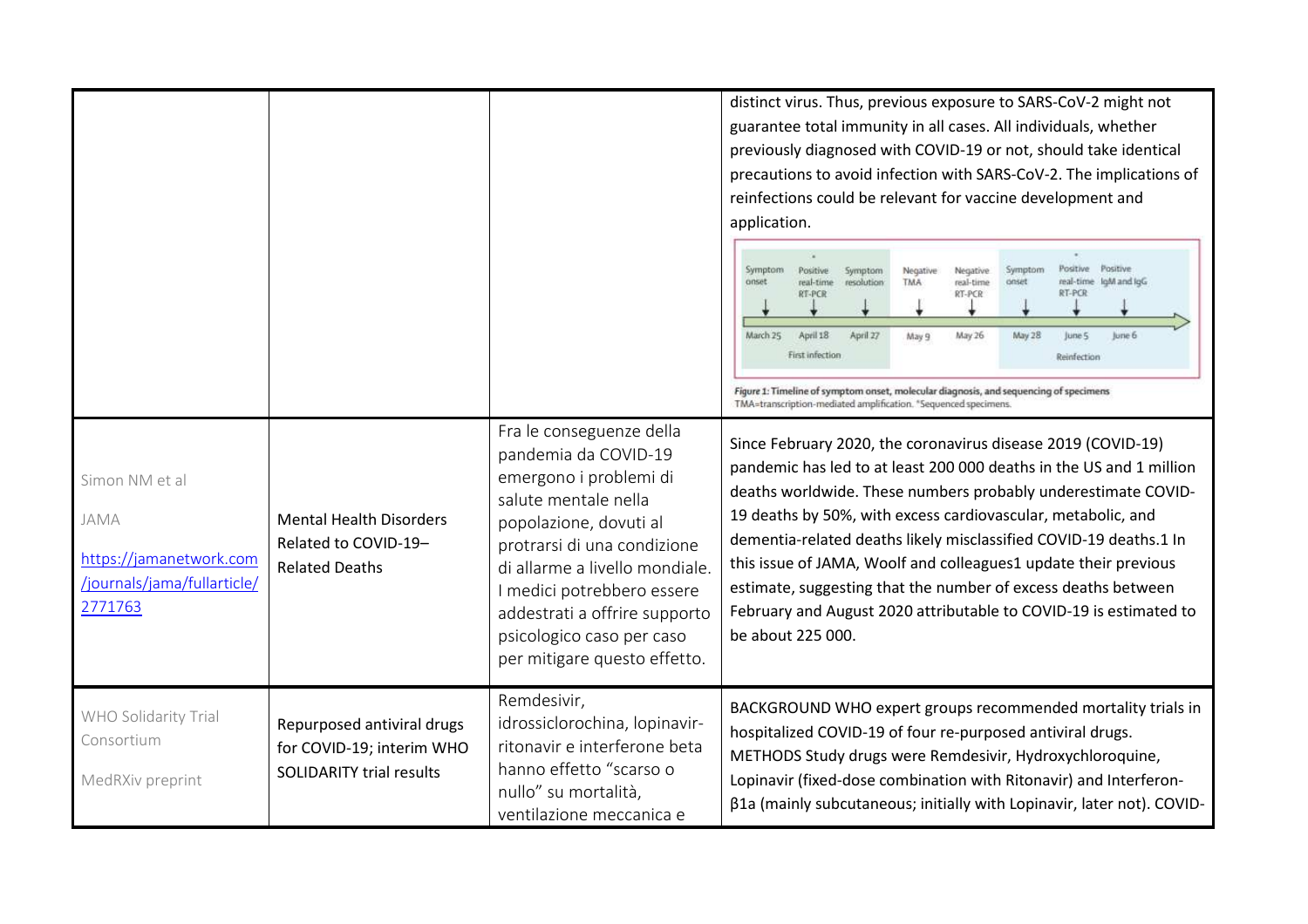| https://www.medrxiv.org<br>/content/10.1101/2020.1<br>0.15.20209817v1 | durata dell'ospedalizzazione<br>di pazienti con COVID-19 in<br>base ai risultati del trial<br>Solidarity, in corso di<br>revisione prima della<br>pubblicazione. | 19 inpatients were randomized equally between whichever study<br>drugs were locally available and open control (up to 5 options: 4<br>active and local standard-of-care). The intent-to-treat primary<br>analyses are of in-hospital mortality in the 4 pairwise comparisons<br>of each study drug vs its controls (concurrently allocated the same<br>management without that drug, despite availability). Kaplan-Meier<br>28-day risks are unstratified; log-rank death rate ratios (RRs) are<br>stratified for age and ventilation at entry. RESULTS In 405 hospitals<br>in 30 countries 11,266 adults were randomized, with 2750 allocated<br>Remdesivir, 954 Hydroxychloroquine, 1411 Lopinavir, 651<br>Interferon plus Lopinavir, 1412 only Interferon, and 4088 no study<br>drug. Compliance was 94-96% midway through treatment, with 2-<br>6% crossover. 1253 deaths were reported (at median day 8, IQR 4-<br>14). Kaplan-Meier 28-day mortality was 12% (39% if already<br>ventilated at randomization, 10% otherwise). Death rate ratios (with<br>95% CIs and numbers dead/randomized, each drug vs its control)<br>were: Remdesivir RR=0.95 (0.81-1.11, p=0.50; 301/2743 active vs<br>303/2708 control), Hydroxychloroquine RR=1.19 (0.89-1.59, p=0.23;<br>104/947 vs 84/906), Lopinavir RR=1.00 (0.79-1.25, p=0.97;<br>148/1399 vs 146/1372) and Interferon RR=1.16 (0.96-1.39, p=0.11;<br>243/2050 vs 216/2050). No study drug definitely reduced mortality<br>(in unventilated patients or any other subgroup of entry<br>characteristics), initiation of ventilation or hospitalisation duration.<br>CONCLUSIONS These Remdesivir, Hydroxychloroquine, Lopinavir<br>and Interferon regimens appeared to have little or no effect on<br>hospitalized COVID-19, as indicated by overall mortality, initiation of<br>ventilation and duration of hospital stay. The mortality findings<br>contain most of the randomized evidence on Remdesivir and |
|-----------------------------------------------------------------------|------------------------------------------------------------------------------------------------------------------------------------------------------------------|-------------------------------------------------------------------------------------------------------------------------------------------------------------------------------------------------------------------------------------------------------------------------------------------------------------------------------------------------------------------------------------------------------------------------------------------------------------------------------------------------------------------------------------------------------------------------------------------------------------------------------------------------------------------------------------------------------------------------------------------------------------------------------------------------------------------------------------------------------------------------------------------------------------------------------------------------------------------------------------------------------------------------------------------------------------------------------------------------------------------------------------------------------------------------------------------------------------------------------------------------------------------------------------------------------------------------------------------------------------------------------------------------------------------------------------------------------------------------------------------------------------------------------------------------------------------------------------------------------------------------------------------------------------------------------------------------------------------------------------------------------------------------------------------------------------------------------------------------------------------------------------------------------------------------------------------------------------------|
|                                                                       |                                                                                                                                                                  | Interferon, and are consistent with meta-analyses of mortality in all<br>major trials.                                                                                                                                                                                                                                                                                                                                                                                                                                                                                                                                                                                                                                                                                                                                                                                                                                                                                                                                                                                                                                                                                                                                                                                                                                                                                                                                                                                                                                                                                                                                                                                                                                                                                                                                                                                                                                                                            |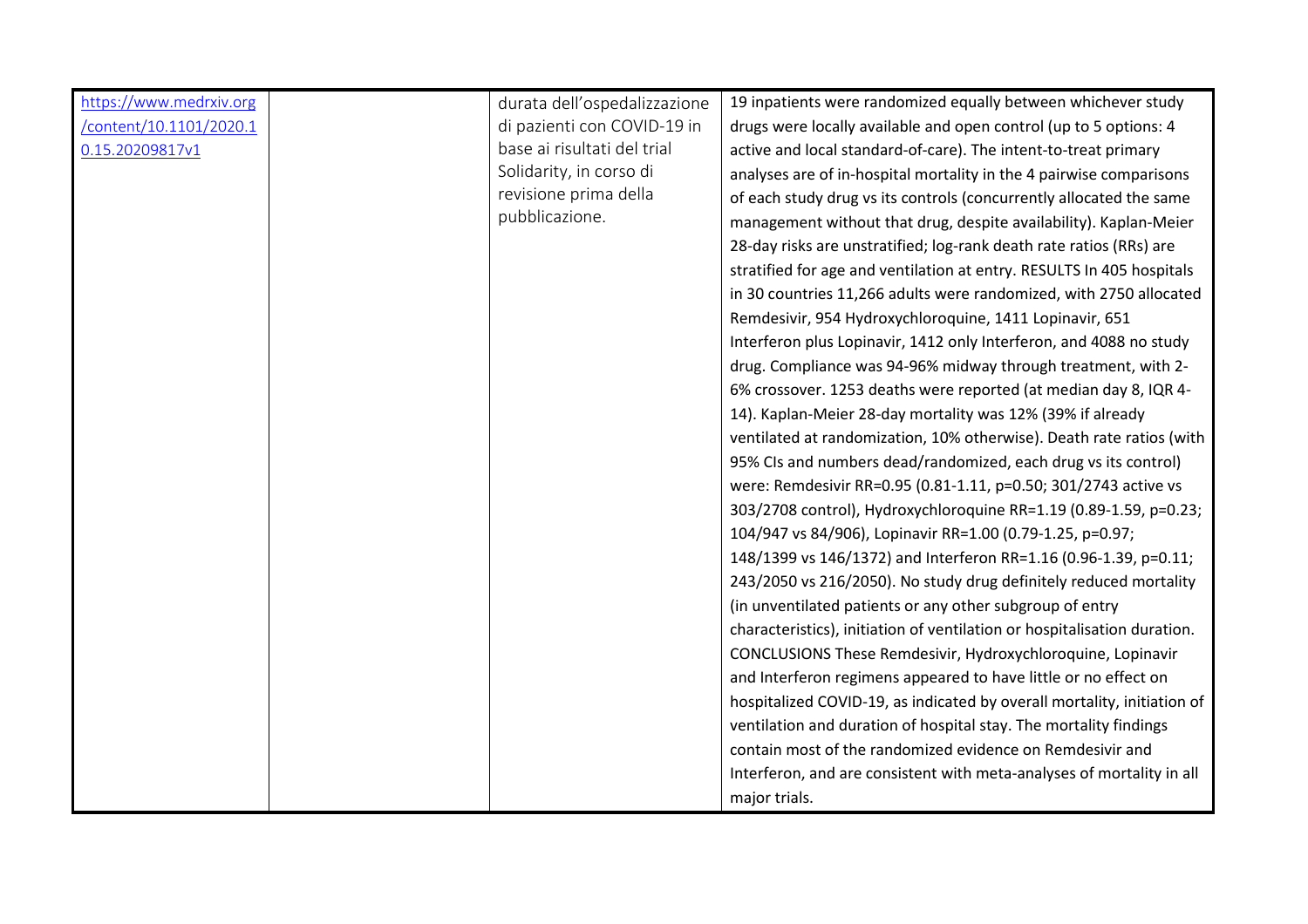|                                                                      |                                                                                                        |                                                                                                                                                                                                                                                                                                                                                                                                                                                                                                                                     | (a) Remdesivir vs its control                                                                                                                                                                                                                                                                                                                                                                                                                                                                                                                                                                                                                                                                                                                                                                                                                                                                                                                                                                                                                                                                                                                                                                                      | (b) Hydroxychloroquine vs its control                                                                                            |
|----------------------------------------------------------------------|--------------------------------------------------------------------------------------------------------|-------------------------------------------------------------------------------------------------------------------------------------------------------------------------------------------------------------------------------------------------------------------------------------------------------------------------------------------------------------------------------------------------------------------------------------------------------------------------------------------------------------------------------------|--------------------------------------------------------------------------------------------------------------------------------------------------------------------------------------------------------------------------------------------------------------------------------------------------------------------------------------------------------------------------------------------------------------------------------------------------------------------------------------------------------------------------------------------------------------------------------------------------------------------------------------------------------------------------------------------------------------------------------------------------------------------------------------------------------------------------------------------------------------------------------------------------------------------------------------------------------------------------------------------------------------------------------------------------------------------------------------------------------------------------------------------------------------------------------------------------------------------|----------------------------------------------------------------------------------------------------------------------------------|
|                                                                      |                                                                                                        |                                                                                                                                                                                                                                                                                                                                                                                                                                                                                                                                     | $100 -$<br>Contra<br>80<br>rtality (%)<br>60<br>Š<br>$40 -$<br>P=0.50 by log-rank tes<br>$20 -$<br>21<br>Days since Randomization<br>2743 120 2150 00<br>1918<br>18<br><b>1838</b><br>2020<br>48<br><b>1833</b><br>Control                                                                                                                                                                                                                                                                                                                                                                                                                                                                                                                                                                                                                                                                                                                                                                                                                                                                                                                                                                                         | 100<br>80<br>Mortality (%)<br>60<br>$40 -$<br>P=0.23 by log-rank tes<br>20 <sub>2</sub><br>21<br>Days since Randomization<br>833 |
| Rice K et al<br>BMJ<br>https://www.bmj.com/co<br>ntent/371/bmj.m3588 | Effect of school closures on<br>mortality from coronavirus<br>disease 2019: old and new<br>predictions | Sulla base di una<br>simulazione della diffusione<br>di SARS-CoV-2 nel Regno<br>Unito e degli effetti di<br>diverse misure di<br>contenimento si osserva che<br>la chiusura delle scuole<br>provocherebbe una<br>maggiore mortalità a lungo<br>termine per COVID-19 una<br>volta rimossa la misura, a<br>causa del susseguirsi di<br>ulteriori ondate epidemiche<br>a carico di una popolazione<br>suscettibile. Le misure di<br>mitigazione non sono<br>sufficienti a lungo termine<br>se non si ottiene<br>l'immunizzazione della | Objective: To replicate and analyse the information available to UK<br>policymakers when the lockdown decision was taken in March 2020<br>in the United Kingdom.<br>Design Independent calculations using the CovidSim code, which<br>implements Imperial College London's individual based model, with<br>data available in March 2020 applied to the coronavirus disease<br>2019 (covid-19) epidemic.<br>Setting: Simulations considering the spread of covid-19 in Great<br>Britain and Northern Ireland.<br>Population: About 70 million simulated people matched as closely<br>as possible to actual UK demographics, geography, and social<br>behaviours.<br>Main outcome measures: Replication of summary data on the<br>covid-19 epidemic reported to the UK government Scientific<br>Advisory Group for Emergencies (SAGE), and a detailed study of<br>unpublished results, especially the effect of school closures.<br>Results: The CovidSim model would have produced a good forecast<br>of the subsequent data if initialised with a reproduction number of<br>about 3.5 for covid-19. The model predicted that school closures<br>and isolation of younger people would increase the total number of |                                                                                                                                  |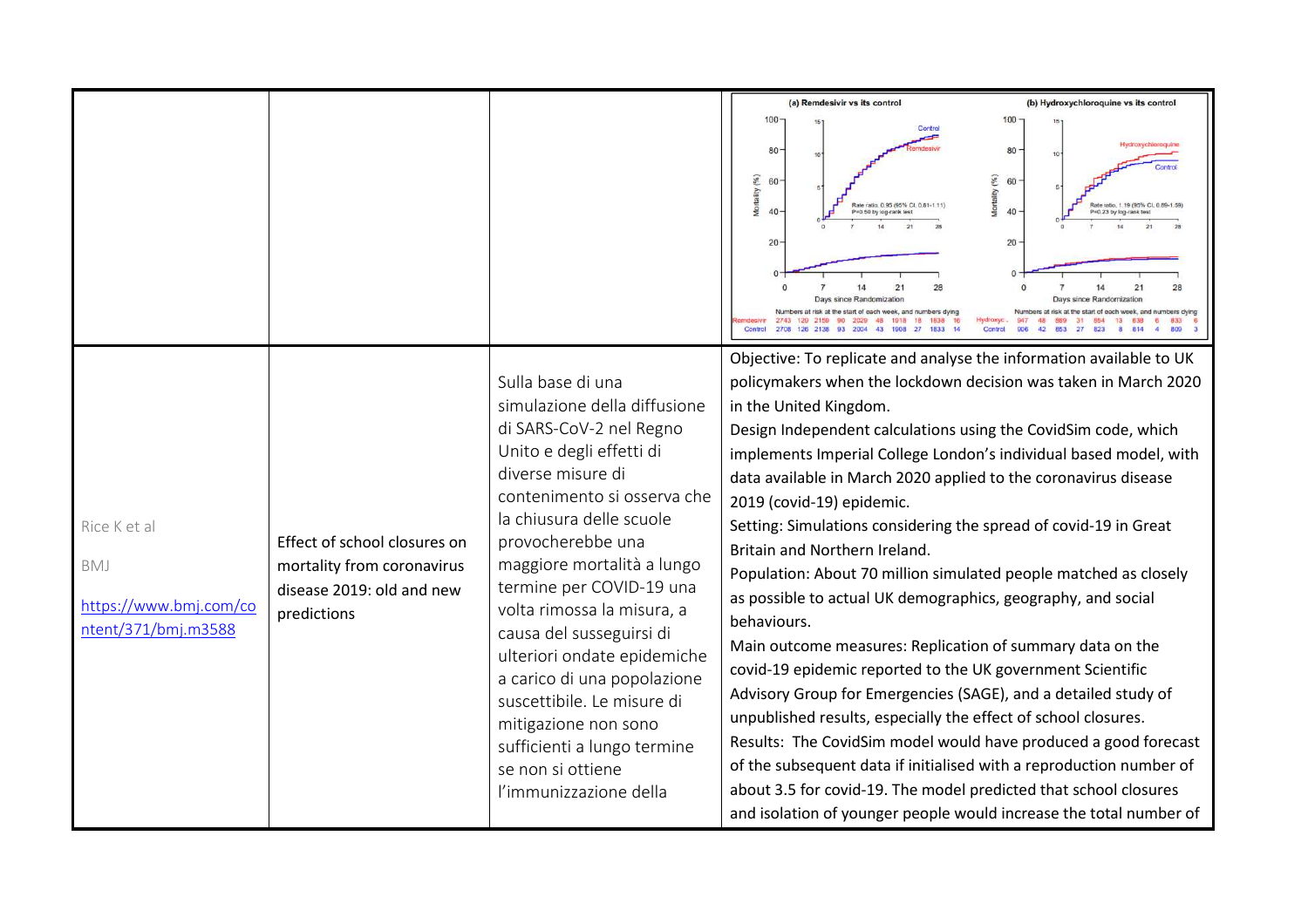| popolazione, attraverso il | deaths, albeit postponed to a second and subsequent waves. The        |
|----------------------------|-----------------------------------------------------------------------|
| vaccino.                   | findings of this study suggest that prompt interventions were shown   |
|                            | to be highly effective at reducing peak demand for intensive care     |
|                            | unit (ICU) beds but also prolong the epidemic, in some cases          |
|                            | resulting in more deaths long term. This happens because covid-19     |
|                            | related mortality is highly skewed towards older age groups. In the   |
|                            | absence of an effective vaccination programme, none of the            |
|                            | proposed mitigation strategies in the UK would reduce the             |
|                            | predicted total number of deaths below 200 000.                       |
|                            | Conclusions It was predicted in March 2020 that in response to        |
|                            | covid-19 a broad lockdown, as opposed to a focus on shielding the     |
|                            | most vulnerable members of society, would reduce immediate            |
|                            | demand for ICU beds at the cost of more deaths long term. The         |
|                            | optimal strategy for saving lives in a covid-19 epidemic is different |
|                            | from that anticipated for an influenza epidemic with a different      |
|                            | mortality age profile.                                                |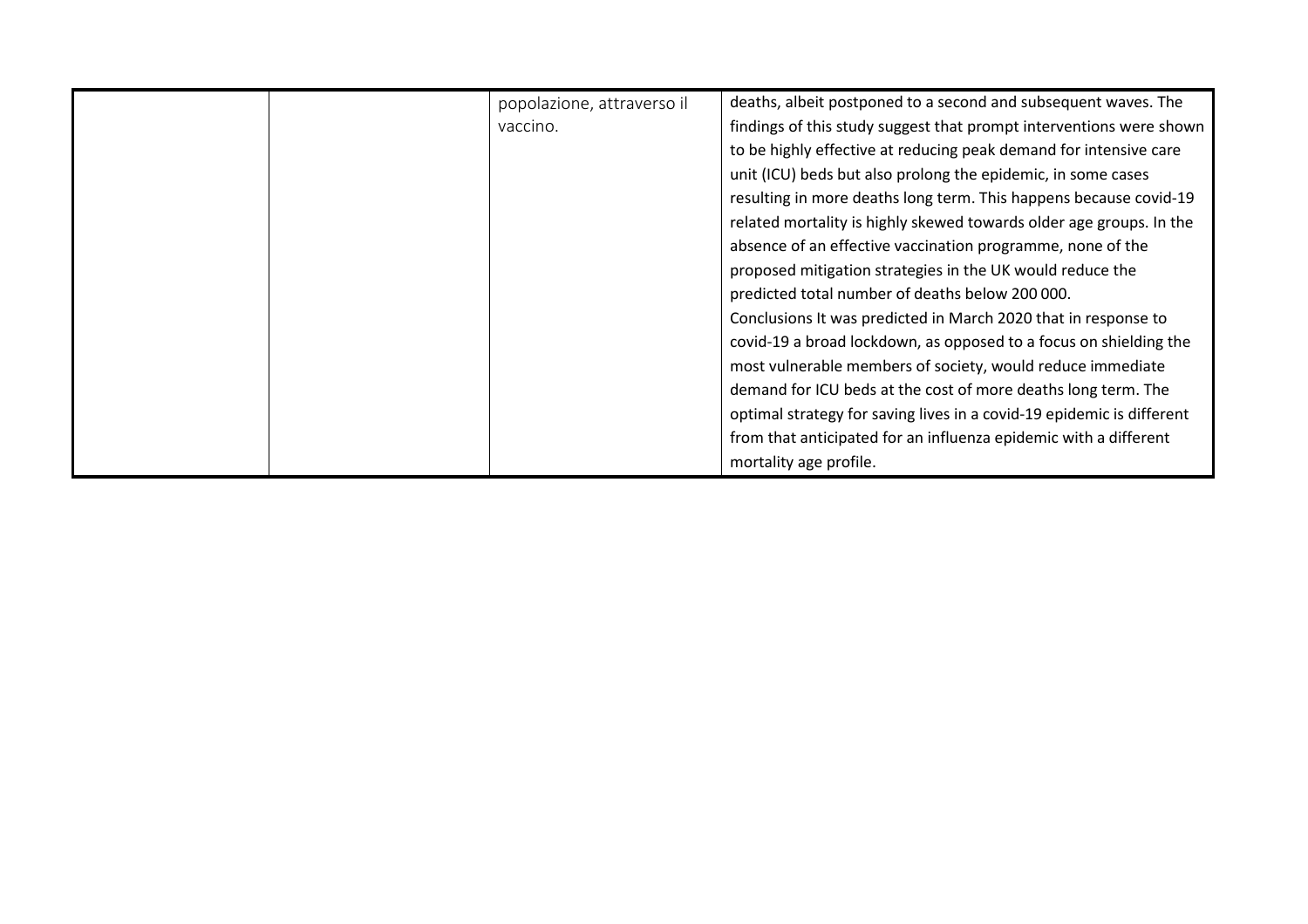|                                                                                                                                 |                                                                         |                                                                                                                                                                                                                                                                                            | - CI HQ SDOL70 - +PC, home=1.0 - +PC, home=1.1 - +PC, home=1.2 - +PC, home=1.3<br>$+Pf$ home=1.5<br>$+Pf$ home=1.6<br>$+Df$ home=1.7<br>$+PC$ , home=1 $R$<br>$+PC$ home=1.9<br>20<br>300<br>25<br>20<br>otal<br>200<br>g<br>15<br>8 1000<br>aths per 10000<br>8<br>800<br>600<br>400<br>Daily<br>200<br>150<br>200<br>150<br>200<br>250<br>100<br>250<br>300<br>350<br>400<br>50<br>100<br>300<br>350<br>Time (day of year)<br>Time (day of year)<br>Fig 3<br>Effect of place closures. Comparison of the case isolation, household quarantine, and social distancing of over 70s scenario<br>with the same scenario but place closure included. After the trigger at 100 cumulative intensive care unit cases, all the<br>interventions are in place for 91 days: general social distancing runs to day 194 and social distancing for over 70s runs for an<br>extra 30 days. With place closure the effect of increasing the amount of in-household interactions by a factor (home) of up to 2<br>is shown, which results in cases being shifted from first to later waves, but the additional place closure intervention always<br>results in an increase in total number of cases and deaths. PC=place closures; Cl=case isolation; HQ=household quarantine;<br>SDOL70=social distancing of over 70s |
|---------------------------------------------------------------------------------------------------------------------------------|-------------------------------------------------------------------------|--------------------------------------------------------------------------------------------------------------------------------------------------------------------------------------------------------------------------------------------------------------------------------------------|----------------------------------------------------------------------------------------------------------------------------------------------------------------------------------------------------------------------------------------------------------------------------------------------------------------------------------------------------------------------------------------------------------------------------------------------------------------------------------------------------------------------------------------------------------------------------------------------------------------------------------------------------------------------------------------------------------------------------------------------------------------------------------------------------------------------------------------------------------------------------------------------------------------------------------------------------------------------------------------------------------------------------------------------------------------------------------------------------------------------------------------------------------------------------------------------------------------------------------------------------------------------------------------------------------|
| Alwan NA et al<br>The Lancet<br>https://www.thelancet.co<br>m/journals/lancet/article/<br>PIISO140-6736(20)32153-<br>X/fulltext | Scientific consensus on the<br>COVID-19 pandemic: we<br>need to act now | L'immunità di gregge<br>ottenuta tramite la<br>circolazione incontrollata di<br>SARS-CoV-2 non è una<br>strada scientificamente<br>plausibile per arrestare la<br>pandemia. Al contrario la<br>diffusione del virus deve<br>essere limitata fino<br>all'avvento di un vaccino<br>efficace. | Severe acute respiratory syndrome coronavirus 2 (SARS-CoV-2) has<br>infected more than 35 million people globally, with more than 1<br>million deaths recorded by WHO as of Oct 12, 2020. As a second<br>wave of COVID-19 affects Europe, and with winter approaching, we<br>need clear communication about the risks posed by COVID-19 and<br>effective strategies to combat them. Here, we share our view of the<br>current evidence-based consensus on COVID-19.                                                                                                                                                                                                                                                                                                                                                                                                                                                                                                                                                                                                                                                                                                                                                                                                                                      |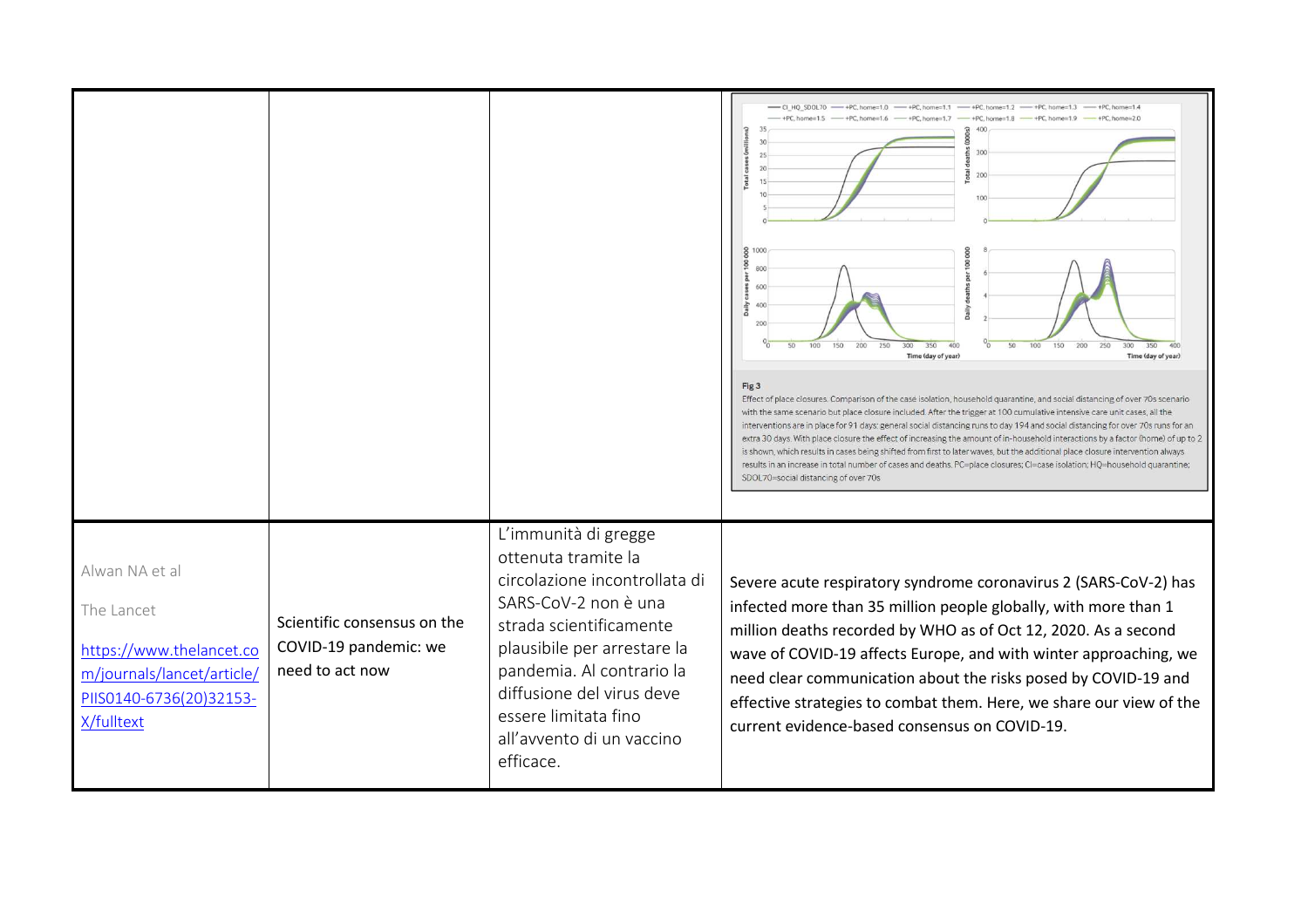| Gorenstein SA et al<br>Undersea and Hyperbaric<br>Medicine<br>https://pubmed.ncbi.nlm.<br>nih.gov/32931666/ | Hyperbaric oxygen therapy<br>for COVID-19 patients with<br>respiratory distress: treated<br>cases versus propensity-<br>matched controls | Piccolo trial monocentrico<br>su 20 pazienti trattati con<br>ossigenoterapia in camera<br>iperbarica confrontati con<br>60 controlli: la terapia<br>appare sicura e merita<br>approfondimento in trial<br>clinici più ampi. | Objective: Given the high mortality and prolonged duration of<br>mechanical ventilation of COVID-19 patients, we evaluated the<br>safety and efficacy of hyperbaric oxygen for COVID-19 patients with<br>respiratory distress.<br>Methods: This is a single-center clinical trial of COVID-19 patients at<br>NYU Winthrop Hospital from March 31 to April 28, 2020. Patients in<br>this trial received hyperbaric oxygen therapy at 2.0 atmospheres of<br>pressure in monoplace hyperbaric chambers for 90 minutes daily for<br>a maximum of five total treatments. Controls were identified using<br>propensity score matching among COVID-19 patients admitted<br>during the same time period. Using competing-risks survival<br>regression, we analyzed our primary outcome of inpatient mortality<br>and secondary outcome of mechanical ventilation.<br>Results: We treated 20 COVID-19 patients with hyperbaric oxygen.<br>Ages ranged from 30 to 79 years with an oxygen requirement<br>ranging from 2 to 15 liters on hospital days 0 to 14. Of these 20<br>patients, two (10%) were intubated and died, and none remain<br>hospitalized. Among 60 propensity-matched controls based on age,<br>sex, body mass index, coronary artery disease, troponin, D-dimer,<br>hospital day, and oxygen requirement, 18 (30%) were intubated, 13<br>(22%) have died, and three (5%) remain hospitalized (with one still<br>requiring mechanical ventilation). Assuming no further deaths<br>among controls, we estimate that the adjusted subdistribution<br>hazard ratios were 0.37 for inpatient mortality (p=0.14) and 0.26 for<br>mechanical ventilation (p=0.046).<br>Conclusion: Though limited by its study design, our results |
|-------------------------------------------------------------------------------------------------------------|------------------------------------------------------------------------------------------------------------------------------------------|-----------------------------------------------------------------------------------------------------------------------------------------------------------------------------------------------------------------------------|--------------------------------------------------------------------------------------------------------------------------------------------------------------------------------------------------------------------------------------------------------------------------------------------------------------------------------------------------------------------------------------------------------------------------------------------------------------------------------------------------------------------------------------------------------------------------------------------------------------------------------------------------------------------------------------------------------------------------------------------------------------------------------------------------------------------------------------------------------------------------------------------------------------------------------------------------------------------------------------------------------------------------------------------------------------------------------------------------------------------------------------------------------------------------------------------------------------------------------------------------------------------------------------------------------------------------------------------------------------------------------------------------------------------------------------------------------------------------------------------------------------------------------------------------------------------------------------------------------------------------------------------------------------------------------------------------------------------------------------|
|                                                                                                             |                                                                                                                                          |                                                                                                                                                                                                                             | demonstrate the safety of hyperbaric oxygen among COVID-19<br>patients and strongly suggests the need for a well-designed,<br>multicenter randomized control trial.                                                                                                                                                                                                                                                                                                                                                                                                                                                                                                                                                                                                                                                                                                                                                                                                                                                                                                                                                                                                                                                                                                                                                                                                                                                                                                                                                                                                                                                                                                                                                                  |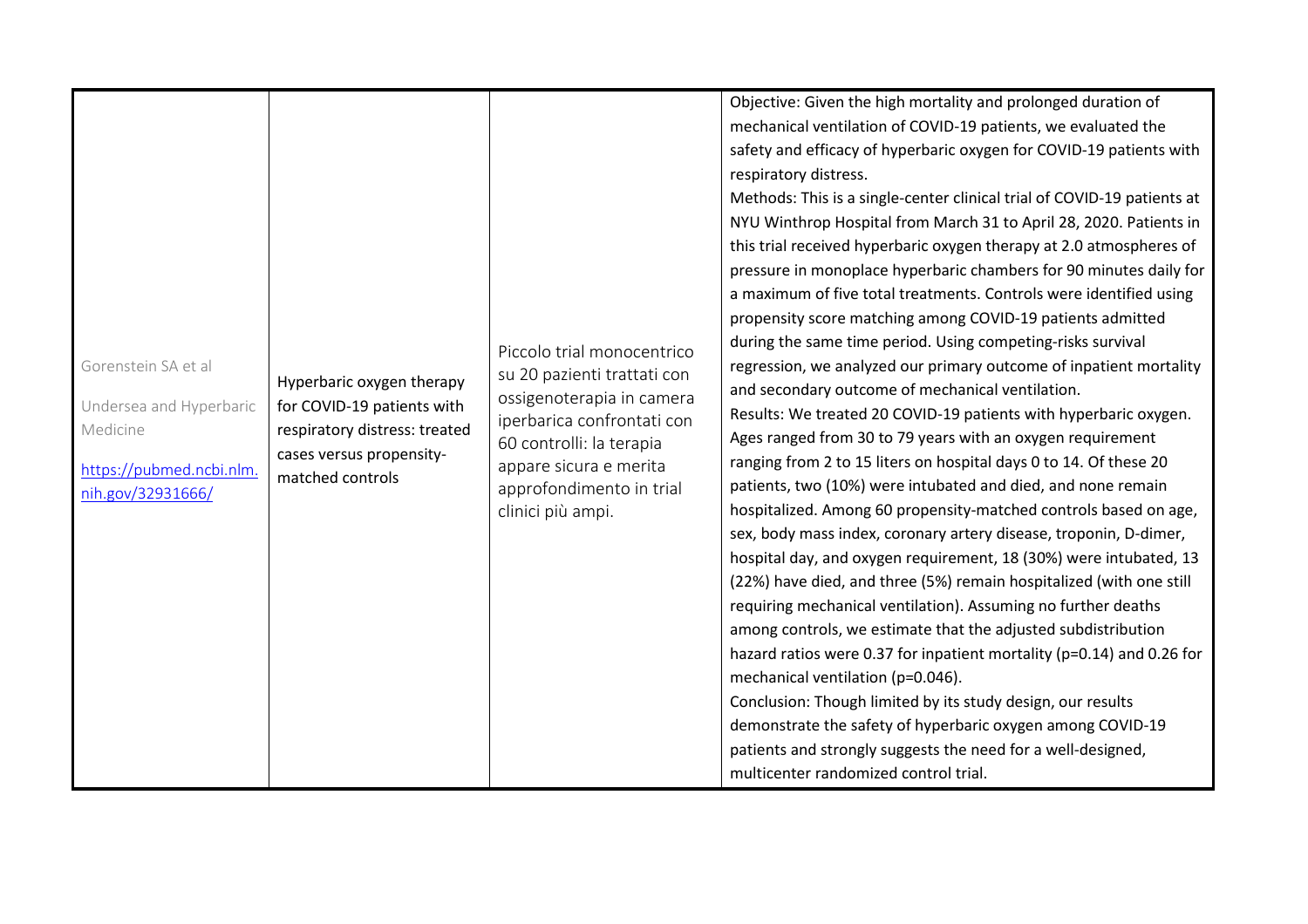|                                                     | Leisman De et al<br>The Lancet<br>https://www.thelancet.co<br>m/journals/lanres/article/<br>PIIS2213-2600(20)30404-<br>5/fulltext | Cytokine elevation in severe<br>and critical COVID-19: a rapid<br>systematic review, meta-<br>analysis, and comparison<br>with other inflammatory<br>syndromes | Ancora un lavoro che mette<br>in dubbio la centralità della<br>"tempesta citochinicha" in<br>COVID-19: sulla base di una<br>revisione della letteratura,<br>altre sindromi gravi quali la<br>sepsi, la ARSD o la sindrome<br>da rilascio di citochine fanno<br>registrare livelli più alti di<br>interleukina-6. | The description of a so-called cytokine storm in patients with<br>COVID-19 has prompted consideration of anti-cytokine therapies,<br>particularly interleukin-6 antagonists. However, direct systematic<br>comparisons of COVID-19 with other critical illnesses associated<br>with elevated cytokine concentrations have not been reported. In<br>this Rapid Review, we report the results of a systematic review and<br>meta-analysis of COVID-19 studies published or posted as preprints<br>between Nov 1, 2019, and April 14, 2020, in which interleukin-6<br>concentrations in patients with severe or critical disease were<br>recorded. 25 COVID-19 studies (n=1245 patients) were ultimately<br>included. Comparator groups included four trials each in sepsis<br>(n=5320), cytokine release syndrome (n=72), and acute respiratory<br>distress syndrome unrelated to COVID-19 (n=2767). In patients with<br>severe or critical COVID-19, the pooled mean serum interleukin-6<br>concentration was 36.7 pg/mL (95% CI 21.6-62.3 pg/mL; I2=57.7%).<br>Mean interleukin-6 concentrations were nearly 100 times higher in<br>patients with cytokine release syndrome (3110.5 pg/mL, 632.3-<br>15 302.9 pg/mL; p<0.0001), 27 times higher in patients with sepsis<br>(983.6 pg/mL, 550.1-1758.4 pg/mL; p<0.0001), and 12 times higher<br>in patients with acute respiratory distress syndrome unrelated to<br>COVID-19 (460 pg/mL, 216.3-978.7 pg/mL; p<0.0001). Our findings<br>question the role of a cytokine storm in COVID-19-induced organ |
|-----------------------------------------------------|-----------------------------------------------------------------------------------------------------------------------------------|----------------------------------------------------------------------------------------------------------------------------------------------------------------|------------------------------------------------------------------------------------------------------------------------------------------------------------------------------------------------------------------------------------------------------------------------------------------------------------------|--------------------------------------------------------------------------------------------------------------------------------------------------------------------------------------------------------------------------------------------------------------------------------------------------------------------------------------------------------------------------------------------------------------------------------------------------------------------------------------------------------------------------------------------------------------------------------------------------------------------------------------------------------------------------------------------------------------------------------------------------------------------------------------------------------------------------------------------------------------------------------------------------------------------------------------------------------------------------------------------------------------------------------------------------------------------------------------------------------------------------------------------------------------------------------------------------------------------------------------------------------------------------------------------------------------------------------------------------------------------------------------------------------------------------------------------------------------------------------------------------------------------------------------------------------|
| modulating treatments in patients with the disease. |                                                                                                                                   |                                                                                                                                                                |                                                                                                                                                                                                                                                                                                                  | dysfunction. Many questions remain about the immune features of<br>COVID-19 and the potential role of anti-cytokine and immune-                                                                                                                                                                                                                                                                                                                                                                                                                                                                                                                                                                                                                                                                                                                                                                                                                                                                                                                                                                                                                                                                                                                                                                                                                                                                                                                                                                                                                        |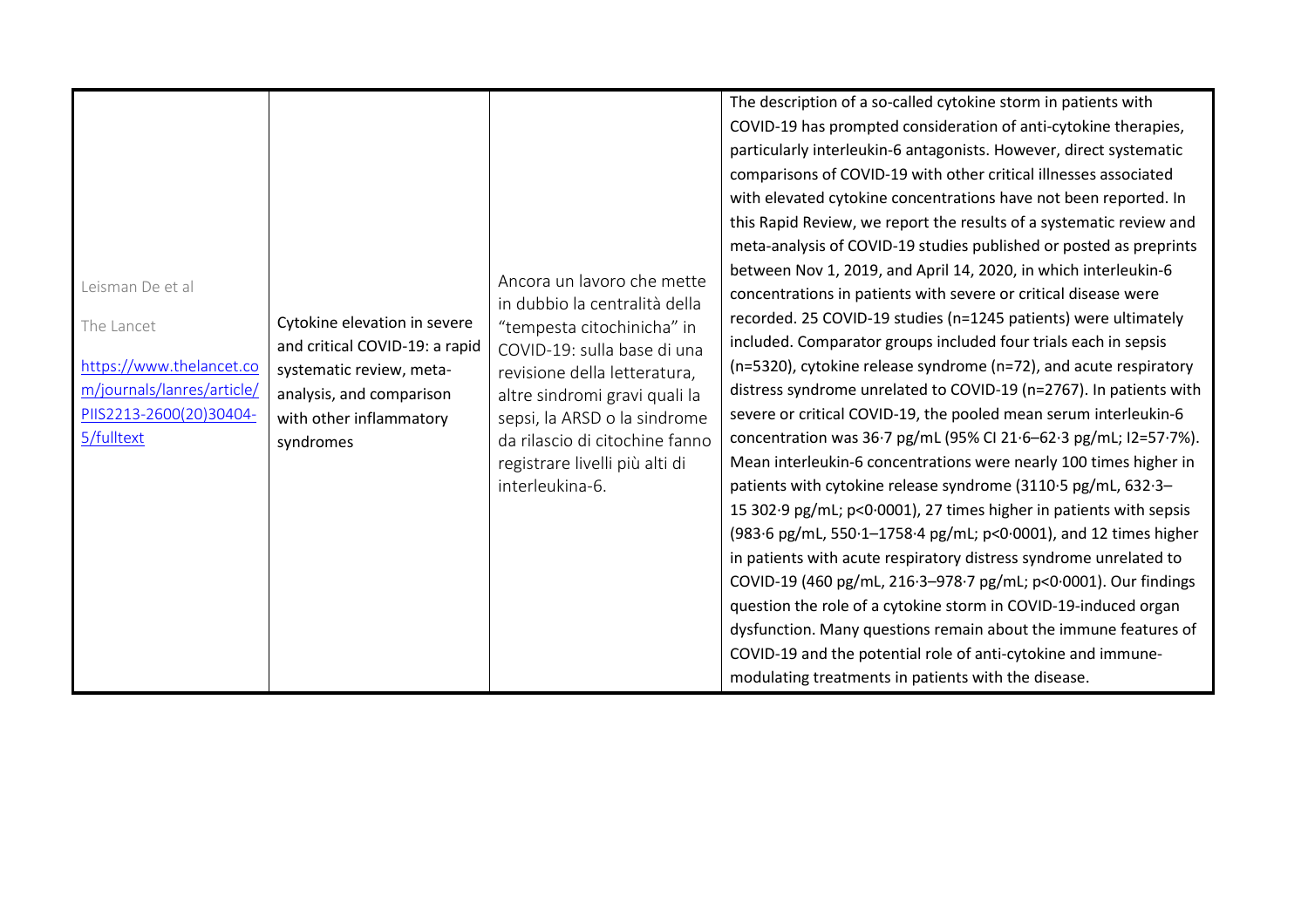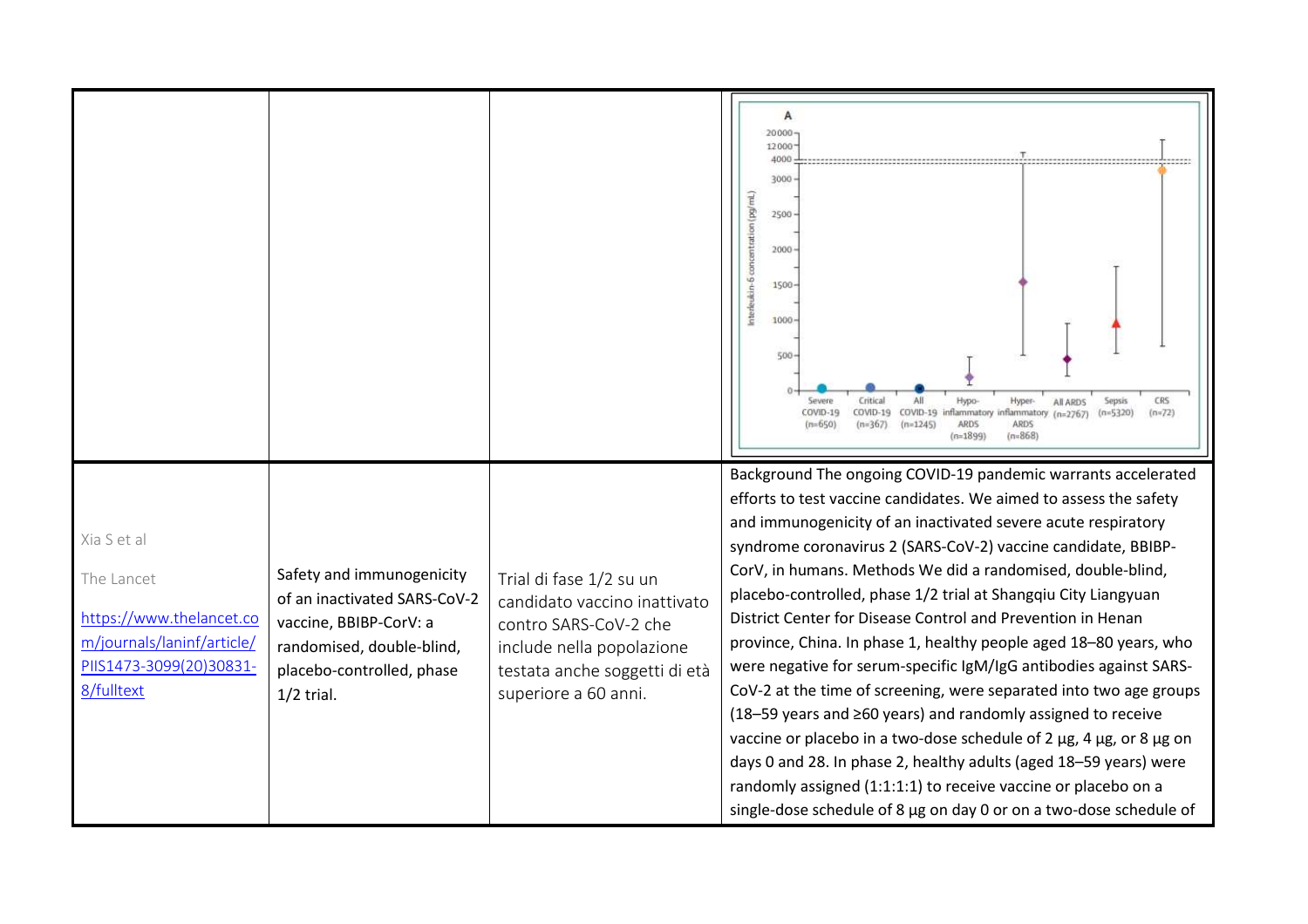|  | 4 µg on days 0 and 14, 0 and 21, or 0 and 28. Participants within                |
|--|----------------------------------------------------------------------------------|
|  | each cohort were randomly assigned by stratified block                           |
|  | randomisation (block size eight) and allocated (3:1) to receive                  |
|  | vaccine or placebo. Group allocation was concealed from                          |
|  | participants, investigators, and outcome assessors. The                          |
|  | primary outcomes were safety and tolerability. The secondary                     |
|  | outcome was immunogenicity, assessed as the neutralising                         |
|  | antibody responses against infectious SARS-CoV-2. This study is                  |
|  | registered with www.chictr.org.cn, ChiCTR2000032459.                             |
|  | Findings In phase 1, 192 participants were enrolled (mean age 53.7               |
|  | years [SD 15.6]) and were randomly assigned to receive vaccine (2                |
|  | $\mu$ g [n=24], 4 $\mu$ g [n=24], or 8 $\mu$ g [n=24] for both age groups [18-59 |
|  | years and ≥60 years]) or placebo (n=24). At least one adverse                    |
|  | reaction was reported within the first 7 days of inoculation in 42               |
|  | (29%) of 144 vaccine recipients. The most common systematic                      |
|  | adverse reaction was fever (18-59 years, one [4%] in the 2 µg                    |
|  | group, one [4%] in the 4 µg group, and two [8%] in the 8 µg group;               |
|  | $\geq$ 60 years, one [4%] in the 8 µg group). All adverse reactions were         |
|  | mild or moderate in severity. No serious adverse event was                       |
|  | reported within 28 days post vaccination. Neutralising antibody                  |
|  | geometric mean titres were higher at day 42 in the group aged 18-                |
|  | 59 years (87.7 [95% CI 64.9-118.6], 2 μg group; 211.2 [158.9-                    |
|  | 280.6], 4 µg group; and 228.7 [186.1-281.1], 8 µg group) and the                 |
|  | group aged 60 years and older (80.7 [65.4-99.6], 2 µg group; 131.5               |
|  | [108.2-159.7], 4 µg group; and 170.87 [133.0-219.5], 8 µg group)                 |
|  | compared with the placebo group $(2.0 [2.0-2.0])$ . In phase 2, 448              |
|  | participants were enrolled (mean age 41.7 years [SD 9.9]) and were               |
|  | randomly assigned to receive the vaccine (8 $\mu$ g on day 0 [n=84] or 4         |
|  | $\mu$ g on days 0 and 14 [n=84], days 0 and 21 [n=84], or days 0 and 28          |
|  | [n=84]) or placebo on the same schedules (n=112). At least one                   |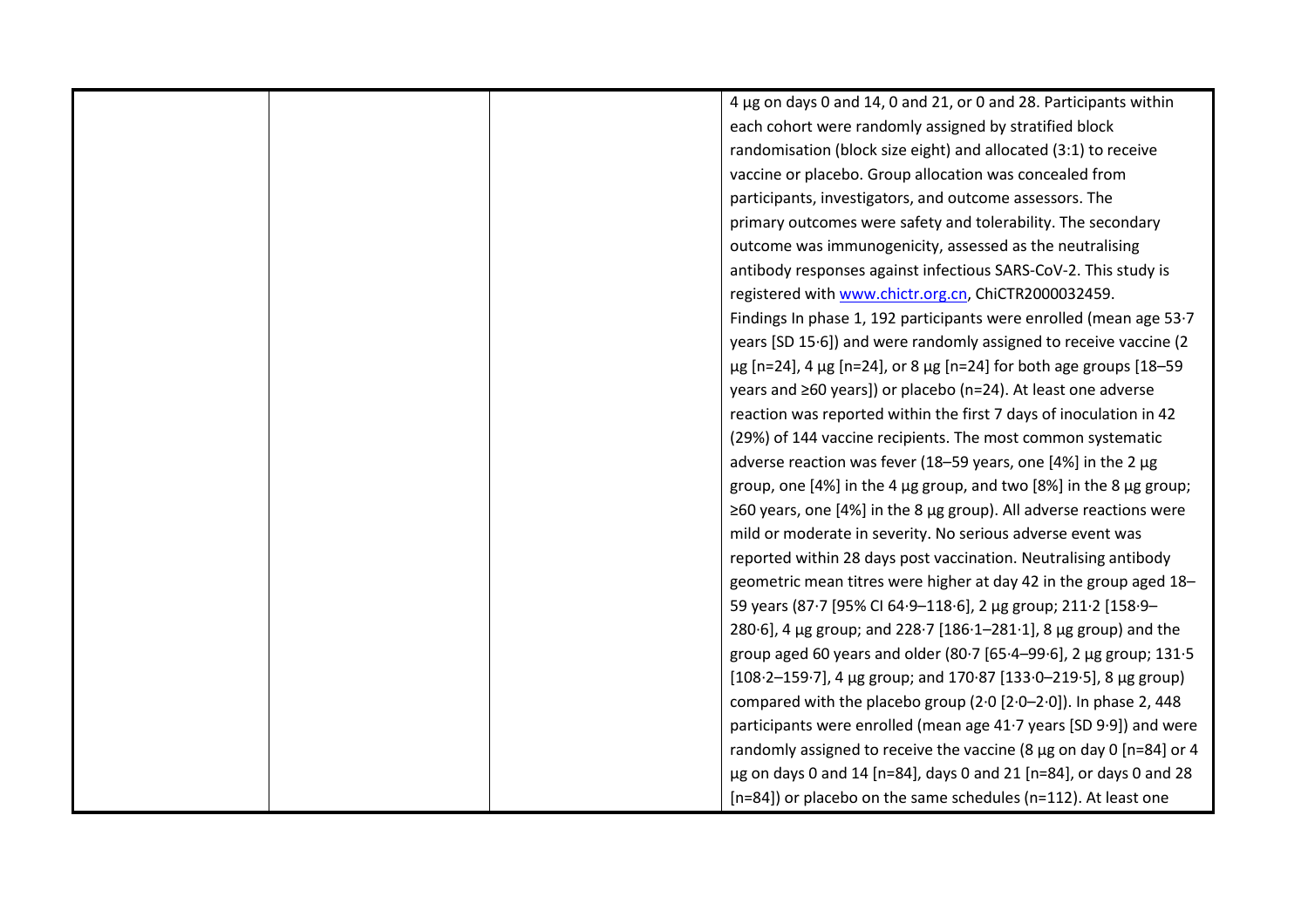| adverse reaction within the first 7 days was reported in 76 (23%) of           |
|--------------------------------------------------------------------------------|
| 336 vaccine recipients (33 [39%], 8 µg day 0; 18 [21%], 4 µg days 0            |
| and 14; 15 [18%], 4 $\mu$ g days 0 and 21; and ten [12%], 4 $\mu$ g days 0     |
| and 28). One placebo recipient in the 4 µg days 0 and 21 group                 |
| reported grade 3 fever, but was self-limited and recovered. All other          |
| adverse reactions were mild or moderate in severity. The most                  |
| common systematic adverse reaction was fever (one [1%], 8 μg day               |
| 0; one [1%], 4 $\mu$ g days 0 and 14; three [4%], 4 $\mu$ g days 0 and 21; two |
| [2%], 4 µg days 0 and 28). The vaccine-elicited neutralising antibody          |
| titres on day 28 were significantly greater in the 4 µg days 0 and 14          |
| (169.5, 95% Cl 132.2-217.1), days 0 and 21 (282.7, 221.2-361.4),               |
| and days 0 and 28 (218.0, $181.8-261.3$ ) schedules than the 8 $\mu$ g day     |
| 0 schedule (14.7, 11.6-18.8; all p<0.001). Interpretation The                  |
| inactivated SARS-CoV-2 vaccine, BBIBP-CorV, is safe and well                   |
| tolerated at all tested doses in two age groups. Humoral responses             |
| against SARS-CoV-2 were induced in all vaccine recipients on day 42.           |
| Two-dose immunisation with 4 µg vaccine on days 0 and 21 or days               |
| 0 and 28 achieved higher neutralising antibody titres than the single          |
| 8 µg dose or 4 µg dose on days 0 and 14.                                       |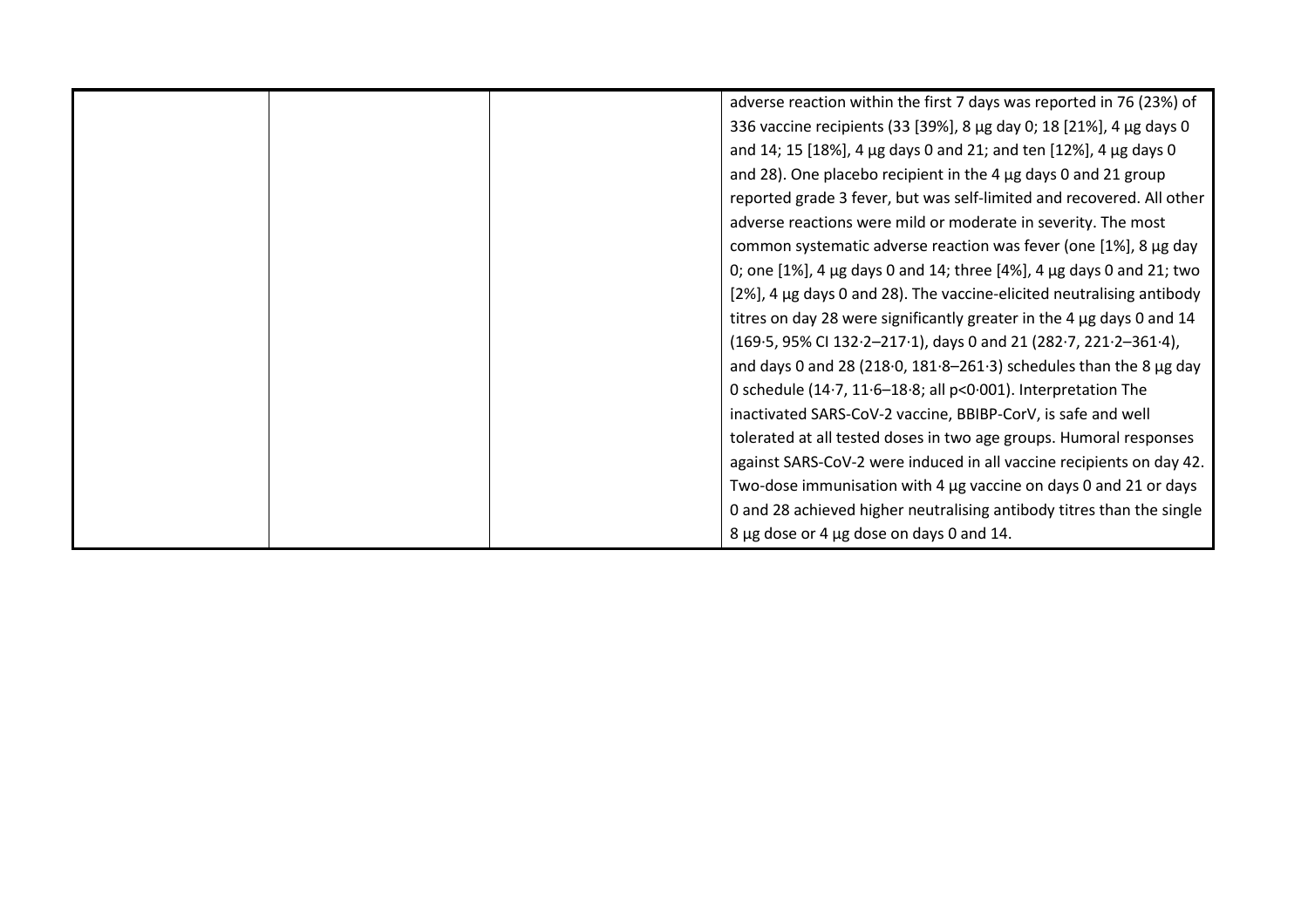|                                                                                                                             |                                                                               |                                                                                                                                                                                                                                                                                                                                                                                                                        | Group allocation and schedule<br>4096-<br>8 µg, day 0<br>$\Box$ 4 µq, days 0 and 14<br>$-1024-$<br>Reciprocal neutralising antibody titre<br>4 µq, days 0 and 21<br><sup>11</sup> 4 µg, days 0 and 28<br><sup>Placebo</sup><br>256<br>64<br>16<br>28 days<br>14 days<br>0 days<br>Immunisation schedule<br>Figure 3: Neutralising antibody titres for different immunisation schedules<br>The negative in neutralisation antibody detection is represented as a GMT of 2.0 days is pre-immunisation. 14 days<br>and 28 days refers to day 14 and day 28 after the second inoculation, with the exception of the 8 µg, day 0 group<br>(in which it refers to day 28 after the single inoculation). The measurement of neutralising antibody at day 14 was<br>not designed for the 4 µq days 0 and 14 or days 0 and 28 groups. For the 4 µq days 0 and 14 and days 0 and 21<br>groups, samples from day 14 were collected from half of the participants in the group and day 28 from the other half.                                 |
|-----------------------------------------------------------------------------------------------------------------------------|-------------------------------------------------------------------------------|------------------------------------------------------------------------------------------------------------------------------------------------------------------------------------------------------------------------------------------------------------------------------------------------------------------------------------------------------------------------------------------------------------------------|------------------------------------------------------------------------------------------------------------------------------------------------------------------------------------------------------------------------------------------------------------------------------------------------------------------------------------------------------------------------------------------------------------------------------------------------------------------------------------------------------------------------------------------------------------------------------------------------------------------------------------------------------------------------------------------------------------------------------------------------------------------------------------------------------------------------------------------------------------------------------------------------------------------------------------------------------------------------------------------------------------------------------------|
| Walsh KA et al<br>Journal of Infection<br>https://www.journalofinf<br>ection.com/article/S0163<br>-4453(20)30651-4/fulltext | The duration of<br>infectiousness of individuals<br>infected with SARS-CoV-2. | Revisione delle evidenze in<br>merito alla durata della<br>contagiosità dei pazienti con<br>infezione da SARS-CoV-2,<br>valutata in base a positività<br>di colture cellulari o al<br>tracciamento dei contatti. Si<br>conclude che la contagiosità<br>oltre i 10 giorni dall'esordio<br>dei sintomi per pazienti con<br>un quadro lieve-moderato<br>(che rimangono per lo più in<br>comunità) è molto<br>improbabile. | OBJECTIVES: To summarise the evidence on the duration of<br>infectiousness of individuals in whom SARS-CoV-2 ribonucleic acid is<br>detected. METHODS: A rapid review was undertaken in PubMed,<br>Europe PubMed Central and EMBASE from 1 January 2020 to 26<br>August 2020. RESULTS: We identified 15 relevant studies, including<br>13 virus culture and 2 contact tracing studies. For 5 virus culture<br>studies, the last day on which SARS-CoV-2 was isolated occurred<br>within 10 days of symptom onset. For another 5 studies, SARS-CoV-<br>2 was isolated beyond day 10 for approximately 3% of included<br>patients. The remaining 3 virus culture studies included patients<br>with severe or critical disease; SARS-CoV-2 was isolated up to day<br>32 in one study. Two studies identified immunocompromised<br>patients from whom SARS-CoV-2 was isolated for up to 20 days.<br>Both contact tracing studies, when close contacts were first<br>exposed greater than 5 days after symptom onset in the index case, |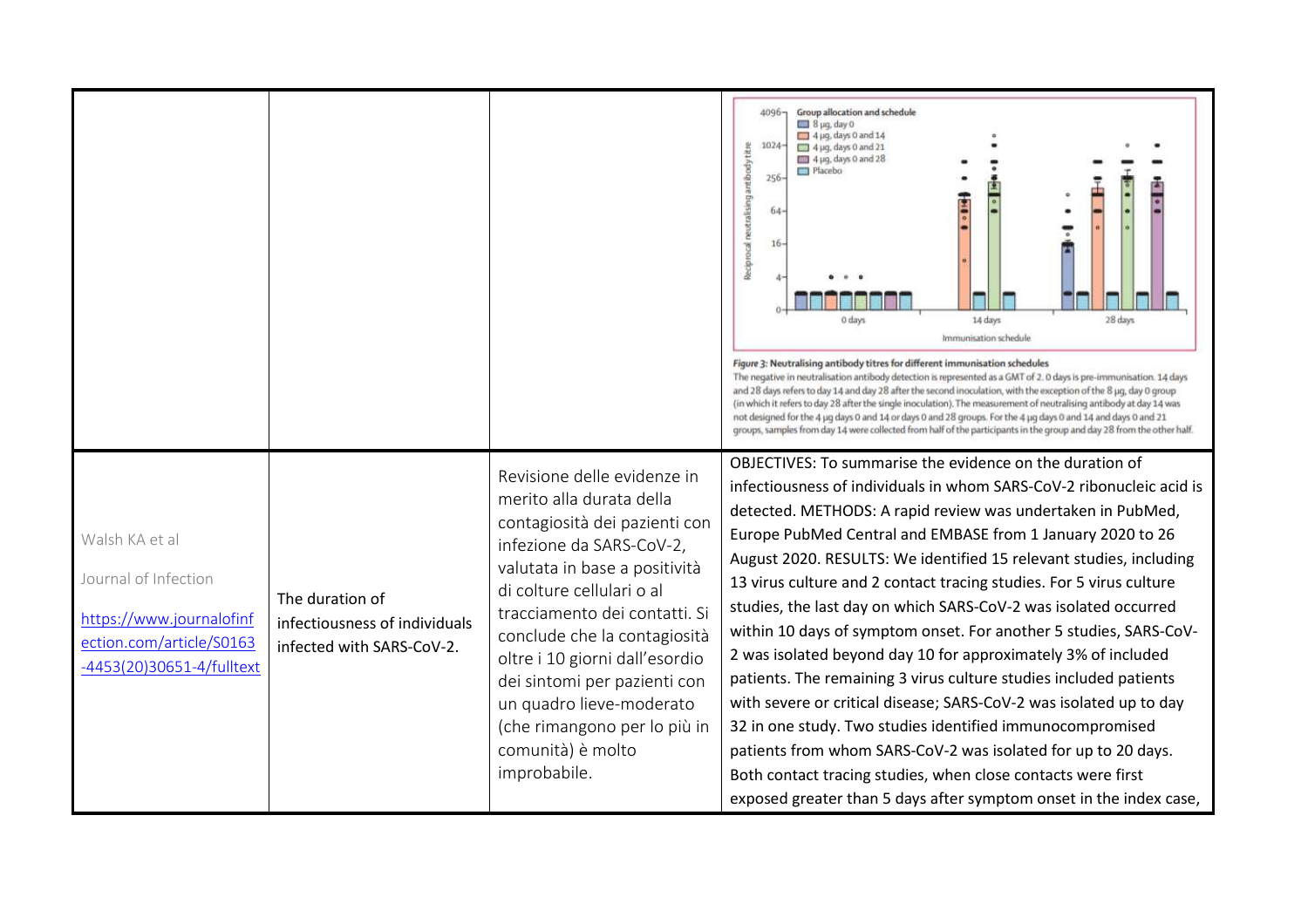found no evidence of laboratory-confirmed onward transmission of SARS-CoV-2. CONCLUSION: COVID-19 patients with mild-tomoderate illness are highly unlikely to be infectious beyond 10 days of symptoms. However, evidence from a limited number of studies indicates that patients with severe-to-critical illness or who are immunocompromised, may shed infectious virus for longer. 100% Singanayagam et al.  $\cdot$  - Van Kampen et al. Wolfel et al.  $60%$  $40%$  $\overline{2}$  $14$ 16 18  $20$ Fig. 3. Probability curves presented in 3 studies (Singanayagam et al., van Kampen et al., Wölfel et al.) which attempted to model the probability of successful virus culture Fig. 3. From and the systems in 1983 and the system of the diagram of the system of the system in the respective manuscripts in order to provide information for the provide information for the system of the system of the s culture versus days post symptom onset, while shaded areas depict 95% confidence intervals are INTRODUCTION: Severe acute respiratory syndrome-related Montrief T et al coronavirus 2 (SARS-CoV-2), which causes the coronavirus disease 2019 (COVID-19), may result in severe complications, multiorgan The American Journal of dysfunction, acute respiratory failure, and death. SARS-CoV-2 is Emergency Medicine Revisione delle norme di highly contagious and places healthcare workers at significant risk, COVID-19 respiratory gestione avanzata delle vie https://www.ajemjournal.especially during aerosol-generating procedures, including airway support in the emergency aeree di pazienti con COVIDcom/article/S0735management. OBJECTIVE: This narrative review outlines the department setting. 19, con attenzione alla 6757(20)30682-3/fulltextunderlying respiratory pathophysiology of patients with COVID-19 sicurezza dell'operatore. and discusses approaches to airway management in the emergency department (ED) based on current literature. DISCUSSION: Patients presenting with SARS-CoV-2 infection are at high risk for acute respiratory failure requiring airway management. Among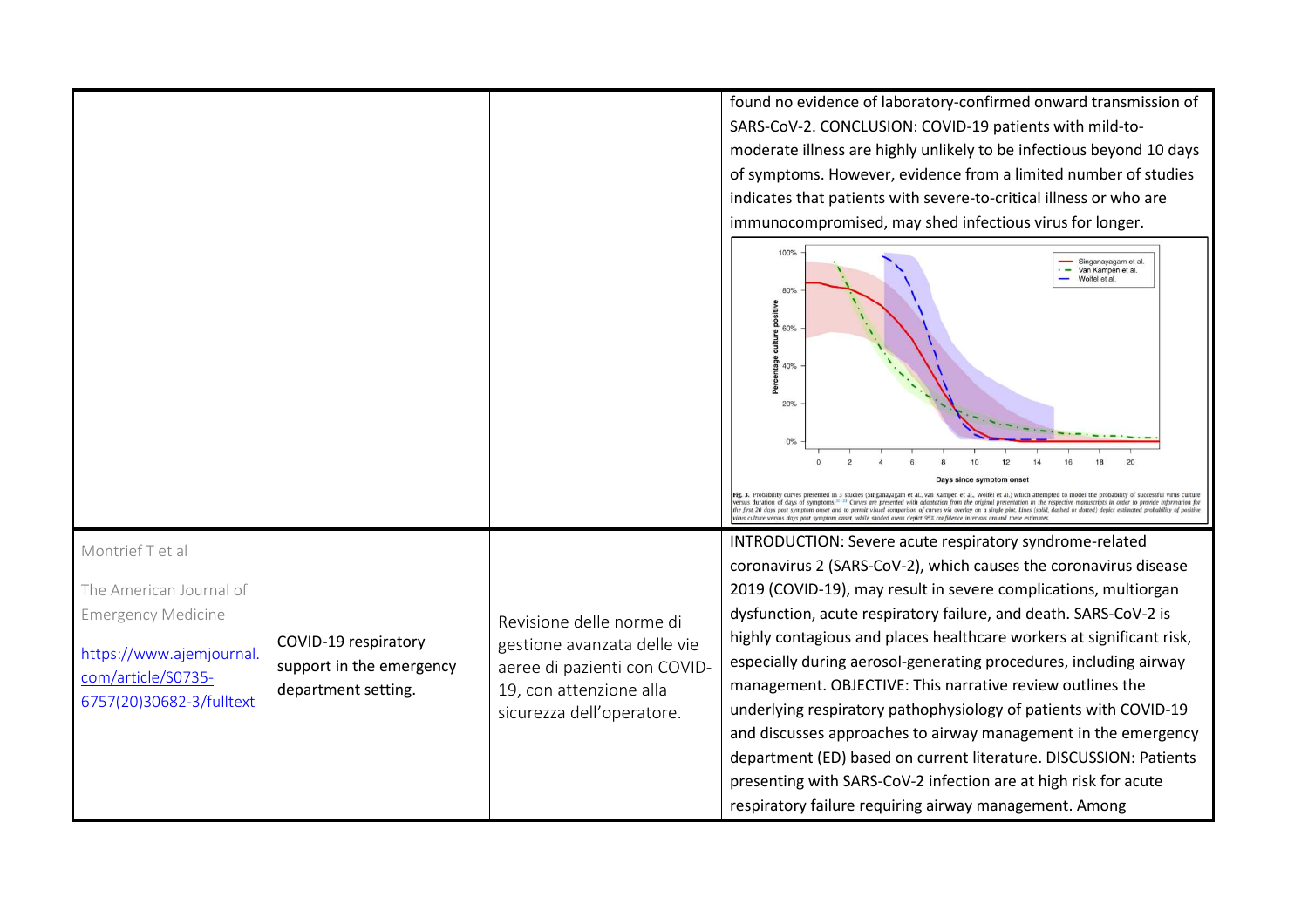|                                                                                                                            |                                                                                                  |                                                                                                                                                                                                                  | hospitalized patients, 10-20% require intensive care unit admission,<br>and 3-10% require intubation and mechanical ventilation. While<br>providing respiratory support for these patients, proper infection<br>control measures, including adherence to personal protective<br>equipment policies, are necessary to prevent nosocomial<br>transmission to healthcare workers. A structured approach to<br>respiratory failure in these patients includes the use of exogenous<br>oxygen via nasal cannula or non-rebreather, as well as titrated high-<br>flow nasal cannula and non-invasive ventilation. This review offers<br>several guiding principles and resources designed to be adapted in<br>conjunction with local workplace policies for patients requiring<br>respiratory support. CONCLUSIONS: While the fundamental<br>principles of acute respiratory failure management are similar<br>between COVID-19 and non-COVID-19 patients, there are some<br>notable differences, including a focus on provider safety. This<br>review provides an approach to airway management and |
|----------------------------------------------------------------------------------------------------------------------------|--------------------------------------------------------------------------------------------------|------------------------------------------------------------------------------------------------------------------------------------------------------------------------------------------------------------------|------------------------------------------------------------------------------------------------------------------------------------------------------------------------------------------------------------------------------------------------------------------------------------------------------------------------------------------------------------------------------------------------------------------------------------------------------------------------------------------------------------------------------------------------------------------------------------------------------------------------------------------------------------------------------------------------------------------------------------------------------------------------------------------------------------------------------------------------------------------------------------------------------------------------------------------------------------------------------------------------------------------------------------------------------------------------------------------------|
| Gunes H et al<br>European Journal of<br>Pediatrics<br>https://link.springer.com/<br>article/10.1007/s00431-<br>020-03841-y | What chances do children<br>have against COVID-19? Is<br>the answer hidden within<br>the thymus? | Il ruolo del timo nel<br>promuovere la funzione T-<br>regolatoria della risposta<br>adattativa potrebbe<br>proteggere i bambini da una<br>infiammazione sregolata in<br>corso di infezione da SARS-<br>$Cov-2$ . | respiratory support in the patient with COVID-19.<br>A new type of coronavirus named as SARS-CoV-2 pandemic has<br>begun to threaten human health. As with other types of<br>coronaviruses, SARS-CoV-2 affects children less frequently, and it<br>has been observed that the disease is mild. In the pathogenesis of a<br>standard viral infection, the pathogen's contact with the mucosa is<br>initially followed by an innate immunity response. T cells are the<br>primary decisive element in adaptive immunity capability. For this<br>reason, the adaptive immune response mediated by the thymus is a<br>process that regulates the immune response responsible for<br>preventing invasive damage from a virus. Regulatory T cells (T-reg)<br>are active during the early periods of life and have precise roles in<br>immunomodulation. The thymus is highly active in the intrauterine<br>and neonatal period; it begins to shrink after birth and continues its                                                                                                                    |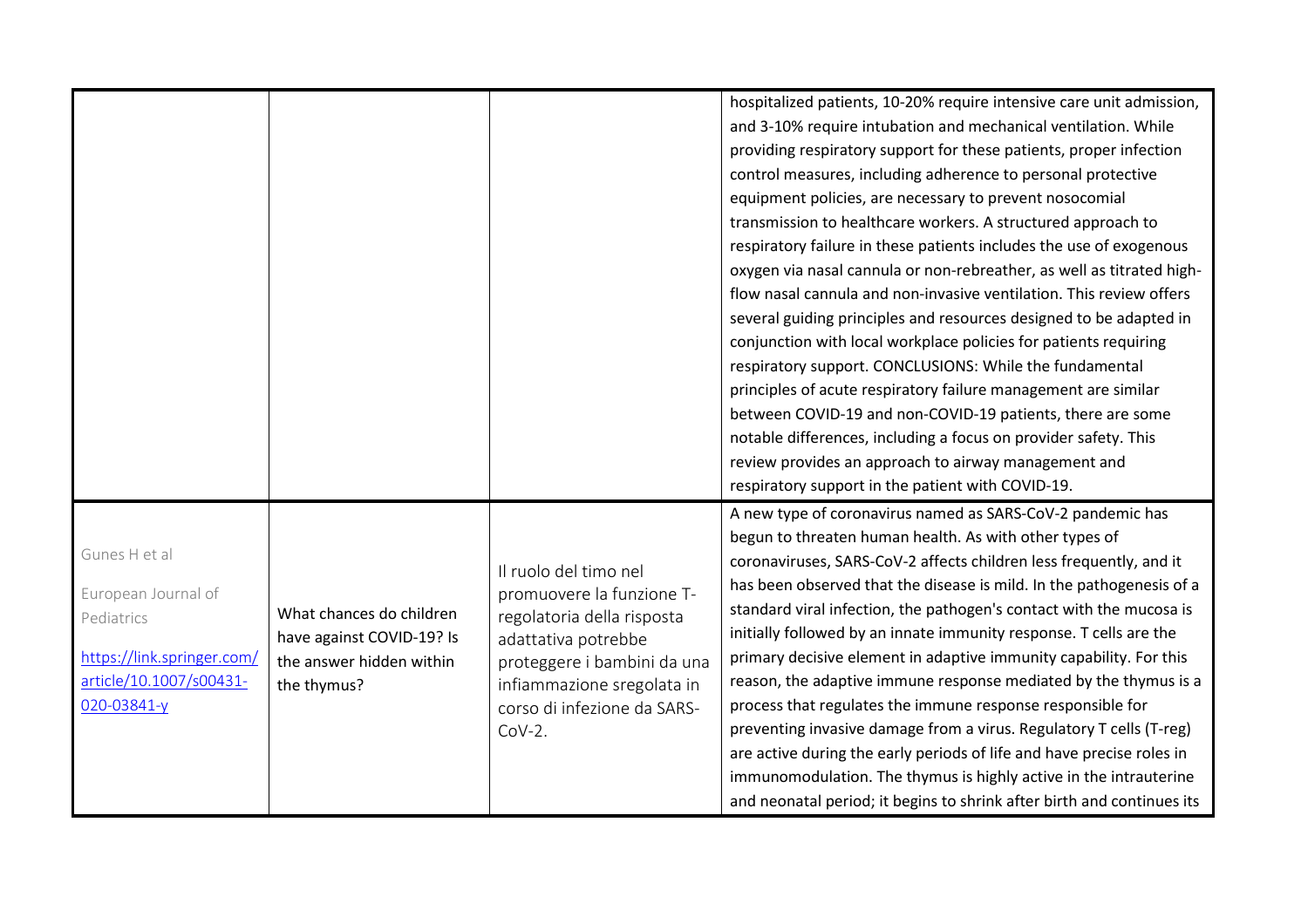|                                                                                                                                   |                                                                                                                                                                       |                                                                                                                                                                                     | activity until adolescence. The loss of T-reg function by age results<br>in difficulty with the control of the immune response, increased<br>inflammation as shown in coronavirus disease (COVID-19) as an<br>inflammatory storm. Also, the thymus is typically able to replace the<br>T cells destroyed by apoptosis caused by the virus. Thymus and T<br>cells are the key factors of pathogenesis of SARS-CoV-2 in<br>children.Conclusion: We speculated that thymus activity and T<br>lymphocyte function in children protect them against the virus<br>effects. Stimulating and preventing the inhibition of the thymus can<br>be possible treatment components against COVID-19.                                                                                                                              |
|-----------------------------------------------------------------------------------------------------------------------------------|-----------------------------------------------------------------------------------------------------------------------------------------------------------------------|-------------------------------------------------------------------------------------------------------------------------------------------------------------------------------------|---------------------------------------------------------------------------------------------------------------------------------------------------------------------------------------------------------------------------------------------------------------------------------------------------------------------------------------------------------------------------------------------------------------------------------------------------------------------------------------------------------------------------------------------------------------------------------------------------------------------------------------------------------------------------------------------------------------------------------------------------------------------------------------------------------------------|
| lacobucci G et al<br>BMJ<br>https://www.bmj.com/co<br>ntent/bmj/371/bmj.m396<br>1.full.pdf                                        | Covid-19: Three tier alert<br>system takes effect across<br>England                                                                                                   | La situazione a Liverpool,<br>dove è stato dichiarato lo<br>stato di emergenza ed è<br>iniziato un lock-down.                                                                       | Liverpool and neighbouring local authorities will become the first<br>area of England to have new restrictions imposed under the new<br>three tiered risk system designed to stem rising covid-19 infections<br>across England, the government has announced. Liverpool itself had<br>609 cases per 100 000 population on 13 October, a 14.3% rise over<br>the previous week. Neighbouring Knowsley, included in the<br>measures that apply to the Liverpool City Region, which also<br>includes Halton, Sefton, St Helens, and Wirral, had 669.5 cases per<br>100 000. Liverpool has the steepest increase in covid-19 admissions<br>to hospital in England, and the highest number, with more than<br>250 patients in beds at Liverpool University Hospitals NHS<br>Foundation Trust, around 15% of bed capacity. |
| Lai CKC et al<br>The Journal of Infectious<br><b>Diseases</b><br>https://academic.oup.co<br>m/jid/article/222/10/161<br>2/5879767 | <b>Prospective Study Comparing</b><br>Deep Throat Saliva With<br><b>Other Respiratory Tract</b><br>Specimens in the Diagnosis<br>of Novel Coronavirus Disease<br>2019 | Studio prospettico volto a<br>confrontare saliva e altri tipi<br>di campione utilizzabili per<br>la diagnosi di infezione da<br>SARS-CoV-2: la saliva appare<br>il meno affidabile. | Self-collected specimens have been advocated to avoid infectious<br>exposure to healthcare workers. Self-induced sputum in those with<br>a productive cough and saliva in those without a productive cough<br>have been proposed, but sensitivity remains uncertain.<br>Methods: We performed a prospective study in 2 regional hospitals<br>in Hong Kong.<br>Results: We prospectively examined 563 serial samples collected<br>during the virus shedding periods of 50 patients: 150 deep throat                                                                                                                                                                                                                                                                                                                  |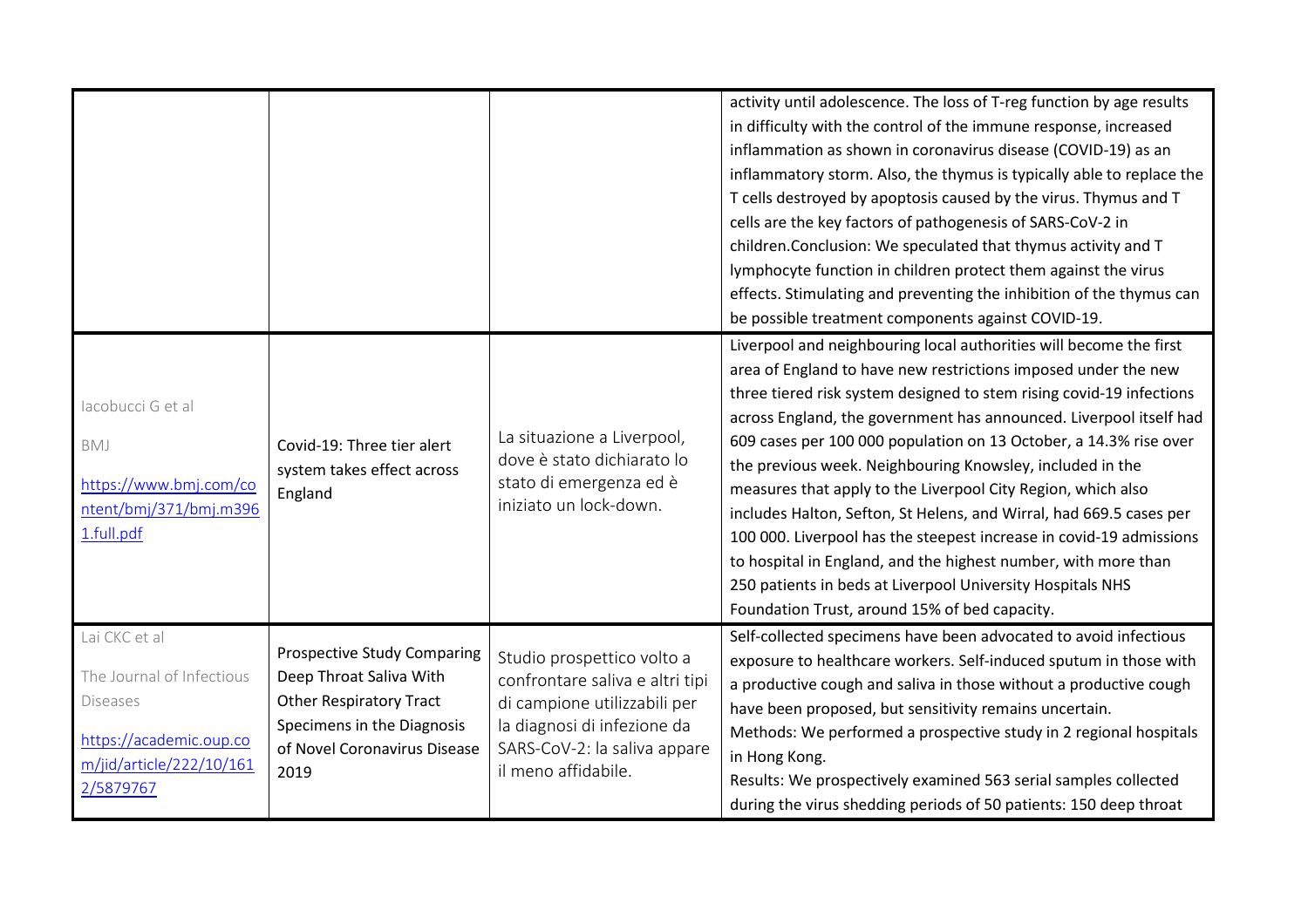| saliva (DTS), 309 pooled-nasopharyngeal (NP) and throat swabs, and                                                                                                                                                                                                                                                                                                 |
|--------------------------------------------------------------------------------------------------------------------------------------------------------------------------------------------------------------------------------------------------------------------------------------------------------------------------------------------------------------------|
| 104 sputum. Deep throat saliva had the lowest overall reverse-                                                                                                                                                                                                                                                                                                     |
| transcriptase polymerase chain reaction (RT-PCR)-positive rate                                                                                                                                                                                                                                                                                                     |
| (68.7% vs 89.4% [sputum] and 80.9% [pooled NP and throat swabs])                                                                                                                                                                                                                                                                                                   |
| and the lowest viral ribonucleic acid (RNA) concentration (mean log                                                                                                                                                                                                                                                                                                |
| copy/mL 3.54 vs 5.03 [sputum] and 4.63 [pooled NP and throat                                                                                                                                                                                                                                                                                                       |
| swabs]). Analyses with respect to time from symptom onset and                                                                                                                                                                                                                                                                                                      |
| severity also revealed similar results. Virus yields of DTS correlated                                                                                                                                                                                                                                                                                             |
| with that of sputum (Pearson correlation index 0.76; 95%                                                                                                                                                                                                                                                                                                           |
| confidence interval, 0.62-0.86). We estimated that the overall false-                                                                                                                                                                                                                                                                                              |
| negative rate of DTS could be as high as 31.3% and increased 2.7                                                                                                                                                                                                                                                                                                   |
| times among patients without sputum.                                                                                                                                                                                                                                                                                                                               |
| Conclusions: Deep throat saliva produced the lowest viral RNA                                                                                                                                                                                                                                                                                                      |
| concentration and RT-PCR-positive rate compared with                                                                                                                                                                                                                                                                                                               |
| conventional respiratory specimens in all phases of illness. Self-                                                                                                                                                                                                                                                                                                 |
| collected sputum should be the choice for patients with sputum.                                                                                                                                                                                                                                                                                                    |
| $\mathbf{A}$<br>B<br>Clinical severity<br>Clinical severity                                                                                                                                                                                                                                                                                                        |
| Moderate<br>Severe/critical<br>Overall<br>Asymptomatic/mild<br>< 0.001<br>0.006<br>0.019<br>0.13                                                                                                                                                                                                                                                                   |
| < 0.001<br>0.24<br>< 0.001<br>0.98<br>0.26<br>0.12<br>0.039 0.69                                                                                                                                                                                                                                                                                                   |
|                                                                                                                                                                                                                                                                                                                                                                    |
|                                                                                                                                                                                                                                                                                                                                                                    |
|                                                                                                                                                                                                                                                                                                                                                                    |
| prs<br><b>APSTS</b><br>$p_{15}$<br><b>NPSTS</b><br>$\mathcal{D}_{L\varphi}$<br>NPSTS<br>$\sigma_{l,z}$                                                                                                                                                                                                                                                             |
| Figure 2. Severe acute respiratory syndrome coronavirus-2 viral ribonucleic acid (RNA) concentrations among specimen types collected from 50 novel coronavirus diseas                                                                                                                                                                                              |
| 2019 patients. (A) Violin plot showing viral RNA concentrations according to specimen types of all patients. (B) Viral RNA concentrations of different specimen types according<br>to clinical severity. The violin plot box widths indicate the kernel densities of number of samples. The dots indicate mean viral concentrations, with error bars shov. Ing the |
| 95% confidence intervals. Negative samples with cycle threshold value >39.9 were set as 0 for calculation. DTS, deep-throat saliva; NPSTS, pooled nasopharyngeal and<br>hroat swabs                                                                                                                                                                                |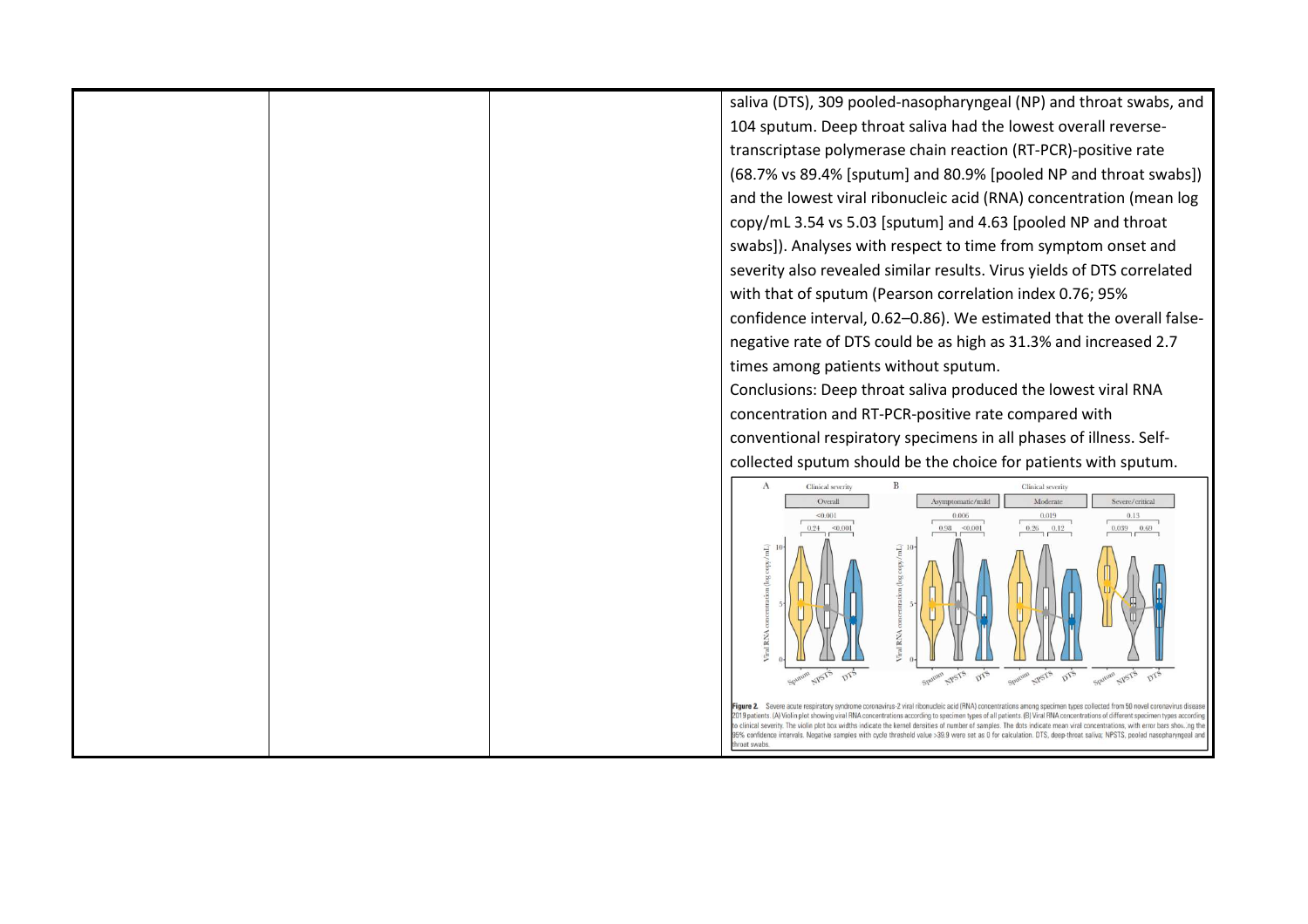| Mulder M et al<br>Clinical Infectious<br><b>Diseases</b><br>https://www.dutchnews.<br>nl/wpcms/wp-<br>content/uploads/2020/10<br>ciaa1538.pdf              | Reinfection of SARS-CoV-2 in<br>an immunocompromised<br>patient: a case report                                                   | Primo caso di decesso dopo<br>reinfezione da SARS-CoV-2<br>in una paziente<br>immunocompromessa di 89<br>anni.                                                    | Knowing the frequency and natural course of reinfections is<br>important for strategies for control of SARS-CoV-2. Recently, To et<br>al. published a report of a 33-year old Hong Kong resident with a<br>SARSCoV-2 reinfection, confirmed by whole-genome sequencing.[1]<br>Here, we report a case of a reinfection, in an 89-year old Dutch<br>woman, suffering from Waldenström's macroglobulinemia, treated<br>with B-cell-depleting therapy. She presented to the emergency<br>department with fever and severe cough and a lymphocyte count of<br>0.4x109 /L. An in-house SARS-CoV-2 RT-qPCR (E-gen),[2] on a<br>nasopharyngeal swab was positive (Cq 26.2). She was discharged<br>after 5 days and besides some persisting fatigue her symptoms<br>subsided completely.                                                                                                                                                                                                                                                                                                                                                                                                             |
|------------------------------------------------------------------------------------------------------------------------------------------------------------|----------------------------------------------------------------------------------------------------------------------------------|-------------------------------------------------------------------------------------------------------------------------------------------------------------------|---------------------------------------------------------------------------------------------------------------------------------------------------------------------------------------------------------------------------------------------------------------------------------------------------------------------------------------------------------------------------------------------------------------------------------------------------------------------------------------------------------------------------------------------------------------------------------------------------------------------------------------------------------------------------------------------------------------------------------------------------------------------------------------------------------------------------------------------------------------------------------------------------------------------------------------------------------------------------------------------------------------------------------------------------------------------------------------------------------------------------------------------------------------------------------------------|
| Mascitti H et al<br>Open Forum Infectious<br><b>Diseases</b><br>https://academic.oup.co<br>m/ofid/advance-<br>article/doi/10.1093/ofid/<br>ofaa394/5929650 | Clinical cutaneous features<br>of patients infected with<br>SARS-CoV-2 hospitalized for<br>pneumonia: a cross-sectional<br>study | Studio cross-sectional che<br>descrive, con ampia<br>iconografia, le lesioni<br>cutanee osservate in 40<br>pazienti ospedalizzati per<br>polmonite da SARS-CoV-2. | Background: SARS-CoV-2 is the cause of a current pandemic<br>worldwide. This virus can reach all organs, and disturbs the immune<br>system leading to a cytokine storm in severe forms. We aimed to<br>report cutaneous features among COVID-19 hospitalized patients.<br>Methods: We performed a cross-sectional study on one given day<br>among all patients hospitalized in acute care for COVID-19 and<br>included all patients with cutaneous features. Follow-up 48 hours<br>later was obtained.<br>Results: Among 59 adult patients hospitalized on the day of the<br>study, in an infectious diseases ward for SARS-CoV-2 infection,<br>confirmed by molecular assay and/or radiological findings (CT scan),<br>40 were included. Several cutaneous manifestations were found:<br>macular exanthema (80%), face edema (32%), livedo (13%),<br>urticarial rash (8%), purpura (5%), oral lichenoid lesions (33%) and<br>conjunctivitis (18%). Cutaneous biopsy was performed in 17<br>patients. Histological findings showed mast cell hyperplasia (100%),<br>superficial perivascular infiltrate of lymphocytes (94%) and<br>superficial edema (47%) consistent with capillary leak. |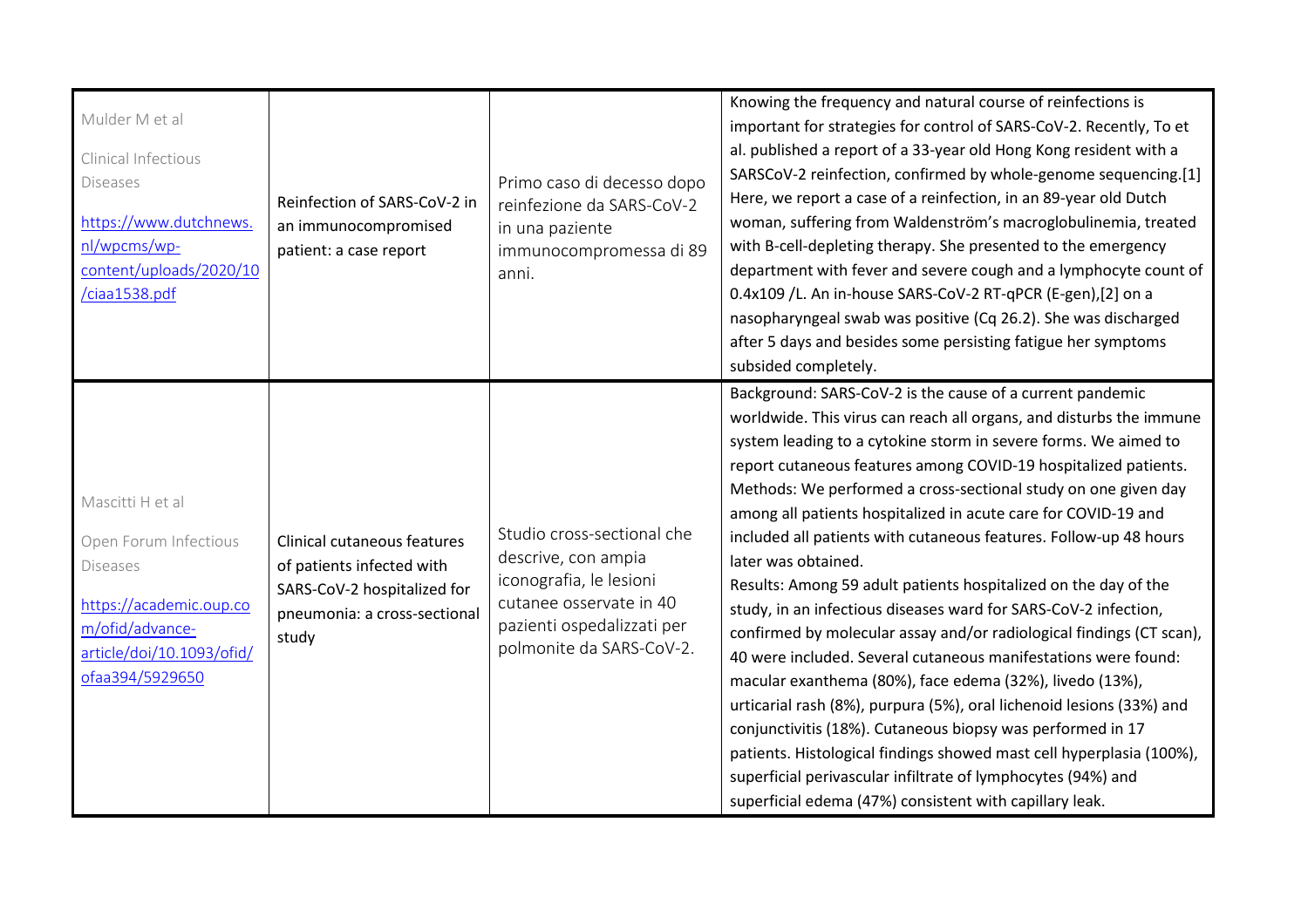|                                                                                               |                                                                                                                   |                                                                                                                                                                                          | Conclusions: Various dermatological signs can be encountered<br>during COVID-19. A macular rash was the most frequent. All<br>cutaneous features could be related to a vascular leak process.                                                                                                                                                                                                                                                                                                                                                                                                                                                                                                                                    |
|-----------------------------------------------------------------------------------------------|-------------------------------------------------------------------------------------------------------------------|------------------------------------------------------------------------------------------------------------------------------------------------------------------------------------------|----------------------------------------------------------------------------------------------------------------------------------------------------------------------------------------------------------------------------------------------------------------------------------------------------------------------------------------------------------------------------------------------------------------------------------------------------------------------------------------------------------------------------------------------------------------------------------------------------------------------------------------------------------------------------------------------------------------------------------|
| Goodman JL et al<br>JAMA<br>https://jamanetwork.com<br>/journals/jama/fullarticle/<br>2772138 | <b>Answering Key Questions</b><br><b>About COVID-19 Vaccines</b>                                                  | Rispondere in modo diretto<br>e fondato alle più comuni<br>domande sui vaccini contro<br>SARS-CoV-2 sarà una chiave<br>dell'efficace promozione del<br>vaccino presso la<br>popolazione. | The US government is investing in rapid development of vaccines<br>against coronavirus disease 2019 (COVID-19), several relying on new<br>technologies.1 In the US, 4 vaccine candidates are in phase 3 studies<br>with initial results expected soon. If studies succeed, 1 or more<br>vaccines may become available within a few months. Clinicians are<br>likely among the first to be offered COVID-19 vaccines and have a<br>key role in helping patients make decisions about vaccination.2<br>Providing evidence-based information will be particularly important<br>in an environment of polarization and mistrust. This Viewpoint<br>focuses on common questions patients are likely to ask about<br>COVID-19 vaccines. |
| Goldstein JL<br>Cell<br>https://www.cell.com/cell<br>/fulltext/S0092-<br>8674(20)31227-7      | The Spanish 1918 Flu and the<br>COVID-19 Disease: The Art of<br>Remembering and<br><b>Foreshadowing Pandemics</b> | Come sarà ricordata la<br>pandemia da COVID-19 nella<br>storia dell'arte? In figura, E.<br>Munch "Autoritratto con<br>l'influenza Spagnola"                                              | Tragic events such as pandemics can be remembered as well as<br>foreshadowed by works of art. Paintings by the artists Edvard<br>Munch and John Singer Sargent (1918-19) tell us in real time what it<br>was like to be stricken by the Spanish flu. Paintings by Edward<br>Hopper (1940s and '50s) foretell the lockdown and social distancing<br>of today's COVID-19 pandemic.                                                                                                                                                                                                                                                                                                                                                 |